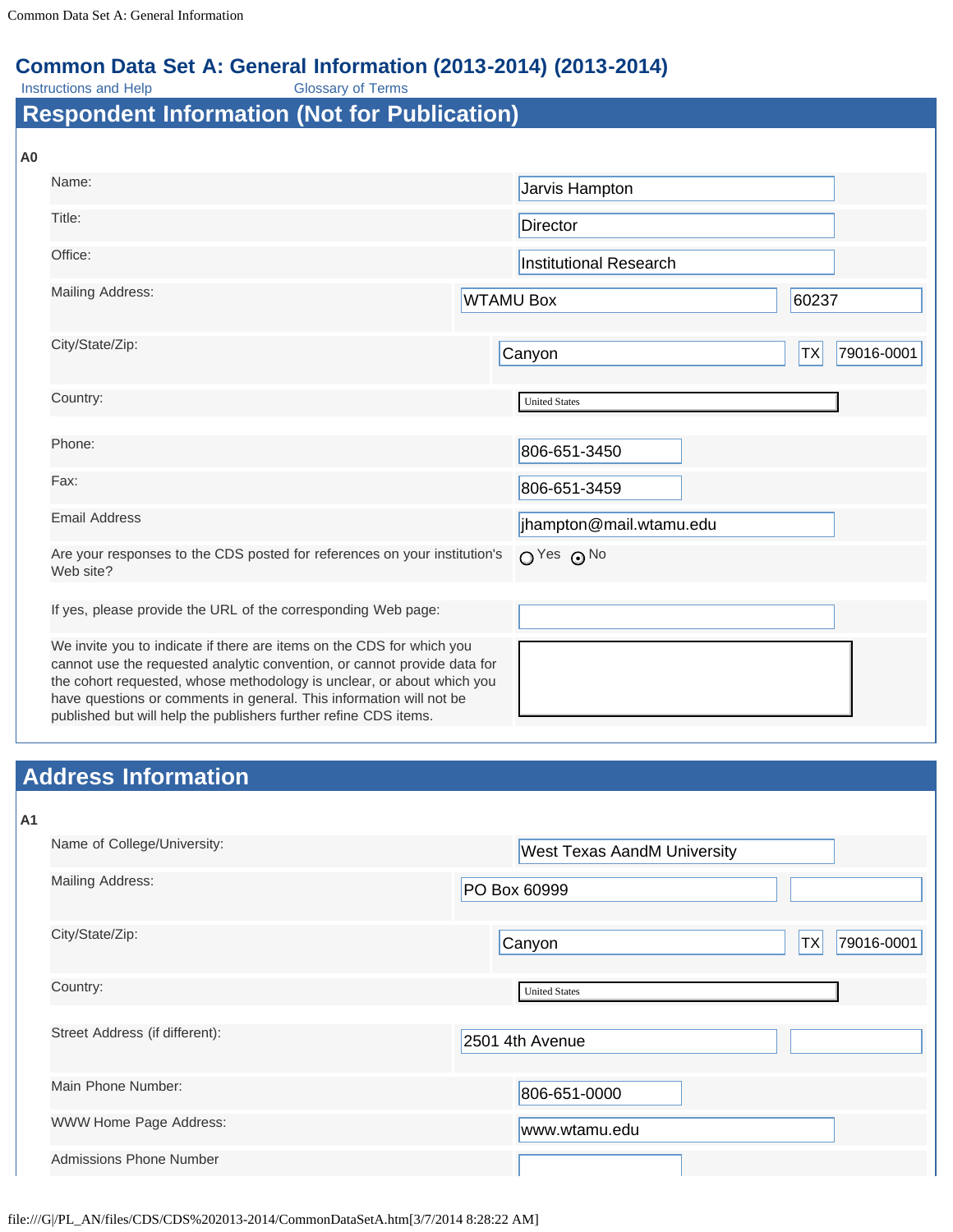| Country:                                                                                                    | <b>United States</b>       |
|-------------------------------------------------------------------------------------------------------------|----------------------------|
| City/State/Zip:                                                                                             | TХ<br>79016-0001<br>Canyon |
| If you have a mailing address other than the above to which<br>applications should be sent, please provide: | <b>WTAMU Box</b><br>60907  |
| If there is a separate URL for your school's online application, please<br>specify:                         | www.applytexas.org         |
| <b>Admissions Email Address:</b>                                                                            | admissions@mail.wtamu.edu  |
| Admissions Fax Number:                                                                                      | 806-651-5268               |
| Country:                                                                                                    | <b>United States</b>       |
| City/State/Zip:                                                                                             | 79016-0001<br>TХ<br>Canyon |
| Admissions Office Mailing Address:                                                                          | PO Box 60907               |
| Admissions Toll-Free Phone Number:                                                                          | 800-999-8268               |
|                                                                                                             | 806-651-2020               |

# **Source of institutional control (Check only one):**

**A2**

O Public O Private (nonprofit) O Proprietary

|  | <b>Classify your undergraduate institution:</b> |  |
|--|-------------------------------------------------|--|
|  |                                                 |  |

**A3**

| <b>O</b> Coeducational |
|------------------------|
| college                |

O Men's college O Women's college

# **Academic year calendar:**

| A4                                            |                                                                                                                                    |
|-----------------------------------------------|------------------------------------------------------------------------------------------------------------------------------------|
|                                               | <b>⊙</b> Semester<br><b>Q</b> Quarter<br><b>O</b> Trimester<br>$Q$ 4/1/4<br>O Continuous<br>O Differs By Program<br><b>O</b> Other |
| If you chose 'Differs', please describe here: |                                                                                                                                    |
| If you chose 'Other', please describe here:   |                                                                                                                                    |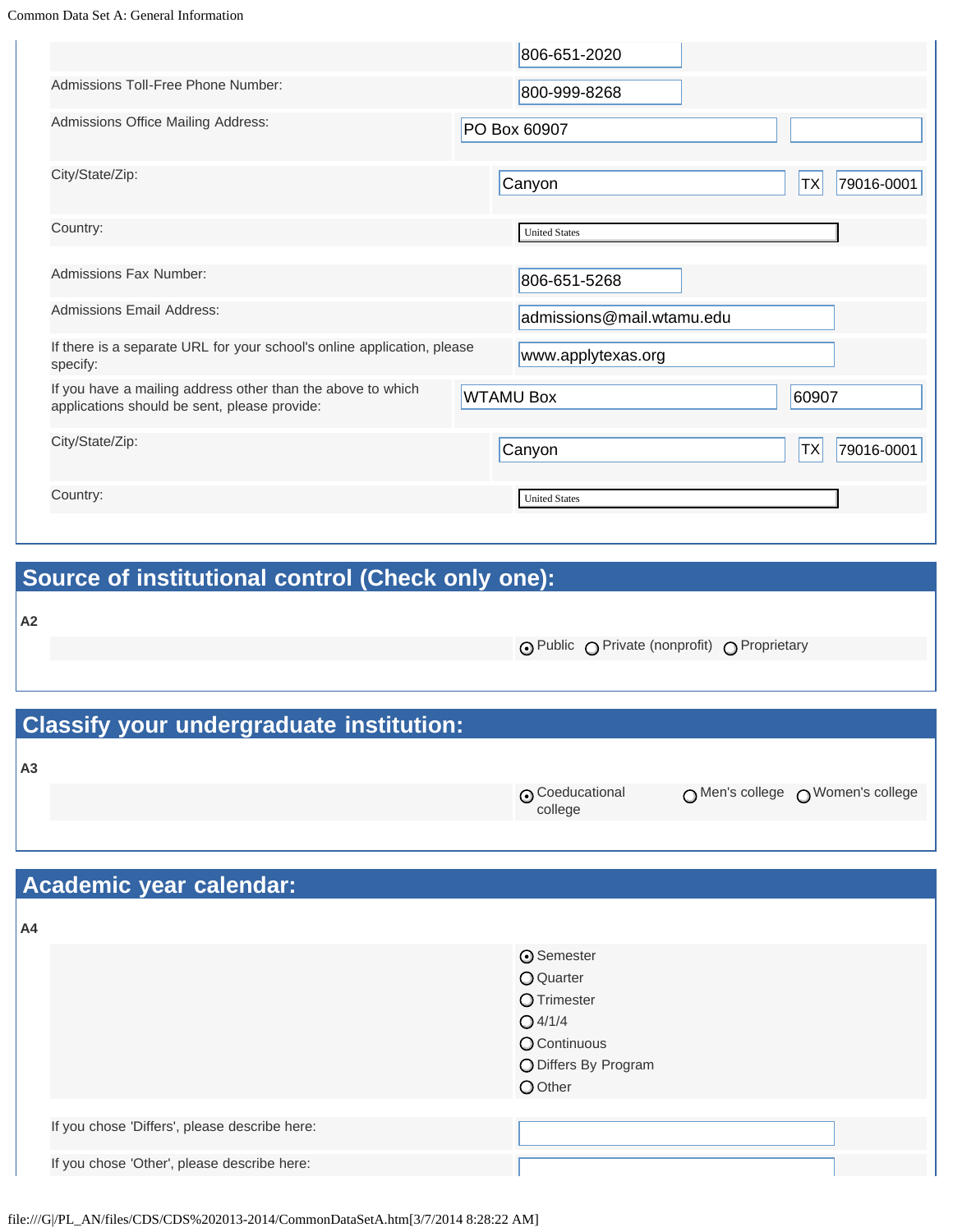# **Degrees offered by your institution:**

**A5**

| ∹∿ |                            |
|----|----------------------------|
|    | <b>O</b> Certificate       |
|    | $\Box$ Diploma             |
|    | $\Box$ Associate           |
|    | Transfer Associate         |
|    | Terminal Associate         |
|    | <b>□</b> Bachelor's        |
|    | PostBachelor's certificate |
|    | <b>□</b> Master's          |
|    | Post-Master's certificate  |
|    | $\Box$ Doctoral            |
|    | Doctoral/Research          |
|    | Doctoral/Professional      |
|    | Doctoral Other             |
|    |                            |

### **PLEASE NOTE THE FOLLOWING:**

**1) Saving the form does not Lock it. You may return at any time to make changes or update your data.**

**2) Once you have saved all of your forms, you will receive no further email reminders for the active data collection campaign.**

### **I certify that the data contained in this form are accurate, correct, and up-to-date.**

| Name:  |  |
|--------|--|
| Title: |  |
| Phone: |  |
| Email: |  |

Next Page Cancel

**If you have questions or would like to contact our Technical Support staff, you can e-mail them at [surveysupport@review.com](mailto:surveysupport@review.com)**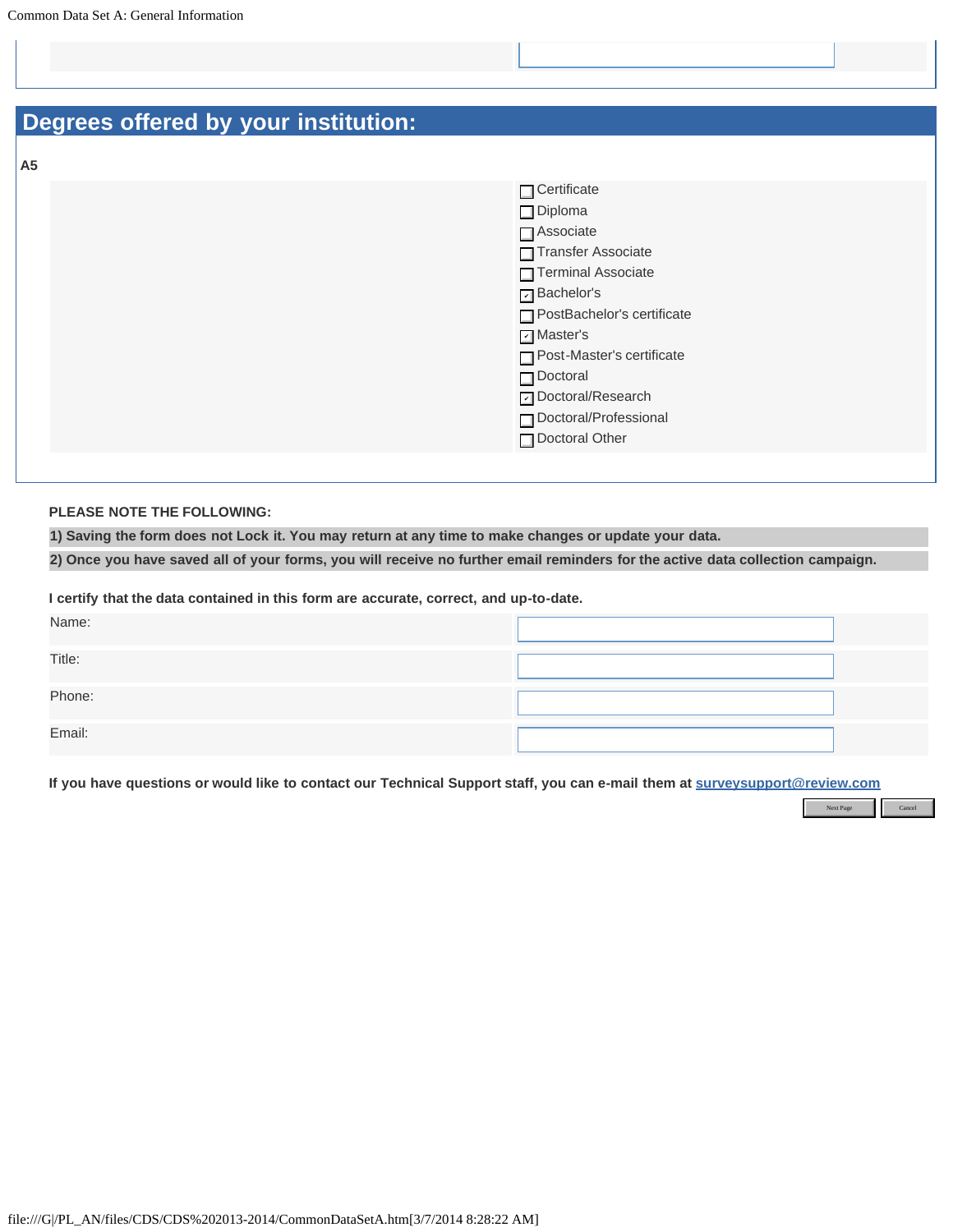### **Common Data Set B: Enrollment And Persistence (2013-2014) (2013-2014)**

| <b>Instructions and Help</b>                                                                                                                                                                                                                    | <b>Glossary of Terms</b> |                     |                        |           |                  |                |                    |
|-------------------------------------------------------------------------------------------------------------------------------------------------------------------------------------------------------------------------------------------------|--------------------------|---------------------|------------------------|-----------|------------------|----------------|--------------------|
| <b>Institutional Enrollment - Men and Women</b>                                                                                                                                                                                                 |                          |                     |                        |           |                  |                |                    |
| B1 Provide numbers of students for each of the following categories as of the institution's official fall reporting date or as of October 15, 2013.<br>Note: Report students formerly designated as "first professional" in the graduate cells. |                          |                     |                        |           |                  |                |                    |
|                                                                                                                                                                                                                                                 |                          | <b>Full-Time</b>    |                        |           | <b>Part-Time</b> |                |                    |
|                                                                                                                                                                                                                                                 |                          | Women<br><b>Men</b> |                        |           | <b>Men</b>       | <b>Women</b>   |                    |
| <b>Undergraduates</b>                                                                                                                                                                                                                           |                          |                     |                        |           |                  |                |                    |
| Degree-seeking, first-time freshmen                                                                                                                                                                                                             |                          | 648                 | 712                    | Line 1    | 32               | 27             | Line 15            |
| Other first-year, degree-seeking                                                                                                                                                                                                                |                          | 107                 | 81                     | Line 2    | 12               | 11             | Line 16            |
| All other degree-seeking                                                                                                                                                                                                                        |                          | 1,731               | 2,242                  | Lines 3-6 | 588              | 702            | <b>Lines 17-20</b> |
| Total degree-seeking                                                                                                                                                                                                                            |                          | 2,486               | 3,035                  |           | 632              | 740            |                    |
| All other undergraduates enrolled in credit courses                                                                                                                                                                                             |                          | $\vert$ 1           | $\mathbf{1}$           | Line 7    | 5                | 8              | Line 21            |
| Total undergraduates                                                                                                                                                                                                                            |                          | 2,487               | 3,036                  | Line 8    | 637              | 748            | Line 22            |
|                                                                                                                                                                                                                                                 |                          | Women<br><b>Men</b> |                        |           | <b>Men</b>       | Women          |                    |
| <b>Graduate</b>                                                                                                                                                                                                                                 |                          |                     |                        |           |                  |                |                    |
| Degree-seeking, first-time                                                                                                                                                                                                                      |                          | 79                  | 148                    | Line 11   | 123              | 224            | Line 25            |
| All other degree-seeking                                                                                                                                                                                                                        |                          | 103                 | 167                    | Line 12   | 182              | 390            | Line 26            |
| All other graduates enrolled in credit courses                                                                                                                                                                                                  |                          | $\overline{2}$      | 3 <br>المستنسط المستنس | Line 13   | 20               | $\frac{1}{32}$ | Line 27            |
| Total graduate                                                                                                                                                                                                                                  |                          | 184                 | 318                    |           | 325              | 646            |                    |
| Total all undergraduates:                                                                                                                                                                                                                       |                          | 6,908               |                        |           |                  |                |                    |
| Total all graduate:                                                                                                                                                                                                                             |                          | 1,366               |                        |           |                  |                |                    |
| <b>GRAND TOTAL ALL STUDENTS:</b>                                                                                                                                                                                                                |                          | 8,274               |                        |           |                  |                |                    |

# **Enrollment by Racial/Ethnic Category**

### **B2 Enrollment by Racial/Ethnic Category.** Provide numbers of undergraduate students for each of the following categories as of the institution's official Fall reporting date or as of October 15, 2013. Include international students only in the category "Nonresident aliens." Complete the "Total Undergraduates" column only if you cannot provide data for the first two columns. Report as your institution reports to IPEDS: persons who are Hispanic/Latino should be reported only on the Hispanic/Latino line, not under any race, and persons who are non-Hispanic/Latino multi-racial should be reported only under "Two or more races."

| Degree-<br>Dearee-<br>seeking<br>seeking | <b>Total</b><br>UNDER- |  |
|------------------------------------------|------------------------|--|
|------------------------------------------|------------------------|--|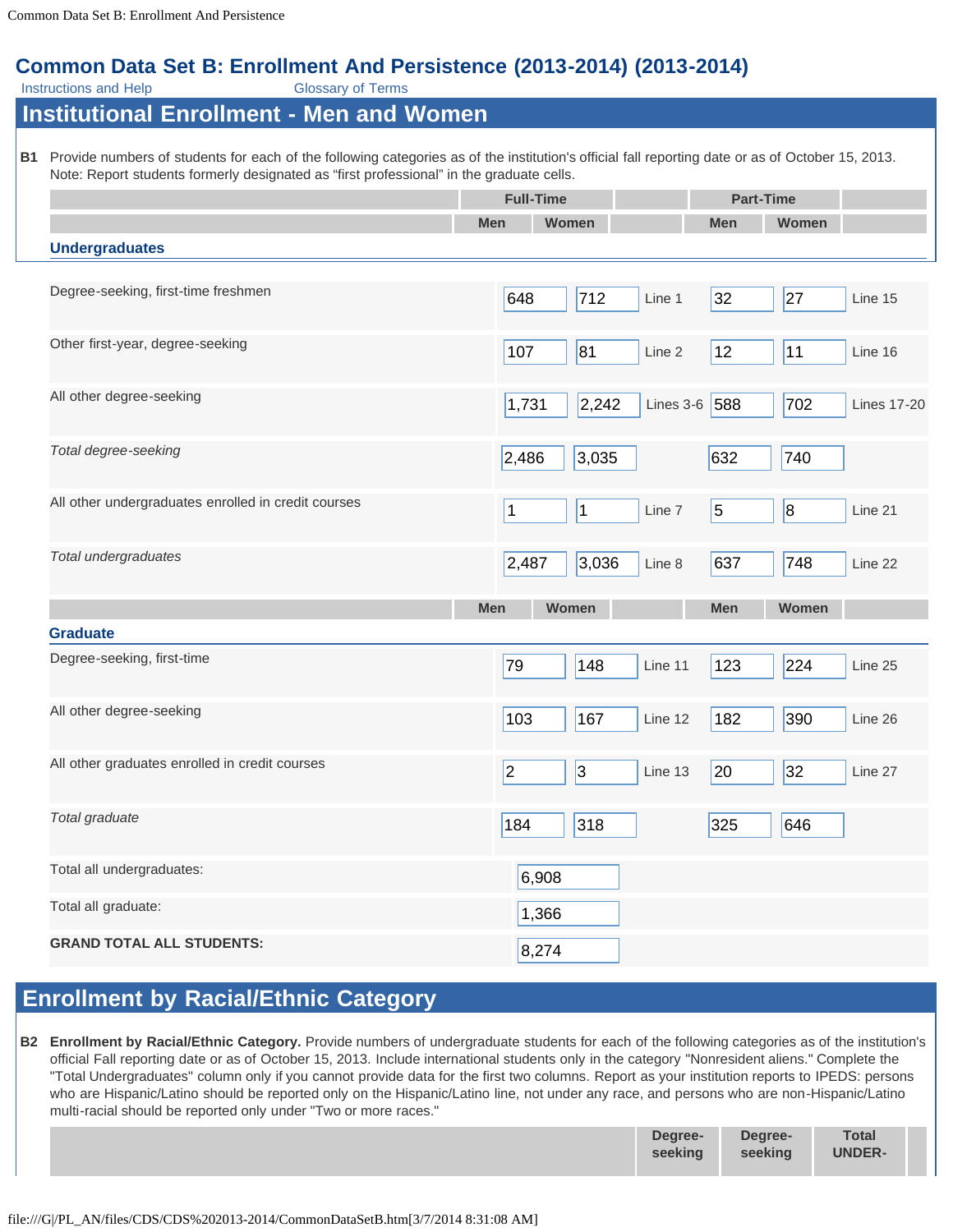|                                                                | <b>FIRST-TIME</b><br><b>FIRST-</b><br><b>YEAR</b> | <b>UNDER-</b><br>(including<br>first-time<br>first-year) | <b>GRADUATES</b><br><b>GRADUATES</b> (both degree-<br>and non-<br>degree-<br>seeking) |  |
|----------------------------------------------------------------|---------------------------------------------------|----------------------------------------------------------|---------------------------------------------------------------------------------------|--|
| Nonresident aliens                                             | 22                                                | 107                                                      | 121                                                                                   |  |
| Hispanic/Latino                                                |                                                   |                                                          |                                                                                       |  |
|                                                                | 383                                               | 1,554                                                    | 1,612                                                                                 |  |
| Black or African American, non-Hispanic/Latino                 | 115                                               | 341                                                      | 371                                                                                   |  |
| White, non-Hispanic/Latino                                     | 808                                               | 4,305                                                    | 4,409                                                                                 |  |
| American Indian or Alaska Native, non-Hispanic/Latino          | $\overline{7}$                                    | 35                                                       | 38                                                                                    |  |
| Asian, non-Hispanic/Latino                                     | 24                                                | 80                                                       | 84                                                                                    |  |
| Native Hawaiian or other Pacific Islander, non-Hispanic/Latino | $ 2\rangle$                                       | 4                                                        | $\overline{\mathbf{4}}$                                                               |  |
| Two or more races, non-Hispanic/Latino                         | 35                                                | 148                                                      | 156                                                                                   |  |
| Race and/or ethnicity unknown                                  | 23                                                | 108                                                      | 113                                                                                   |  |
| <b>TOTAL</b>                                                   | 1,419                                             | 6,682                                                    | 6,908                                                                                 |  |

# **Persistence**

### **B3** Number of degrees awarded by your institution from July 1, 2012 to June 30, 2013

| Certificate/diploma                      |                |
|------------------------------------------|----------------|
| Associate degrees                        |                |
| Bachelor's degrees                       | 1,312          |
| Postbachelor's certificates              |                |
| Master's degrees                         | 371            |
| Post-Master's certificates               |                |
| Doctoral degrees - research/scholarship  | $\overline{0}$ |
| Doctoral degrees - professional practice |                |
| Doctoral degrees - other                 |                |

# **Graduation Rates**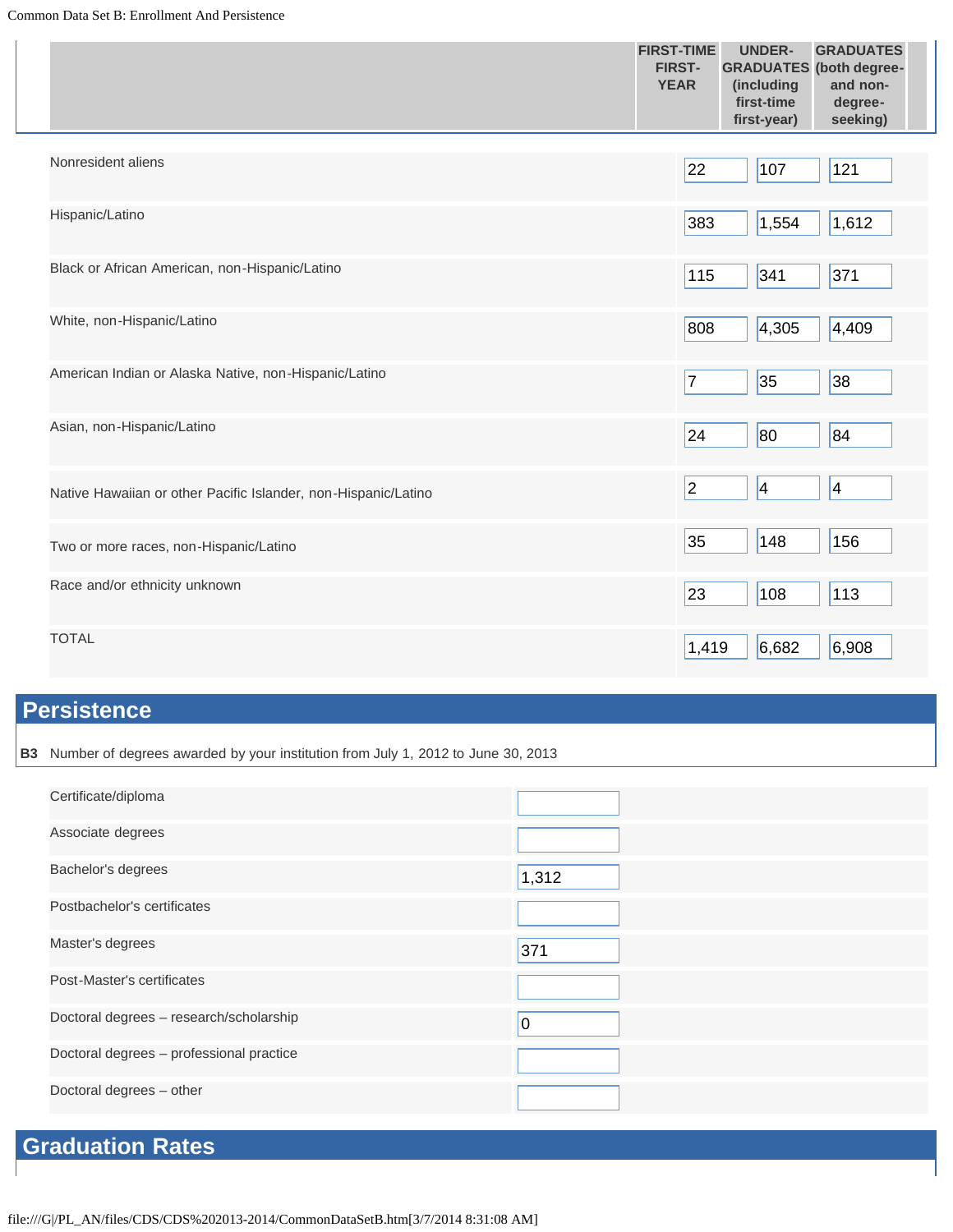#### Common Data Set B: Enrollment And Persistence

The items in this section correspond to data elements collected by the IPEDS Web-based Data Collection System's Graduation Rate Survey (GRS). For complete instructions and definitions of data elements, see the IPEDS GRS instructions and glossary on the 2013 Web-based survey.

### **For Bachelor's or Equivalent Programs**

Please provide data for the fall 2007 cohort if available. If fall 2007 cohort data are not available, please provide data for the fall 2006 cohort.

### **Fall 2007 Cohort**

**B4**

Report for the cohort of full-time first-time bachelor's (or equivalent) degree-seeking undergraduate students who entered in fall 2007. Include in the cohort those who entered your institution during the summer term preceding fall 2007.

|            | Initial 2007 cohort of first-time, full-time bachelor's (or equivalent) degree-<br>seeking undergraduate students; total all students:                                                                                                                                             | 923            |
|------------|------------------------------------------------------------------------------------------------------------------------------------------------------------------------------------------------------------------------------------------------------------------------------------|----------------|
| <b>B5</b>  |                                                                                                                                                                                                                                                                                    |                |
|            | Of the initial 2007 cohort, how many did not persist and did not graduate<br>for the following reasons: deceased, permanently disabled, service in the<br>armed forces, foreign aid service of the federal government, or official<br>church missions; total allowable exclusions: | $\overline{0}$ |
| <b>B6</b>  |                                                                                                                                                                                                                                                                                    |                |
|            | Final 2007 cohort, after adjusting for allowable exclusions: (Subtract<br>question B5 from question B4)                                                                                                                                                                            | 923            |
| <b>B7</b>  |                                                                                                                                                                                                                                                                                    |                |
|            | Of the initial 2007 cohort, how many completed the program in four years<br>or less (by August 31, 2011):                                                                                                                                                                          | 227            |
| <b>B8</b>  |                                                                                                                                                                                                                                                                                    |                |
|            | Of the initial 2007 cohort, how many completed the program in more than<br>four years but in five years or less (after August 31, 2011 and by August<br>$31, 2012$ :                                                                                                               | 113            |
| <b>B9</b>  |                                                                                                                                                                                                                                                                                    |                |
|            | Of the initial 2007 cohort, how many completed the program in more than<br>five years but in six years or less (after August 31, 2012 and by August 31,<br>$2013$ :                                                                                                                | 32             |
| <b>B10</b> |                                                                                                                                                                                                                                                                                    |                |
|            | Total graduating within six years (sum of questions B7, B8, and B9):                                                                                                                                                                                                               | 396            |
| <b>B11</b> |                                                                                                                                                                                                                                                                                    |                |
|            | Six-year graduation rate for 2007 cohort (question B10 divided by question<br>B6):                                                                                                                                                                                                 | 43.0           |

### **Fall 2006 Cohort**

Report for the cohort of full-time first-time bachelor's (or equivalent) degree-seeking undergraduate students who entered in fall 2006. Include in the cohort those who entered your institution during the summer term preceding fall 2006.

**B4**

| seeking undergraduate students; total all students: | initial 2006 cohort of first-time, full-time bachelor's (or equivalent) degree- 920 |  |  |
|-----------------------------------------------------|-------------------------------------------------------------------------------------|--|--|
|-----------------------------------------------------|-------------------------------------------------------------------------------------|--|--|

**B5**

Of the initial 2006 cohort, how many did not persist and did not graduate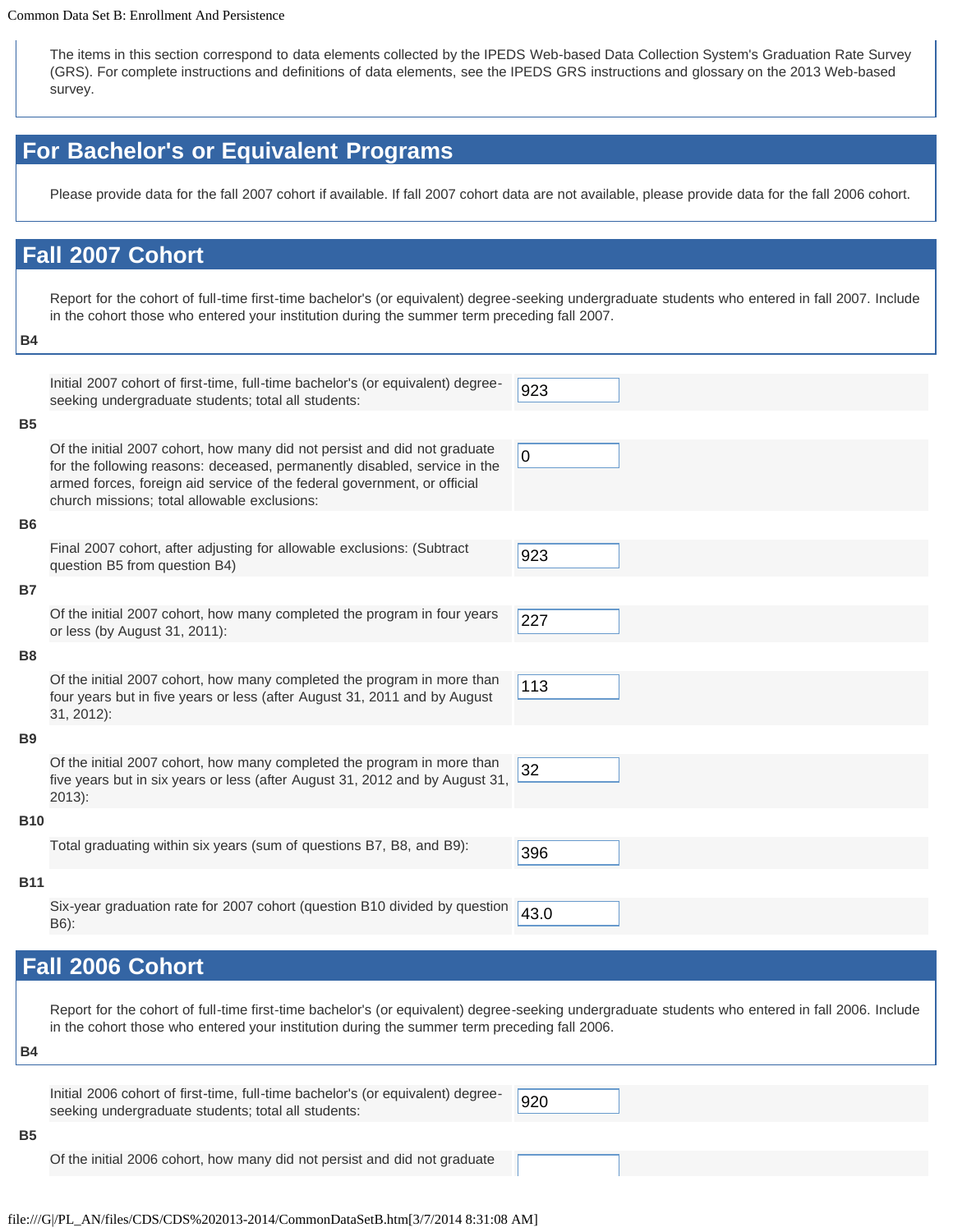|            | for the following reasons: deceased, permanently disabled, service in the<br>armed forces, foreign aid service of the federal government, or official<br>church missions; total allowable exclusions: | $\mathbf 0$ |
|------------|-------------------------------------------------------------------------------------------------------------------------------------------------------------------------------------------------------|-------------|
| <b>B6</b>  |                                                                                                                                                                                                       |             |
|            | Final 2006 cohort, after adjusting for allowable exclusions: (Subtract<br>question B5 from question B4)                                                                                               | 920         |
| B7         |                                                                                                                                                                                                       |             |
|            | Of the initial 2006 cohort, how many completed the program in four years<br>or less (by August 31, 2010):                                                                                             | 223         |
| <b>B8</b>  |                                                                                                                                                                                                       |             |
|            | Of the initial 2006 cohort, how many completed the program in more than<br>four years but in five years or less (after August 31, 2010 and by August<br>$31, 2011$ :                                  | 131         |
| <b>B9</b>  |                                                                                                                                                                                                       |             |
|            | Of the initial 2006 cohort, how many completed the program in more than<br>five years but in six years or less (after August 31, 2011 and by August 31,<br>$2012$ :                                   | 50          |
| <b>B10</b> |                                                                                                                                                                                                       |             |
|            | Total graduating within six years (sum of questions B7, B8, and B9):                                                                                                                                  | 316         |
| <b>B11</b> |                                                                                                                                                                                                       |             |
|            | Six-year graduation rate for 2006 cohort (question B10 divided by question<br>B6):                                                                                                                    | 41.1        |

# **For Two-Year Institutions**

Please provide data for the 2010 cohort if available. If 2010 cohort data are not available, provide data for the 2009 cohort.

# **2010 Cohort**

### **B12**

|            | Initial 2010 cohort, total of first-time, full-time degree/certificate-seeking<br>students:                                                                                                                                                                                        |  |
|------------|------------------------------------------------------------------------------------------------------------------------------------------------------------------------------------------------------------------------------------------------------------------------------------|--|
| <b>B13</b> |                                                                                                                                                                                                                                                                                    |  |
|            | Of the initial 2010 cohort, how many did not persist and did not graduate<br>for the following reasons: deceased, permanently disabled, service in the<br>armed forces, foreign aid service of the federal government, or official<br>church missions; total allowable exclusions: |  |
| <b>B14</b> |                                                                                                                                                                                                                                                                                    |  |
|            | Final 2010 cohort, after adjusting for allowable exclusions (Subtract<br>question B13 from question B12):                                                                                                                                                                          |  |
| <b>B15</b> |                                                                                                                                                                                                                                                                                    |  |
|            | Completers of programs of less than two years duration (total):                                                                                                                                                                                                                    |  |
| <b>B16</b> |                                                                                                                                                                                                                                                                                    |  |
|            | Completers of programs of less than two years within 150 percent of<br>normal time:                                                                                                                                                                                                |  |
| <b>B17</b> |                                                                                                                                                                                                                                                                                    |  |
|            | Completers of programs of at least two but less than four years (total):                                                                                                                                                                                                           |  |
| <b>B18</b> |                                                                                                                                                                                                                                                                                    |  |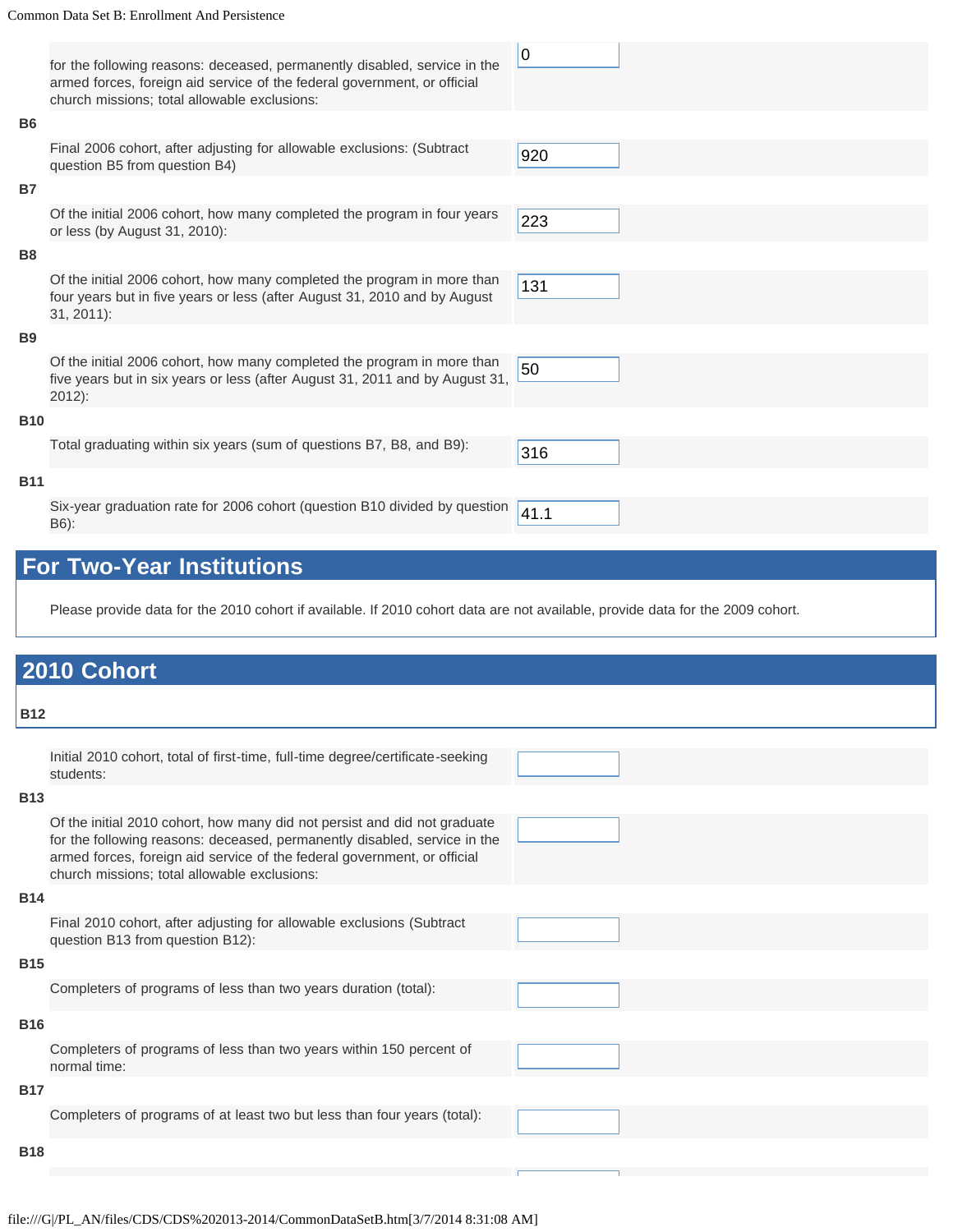#### Common Data Set B: Enrollment And Persistence

|            | Completers of programs of at least two but less than four-years within 150<br>percent of normal time:                                                                                                                                                                              |  |
|------------|------------------------------------------------------------------------------------------------------------------------------------------------------------------------------------------------------------------------------------------------------------------------------------|--|
| <b>B19</b> |                                                                                                                                                                                                                                                                                    |  |
|            | Total transfers-out (within three years) to other institutions:                                                                                                                                                                                                                    |  |
| <b>B20</b> |                                                                                                                                                                                                                                                                                    |  |
|            | Total transfers to two-year institutions:                                                                                                                                                                                                                                          |  |
| <b>B21</b> |                                                                                                                                                                                                                                                                                    |  |
|            | Total transfers to four-year institutions:                                                                                                                                                                                                                                         |  |
|            | 2009 Cohort                                                                                                                                                                                                                                                                        |  |
| <b>B12</b> |                                                                                                                                                                                                                                                                                    |  |
|            |                                                                                                                                                                                                                                                                                    |  |
|            | Initial 2009 cohort, total of first-time, full-time degree/certificate-seeking<br>students:                                                                                                                                                                                        |  |
| <b>B13</b> |                                                                                                                                                                                                                                                                                    |  |
|            | Of the initial 2009 cohort, how many did not persist and did not graduate<br>for the following reasons: deceased, permanently disabled, service in the<br>armed forces, foreign aid service of the federal government, or official<br>church missions; total allowable exclusions: |  |
| <b>B14</b> |                                                                                                                                                                                                                                                                                    |  |
|            | Final 2009 cohort, after adjusting for allowable exclusions (Subtract<br>question B13 from question B12):                                                                                                                                                                          |  |
| <b>B15</b> |                                                                                                                                                                                                                                                                                    |  |
|            | Completers of programs of less than two years duration (total):                                                                                                                                                                                                                    |  |
|            |                                                                                                                                                                                                                                                                                    |  |
| <b>B16</b> |                                                                                                                                                                                                                                                                                    |  |
|            | Completers of programs of less than two years within 150 percent of<br>normal time:                                                                                                                                                                                                |  |
| <b>B17</b> |                                                                                                                                                                                                                                                                                    |  |
|            | Completers of programs of at least two but less than four years (total):                                                                                                                                                                                                           |  |
| <b>B18</b> |                                                                                                                                                                                                                                                                                    |  |
|            | Completers of programs of at least two but less than four-years within 150<br>percent of normal time:                                                                                                                                                                              |  |
| <b>B19</b> |                                                                                                                                                                                                                                                                                    |  |
|            | Total transfers-out (within three years) to other institutions:                                                                                                                                                                                                                    |  |
| <b>B20</b> |                                                                                                                                                                                                                                                                                    |  |
|            | Total transfers to two-year institutions:                                                                                                                                                                                                                                          |  |
| <b>B21</b> |                                                                                                                                                                                                                                                                                    |  |
|            | Total transfers to four-year institutions:                                                                                                                                                                                                                                         |  |
|            |                                                                                                                                                                                                                                                                                    |  |

### **Retention Rates**

Report for the cohort of all full-time, first-time bachelor's (or equivalent) degree-seeking undergraduate students who entered in Fall 2012 (or the preceding summer term). The initial cohort may be adjusted for students who departed for the following reasons: deceased, permanently disabled, service in the armed forces, foreign aid service of the federal government or official church missions. No other adjustments to the initial cohort should be made.

**B22**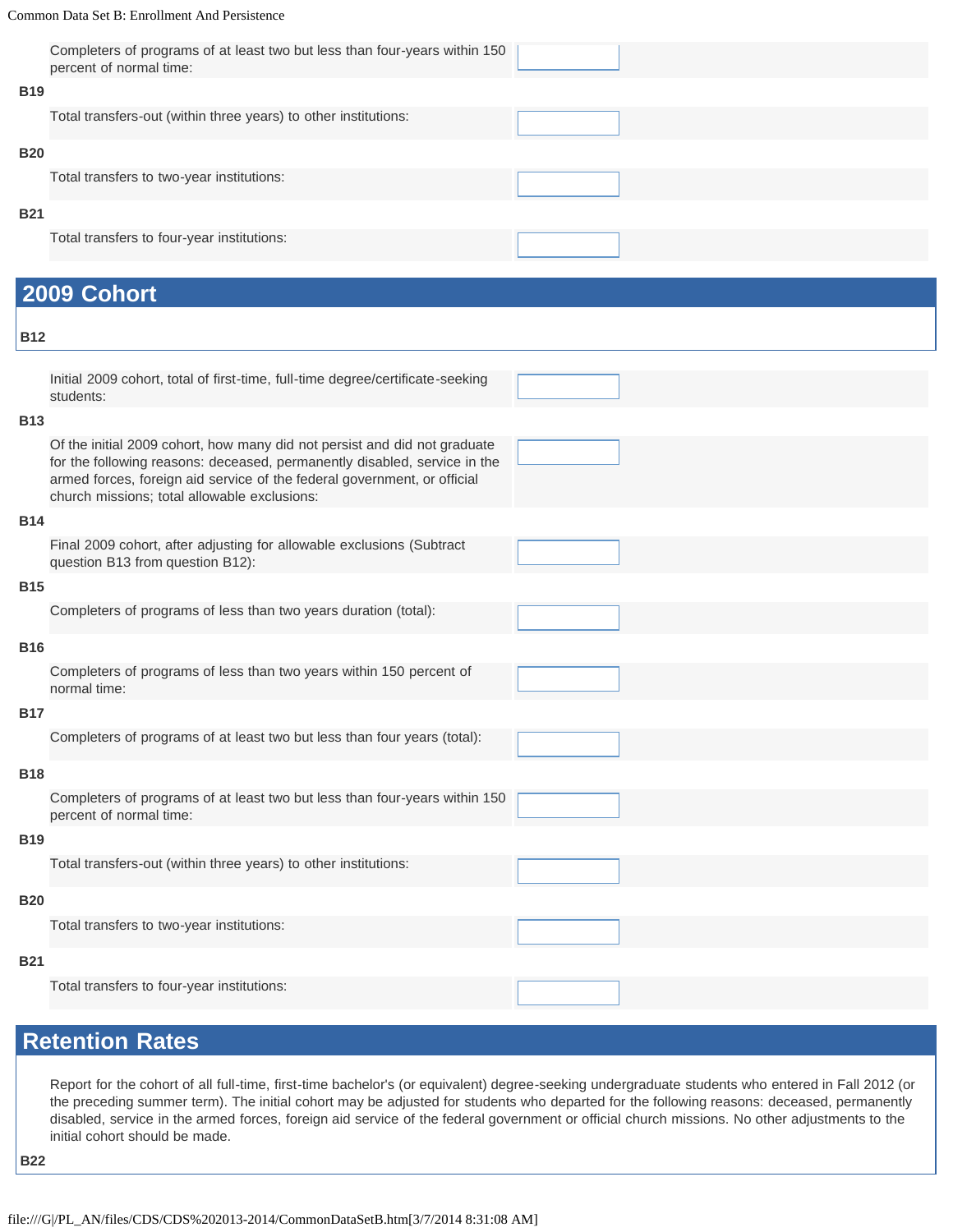For the cohort of all full-time bachelor's (or equivalent) degree-seeking undergraduate students who entered your institution as freshman in Fall 2012 (or the preceding summer term), what percentage was enrolled at your institution as of the date your institution calculates its official enrollment in Fall 2013?

#### % 65.6

### **PLEASE NOTE THE FOLLOWING:**

**1) Saving the form does not Lock it. You may return at any time to make changes or update your data.**

**2) Once you have saved all of your forms, you will receive no further email reminders for the active data collection campaign.**

**I certify that the data contained in this form are accurate, correct, and up-to-date.**

| Name:  |  |
|--------|--|
| Title: |  |
| Phone: |  |
| Email: |  |

**If you have questions or would like to contact our Technical Support staff, you can e-mail them at [surveysupport@review.com](mailto:surveysupport@review.com)**

Next Page Cancel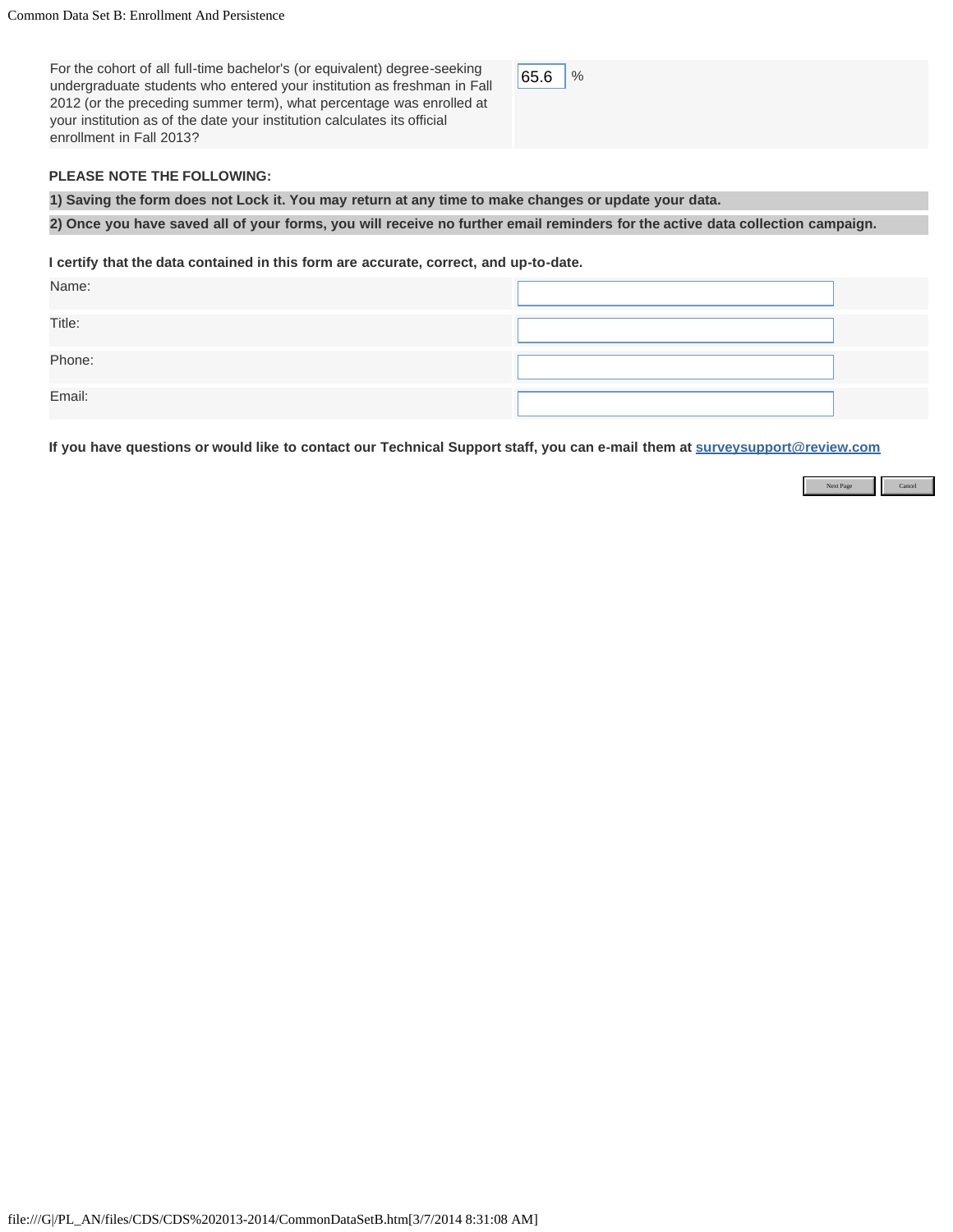Common Data Set B: Enrollment And Persistence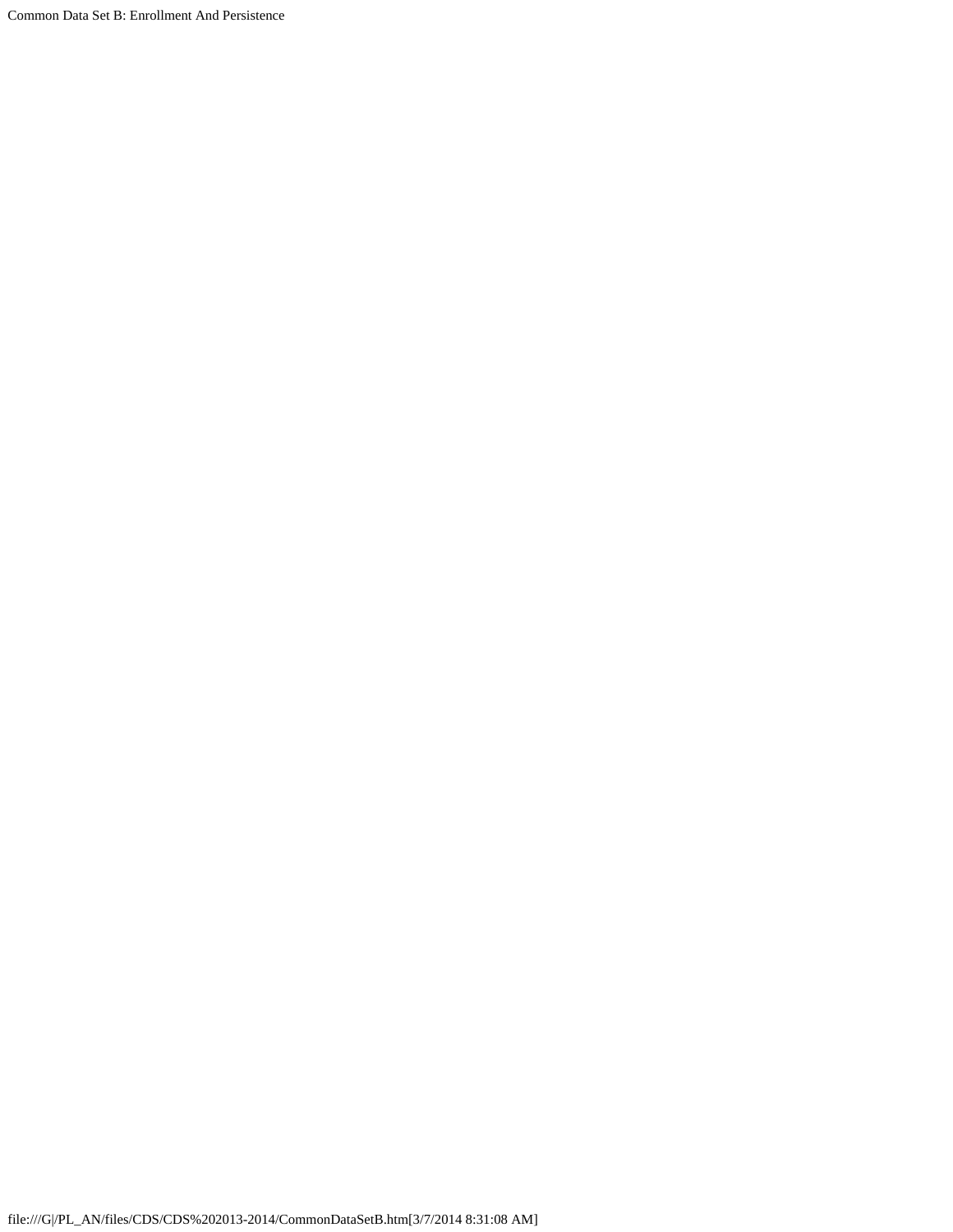### **Common Data Set C: First-Time, First-Year (Freshman) Admission (2013-2014) (2013-2014)**

[Instructions and Help](javascript:;) [Glossary of Terms](javascript:;)

**Applications**

**C1 First-time, first-year (freshman) students:**

**Provide the number of degree-seeking, first-time, first-year students who applied, were admitted, and enrolled (full- or part-time) in Fall 2013. Include early decision, early action, and students who began studies during summer in this cohort. Applicants should include only those students who fulfilled the requirements for consideration for admission (i.e., who completed actionable applications) and who have been notified of one of the following actions: admission, nonadmission, placement on waiting list, or application withdrawn (by applicant or institution). Admitted applicants should include wait-listed students who were subsequently offered admission.**

**For each of the sections below, please fill in either the breakdown of men/women or the total applied, admitted and enrolled.**

\*Please fill in this field, only if you cannot provide the men/women breakdown.

| 2,093 |
|-------|
| 2,539 |
| 4,632 |
| 1,544 |
| 1,885 |
| 3,429 |
| 574   |
| 9     |
| 710   |
| 15    |
| 583   |
| 725   |
|       |

#### **C2 Freshman wait-listed students**

(students who met admission requirements but whose final admission was contingent on space availability)

| Do you have a policy of placing students on a waiting list? | $O$ Yes $O$ No |
|-------------------------------------------------------------|----------------|
|                                                             |                |

| If yes, please answer the questions below for Fall 2013 admissions: |                |
|---------------------------------------------------------------------|----------------|
| Number of qualified applicants offered a place on waiting list      |                |
| Number accepting a place on the waiting list                        |                |
| Number of wait-listed students admitted                             |                |
| Is your waiting list ranked?                                        | $OYes$ $ONo$   |
| If yes, do you release that information to students?                | $O$ Yes $O$ No |
| Do you release that information to school counselors?               | $O$ Yes $O$ No |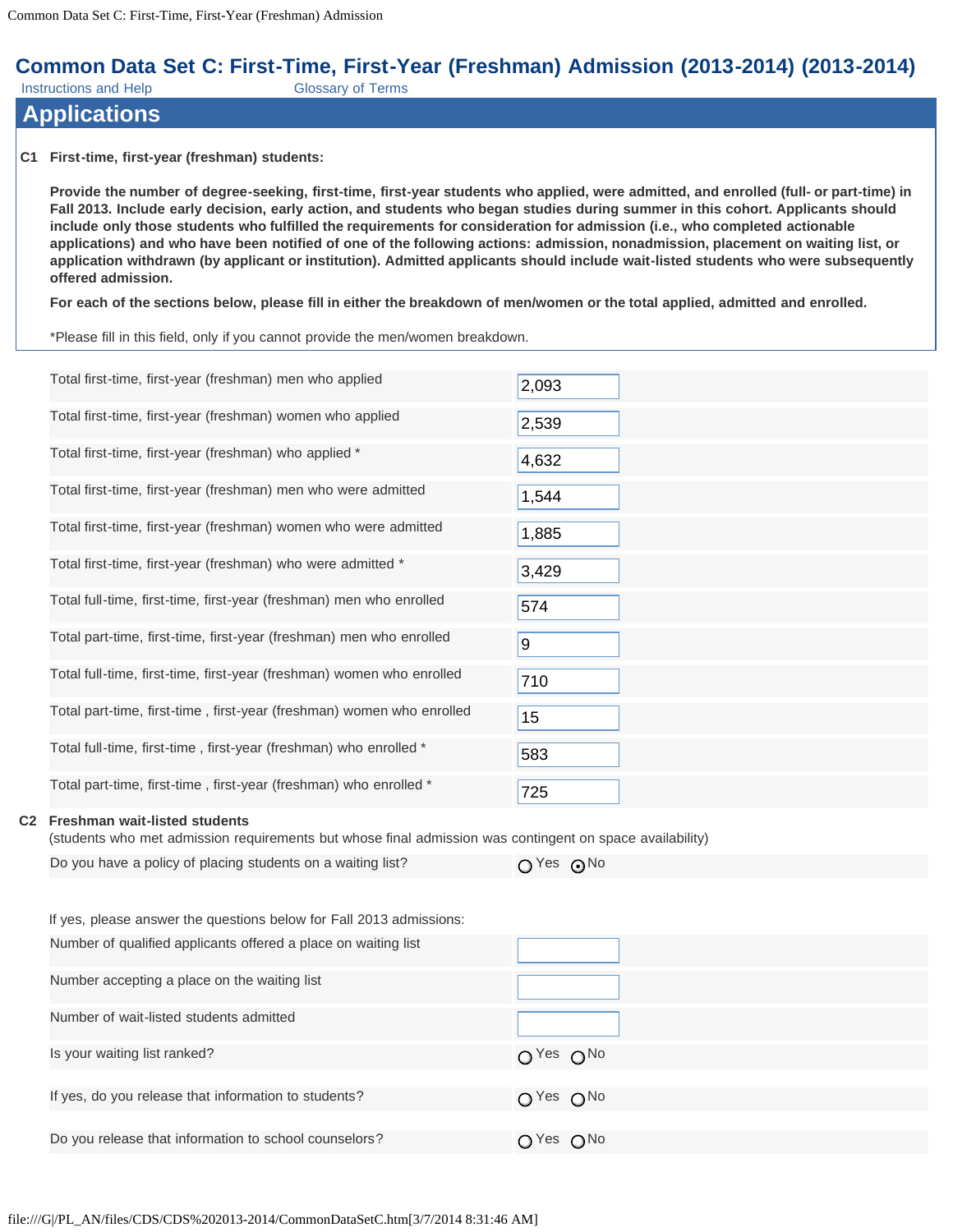| <b>Admission Requirements</b>                                     |                                                                                                                                                                                                                                                                                  |                          |                             |
|-------------------------------------------------------------------|----------------------------------------------------------------------------------------------------------------------------------------------------------------------------------------------------------------------------------------------------------------------------------|--------------------------|-----------------------------|
| C3 High school completion requirement                             | Check the appropriate box to identify your high school completion requirement for degree-seeking entering students:                                                                                                                                                              |                          |                             |
|                                                                   | High school diploma is required and GED is accepted<br>High school diploma is required and GED is not accepted<br>High school diploma or equivalent is not required                                                                                                              |                          |                             |
|                                                                   | C4 Does your institution require or recommend a general college preparatory program for degree-seeking students?                                                                                                                                                                 |                          |                             |
|                                                                   | <b>⊙</b> Require<br>O Recommend<br>O Neither require nor recommend                                                                                                                                                                                                               |                          |                             |
| C5 Distribution of high school units required and/or recommended. | Specify the distribution of academic high school course units required and/or recommended of all or most degree-seeking students using<br>Carnegie units (one unit equals one year of study or equivalent). If you use a different system for calculating units, please convert. |                          |                             |
|                                                                   |                                                                                                                                                                                                                                                                                  | <b>Units</b><br>required | <b>Units</b><br>recommended |
| Total academic units                                              |                                                                                                                                                                                                                                                                                  | 26                       |                             |
| English                                                           |                                                                                                                                                                                                                                                                                  | $\vert 4$                |                             |
| <b>Mathematics</b>                                                |                                                                                                                                                                                                                                                                                  | 4                        |                             |
| Science                                                           |                                                                                                                                                                                                                                                                                  | $\vert 4 \vert$          |                             |
| Of these, units that must be lab                                  |                                                                                                                                                                                                                                                                                  |                          |                             |
| Foreign language                                                  |                                                                                                                                                                                                                                                                                  | $\overline{2}$           |                             |
| <b>Social Studies</b>                                             |                                                                                                                                                                                                                                                                                  | $\vert 4 \vert$          |                             |
| History                                                           |                                                                                                                                                                                                                                                                                  |                          |                             |
| Academic electives                                                |                                                                                                                                                                                                                                                                                  | 5.5                      |                             |
| <b>Computer Science</b>                                           |                                                                                                                                                                                                                                                                                  |                          |                             |
| Visual/Performing Arts                                            |                                                                                                                                                                                                                                                                                  | 1                        |                             |
| Other (explain)                                                   | Physical Education & Speech                                                                                                                                                                                                                                                      | 1.5                      |                             |

**Basis for Selection**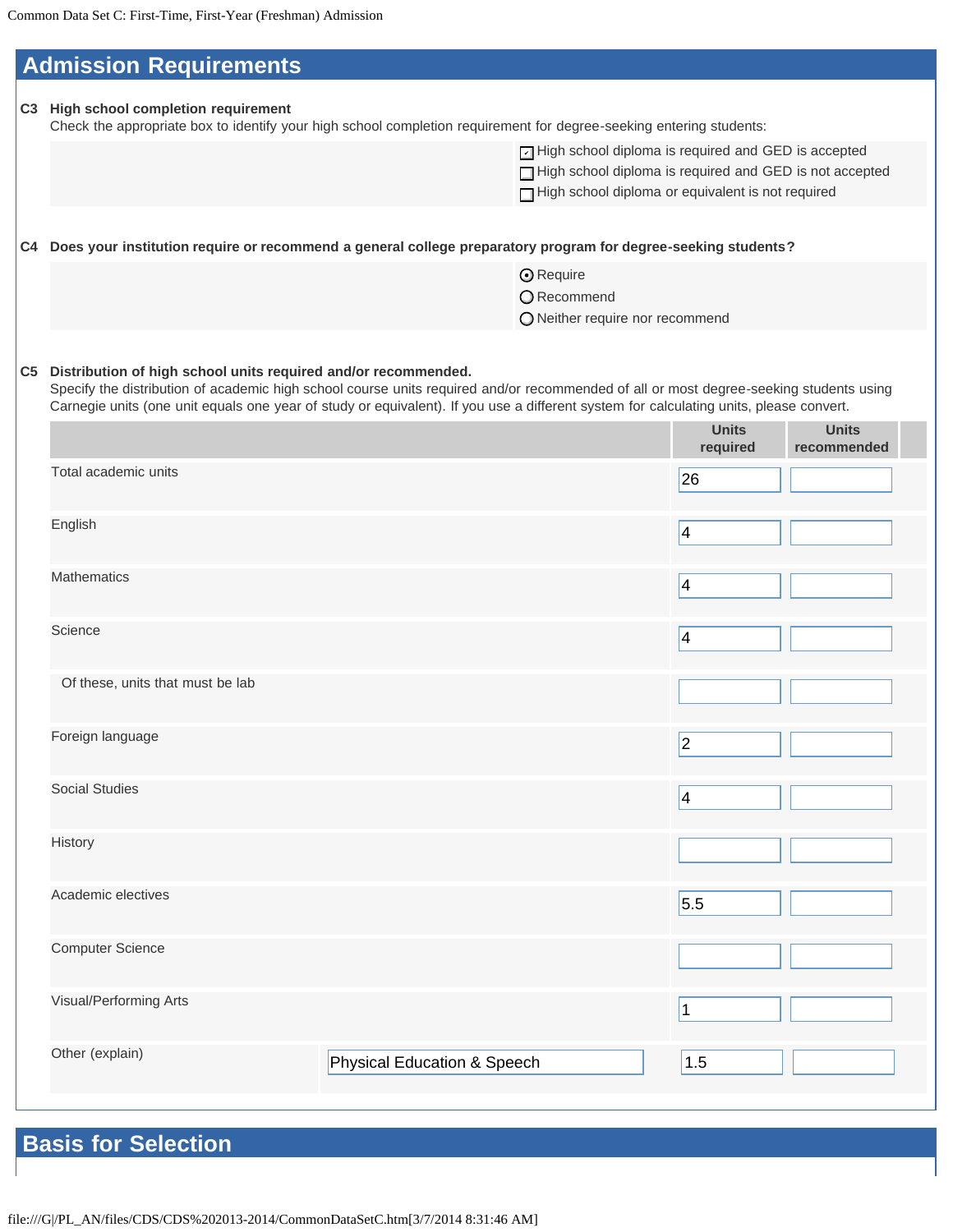| C6                                                                                                                                                                     | Do you have an open admission policy, under which virtually all secondary school graduates or students with GED equivalency<br>diplomas are admitted without regard to academic record, test scores, or other qualifications? If so, check which applies: |                |                                                                                                     |                                                                  |                       |
|------------------------------------------------------------------------------------------------------------------------------------------------------------------------|-----------------------------------------------------------------------------------------------------------------------------------------------------------------------------------------------------------------------------------------------------------|----------------|-----------------------------------------------------------------------------------------------------|------------------------------------------------------------------|-----------------------|
|                                                                                                                                                                        |                                                                                                                                                                                                                                                           |                |                                                                                                     | $\Box$ Open admission policy as described above for all students |                       |
|                                                                                                                                                                        | Open admission policy as described above for most students, but                                                                                                                                                                                           |                | $\Box$ selective admission for out-of-state students<br>$\Box$ selective admission to some programs |                                                                  |                       |
|                                                                                                                                                                        |                                                                                                                                                                                                                                                           |                |                                                                                                     |                                                                  |                       |
|                                                                                                                                                                        | Other (explain)                                                                                                                                                                                                                                           |                |                                                                                                     | Selective admission policy for all                               |                       |
| Relative importance of each of the following academic and nonacademic factors in your first-time, first-year, degree-seeking<br>IC7<br>(freshman) admission decisions. |                                                                                                                                                                                                                                                           |                |                                                                                                     |                                                                  |                       |
|                                                                                                                                                                        |                                                                                                                                                                                                                                                           |                |                                                                                                     |                                                                  |                       |
|                                                                                                                                                                        | <b>Academic</b>                                                                                                                                                                                                                                           |                |                                                                                                     |                                                                  |                       |
|                                                                                                                                                                        |                                                                                                                                                                                                                                                           | Very important | Important                                                                                           | <b>Considered</b>                                                | <b>Not considered</b> |
|                                                                                                                                                                        | Rigor of secondary school record                                                                                                                                                                                                                          | O              | $_{\odot}$                                                                                          | O                                                                | Ω                     |
|                                                                                                                                                                        | Class rank                                                                                                                                                                                                                                                | $\odot$        | O                                                                                                   | $\circ$                                                          | $\circ$               |
|                                                                                                                                                                        | Academic GPA                                                                                                                                                                                                                                              | $\odot$        | O                                                                                                   | O                                                                | O                     |

| Academic GPA             | $\odot$ |  |         |
|--------------------------|---------|--|---------|
| Standardized test scores | $\odot$ |  |         |
| <b>Application Essay</b> |         |  | $\odot$ |
| Recommendation(s)        |         |  | $\odot$ |

### **Non-Academic**

|                                   | Very important | Important | <b>Considered</b> | <b>Not considered</b> |
|-----------------------------------|----------------|-----------|-------------------|-----------------------|
| Interview                         | $\circ$        | $\circ$   | $\circ$           | $\odot$               |
| <b>Extracurricular activities</b> | $\circ$        | $\circ$   | $\circ$           | $\odot$               |
| Talent/ability                    | $\circ$        | $\circ$   | $\circ$           | $\odot$               |
| Character/personal qualities      | $\circ$        | $\circ$   | $\circ$           | $\odot$               |
| <b>First Generation</b>           | $\circ$        | $\circ$   | $\circ$           | $\odot$               |
| Alumni/ae relation                | $\circ$        | $\circ$   | $\circ$           | $\odot$               |
| Geographical residence            | $\circ$        | $\circ$   | $\circ$           | $\odot$               |
| State residency                   | $\circ$        | $\circ$   | $\circ$           | $\odot$               |
| Religious affiliation/commitment  | $\circ$        | $\circ$   | $\circ$           | $\odot$               |
| Racial/ethnic status              | $\circ$        | $\circ$   | $\circ$           | $\odot$               |
| Volunteer work                    | $\circ$        | $\circ$   | $\circ$           | $\odot$               |
| Work experience                   |                |           |                   |                       |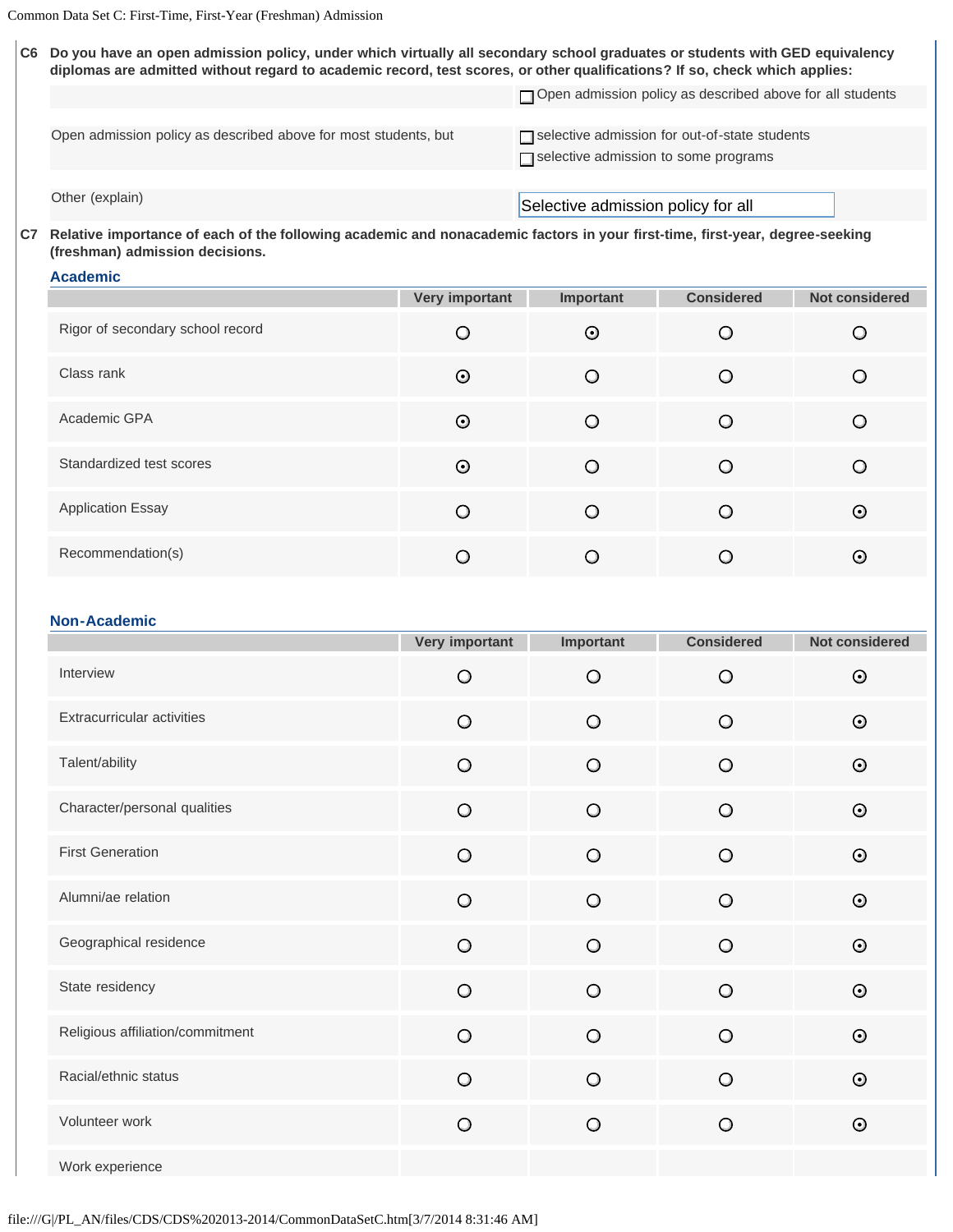| Level of applicant's interest |  |  |
|-------------------------------|--|--|

# **SAT and ACT Policies**

### **C8 Entrance exams**

Does your institution make use of SAT, ACT, or SAT Subject Test scores in admission decisions for first-time, first-year degree-seeking applicants?  $O$ Yes  $O$ No

If yes, please select the appropriate boxes below to reflect your institution's policies for use in admission for **Fall 2015.**

|                                  |                |                                 | <b>ADMISSIONS</b> |         |         |
|----------------------------------|----------------|---------------------------------|-------------------|---------|---------|
|                                  | <b>Require</b> | <b>Consider if</b><br>submitted | <b>Not Used</b>   |         |         |
| SAT or ACT                       | $\odot$        | O                               | $\circ$           | $\circ$ | Ő       |
| <b>ACT Only</b>                  | $\circ$        | O                               | O                 | O       | $\odot$ |
| SAT only                         | $\circ$        | O                               | O                 | $\circ$ | $\odot$ |
| SAT and SAT Subject Tests or ACT | $\circ$        | O                               | O                 | Ő       | $\odot$ |
| SAT Subject Tests only           | O              | O                               | O                 |         | $\odot$ |

B. If your institution will make use of the ACT in **admission** decisions for first-time, first-year, degree-seeking applicants for **Fall 2015**, please indicate which ONE of the following applies (regardless of whether the writing score will be used in the admissions process):

ACT with Writing component required ACT with Writing component recommended ACT with or without Writing component accepted

C. Please indicate how your institution will use the SAT or ACT writing component; check all that apply:

|                                              | <b>SAT Essay</b> | <b>ACT Essay</b> |
|----------------------------------------------|------------------|------------------|
| For admission                                | $\Box$           | $\Box$           |
| For placement                                | Π                | $\Box$           |
| For advising                                 | $\Box$           | $\Box$           |
| In place of an application essay             | $\Box$           | $\Box$           |
| As a validity check on the application essay | $\Box$           | $\Box$           |
| No college policy as of now                  | ☑                | $\sqrt{ }$       |
| Not using essay component                    |                  | $\Box$           |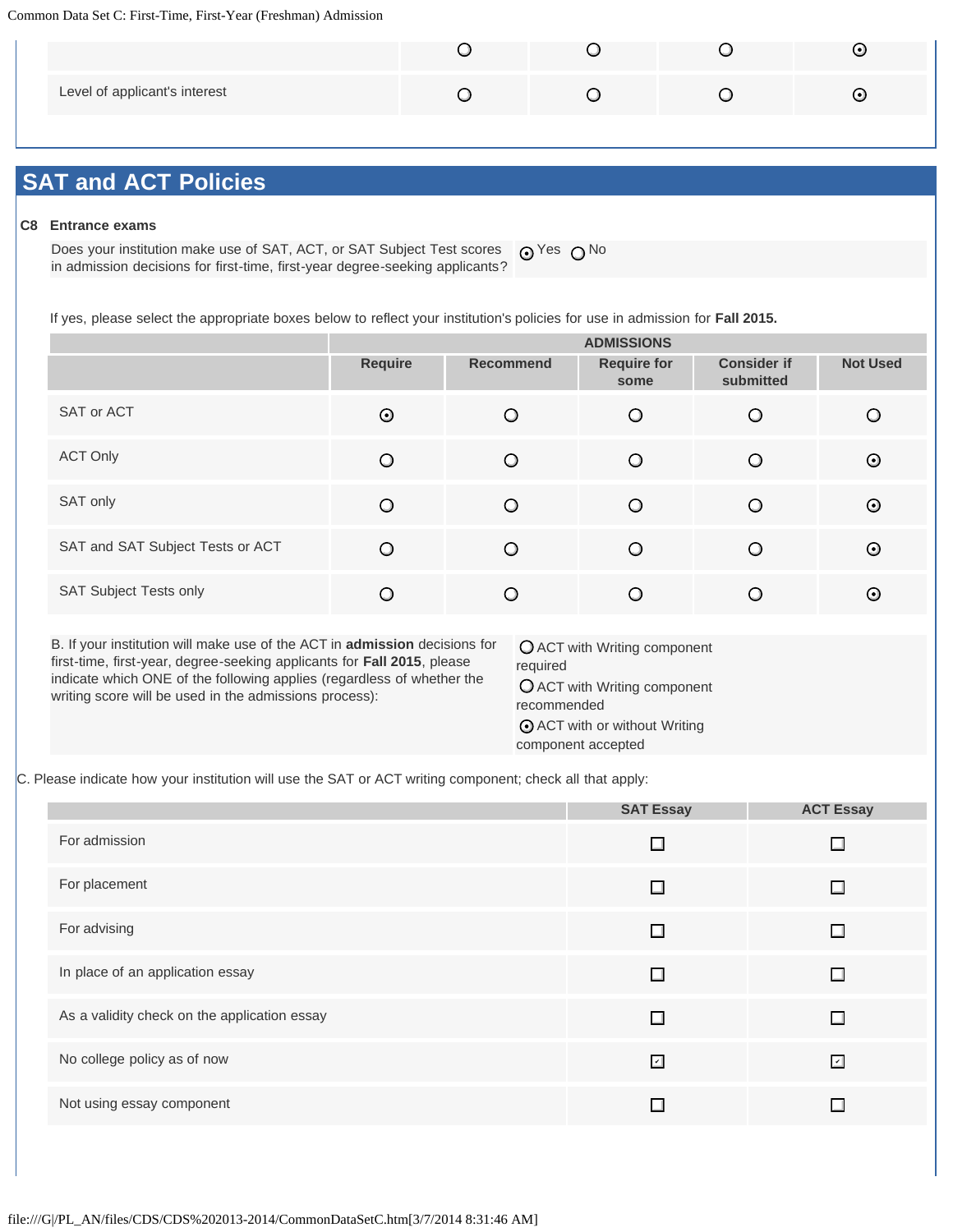| D. In addition, does your institution use applicants' test scores for academic advising?                                                                                                                                                                                                                                                                                                                                                      |                                                                                                      |                 |                 |
|-----------------------------------------------------------------------------------------------------------------------------------------------------------------------------------------------------------------------------------------------------------------------------------------------------------------------------------------------------------------------------------------------------------------------------------------------|------------------------------------------------------------------------------------------------------|-----------------|-----------------|
|                                                                                                                                                                                                                                                                                                                                                                                                                                               | $O$ Yes $O$ No                                                                                       |                 |                 |
| E. Latest date by which SAT or ACT scores must be received for fall-term<br>admission:                                                                                                                                                                                                                                                                                                                                                        | $8 - 15$                                                                                             |                 |                 |
| Latest date by which SAT Subject Tests scores must be received for fall-<br>term admission:                                                                                                                                                                                                                                                                                                                                                   | $8 - 15$                                                                                             |                 |                 |
| F. If necessary, use this space to clarify your test policies (e.g. if tests are<br>recommended for some students, or if tests are not required of some<br>students):                                                                                                                                                                                                                                                                         |                                                                                                      |                 |                 |
| G. Please indicate which tests your institution uses for placement (e.g.,<br>state tests):                                                                                                                                                                                                                                                                                                                                                    | $\square$ SAT<br>$\Box$ ACT<br>SAT Subject Tests<br>$\Box$ AP<br>$\Box$ CLEP<br>□ Institutional Exam |                 |                 |
| State Exam (specify):                                                                                                                                                                                                                                                                                                                                                                                                                         | Accuplarer, THEA, Compass                                                                            |                 |                 |
| C9 Percent and number of first-time, first-year (freshman) students enrolled in Fall 2013 who submitted national standardized (SAT/ACT)<br>test scores.<br>Include information for ALL enrolled, degree-seeking, first-time, first-year (freshman) students who submitted test scores. Do not<br>include partial test scores (e.g. mathematics scores but not critical reading for a category of students) or combine other standardized test |                                                                                                      |                 |                 |
| results (such as TOEFL) in this item. Do not convert SAT scores to ACT scores and vice versa. The 25th percentile is the score that 25<br>percent scored at or below; the 75th percentile score is the one that 25 percent scored at or above.                                                                                                                                                                                                |                                                                                                      |                 |                 |
| Percent submitting SAT scores                                                                                                                                                                                                                                                                                                                                                                                                                 | 46.9<br>$\%$                                                                                         |                 |                 |
| Percent submitting ACT scores                                                                                                                                                                                                                                                                                                                                                                                                                 | 73.8<br>$\%$                                                                                         |                 |                 |
| Number submitting SAT scores                                                                                                                                                                                                                                                                                                                                                                                                                  | 637                                                                                                  |                 |                 |
| Number submitting ACT scores                                                                                                                                                                                                                                                                                                                                                                                                                  | 1003                                                                                                 |                 |                 |
|                                                                                                                                                                                                                                                                                                                                                                                                                                               |                                                                                                      | 25th percentile | 75th percentile |
| <b>SAT Critical Reading</b>                                                                                                                                                                                                                                                                                                                                                                                                                   |                                                                                                      | 420             | 540             |
| <b>SAT Math</b>                                                                                                                                                                                                                                                                                                                                                                                                                               |                                                                                                      | 440             | 540             |
| <b>SAT Writing</b>                                                                                                                                                                                                                                                                                                                                                                                                                            |                                                                                                      |                 |                 |
|                                                                                                                                                                                                                                                                                                                                                                                                                                               |                                                                                                      |                 |                 |
| <b>SAT Essay</b><br><b>ACT Composite</b>                                                                                                                                                                                                                                                                                                                                                                                                      |                                                                                                      | 19              | 24              |

1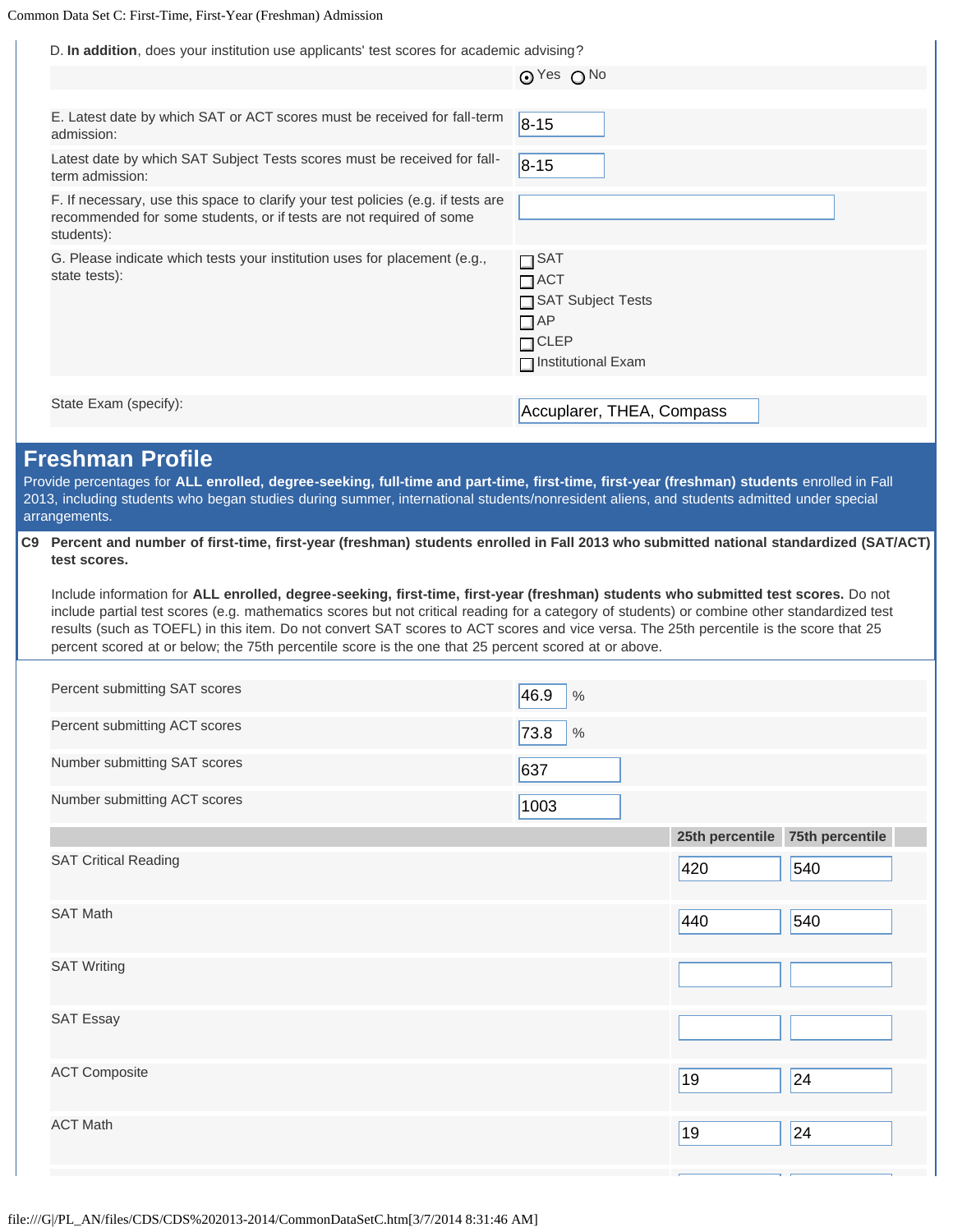| <b>ACT English</b>                                                                                                                                                                                                                                |            | 23                                                                                |
|---------------------------------------------------------------------------------------------------------------------------------------------------------------------------------------------------------------------------------------------------|------------|-----------------------------------------------------------------------------------|
|                                                                                                                                                                                                                                                   |            | 16                                                                                |
| <b>ACT Writing</b>                                                                                                                                                                                                                                |            |                                                                                   |
| Percent of first-time, first-year (freshman) students with scores in each range:                                                                                                                                                                  |            |                                                                                   |
|                                                                                                                                                                                                                                                   |            | <b>SAT Math SAT Writing</b><br><b>SAT Critical</b><br><b>Reading</b>              |
| 700-800                                                                                                                                                                                                                                           |            | 0.5 <br>$\%$   1<br>$\%$<br>$\%$                                                  |
| 600-699                                                                                                                                                                                                                                           |            | $\%$<br>$%$ 9<br>$\%$<br>9                                                        |
| 500-599                                                                                                                                                                                                                                           |            | % 38<br>30<br>$\%$<br>$\%$                                                        |
| 400-499                                                                                                                                                                                                                                           |            | 42 <br>44<br>$\%$<br>$\%$<br>$\%$                                                 |
| 300-399                                                                                                                                                                                                                                           |            | % 10<br>$\%$<br>$\%$<br>15.5                                                      |
| 200-299                                                                                                                                                                                                                                           |            | % $ 0\rangle$<br>$\%$<br>$\%$<br>1                                                |
| Totals (should = $100\%$ )                                                                                                                                                                                                                        |            | $%$ 0<br>% 100<br>$\frac{0}{0}$<br>100                                            |
|                                                                                                                                                                                                                                                   |            | <b>ACT Math</b><br><b>ACT</b><br><b>ACT</b><br><b>Composite</b><br><b>English</b> |
| 30-36                                                                                                                                                                                                                                             |            | $ 2\rangle$<br>% 4<br>$\%$ 1<br>$\%$                                              |
| 24-29                                                                                                                                                                                                                                             |            | % 33<br> 24 <br>% 19<br>$\%$                                                      |
| 18-23                                                                                                                                                                                                                                             |            | % 43<br>58<br> 46 <br>$\%$<br>$\%$                                                |
| $12 - 17$                                                                                                                                                                                                                                         |            | % 29<br>% 23<br>16<br>$\%$                                                        |
| $6 - 11$                                                                                                                                                                                                                                          |            | % 2<br>$\%$ 0<br>0<br>$\%$                                                        |
| below 6                                                                                                                                                                                                                                           |            | $%$ 0<br>$\%$ 0<br>$\%$<br>0                                                      |
| Totals (should = $100\%$ )                                                                                                                                                                                                                        |            | % 100<br>$\%$<br>% 100<br>100                                                     |
| C10 Percent of all degree-seeking, first-time, first-year (freshman) students who had high school class rank within each of the following ranges<br>(report information for those students from whom you collected high school rank information). |            |                                                                                   |
| Percent in top tenth of high school graduating class                                                                                                                                                                                              | $\%$<br>15 |                                                                                   |
| Percent in top quarter of high school graduating class                                                                                                                                                                                            | 42<br>$\%$ |                                                                                   |
| Top half + bottom half = $100\%$                                                                                                                                                                                                                  |            |                                                                                   |
| Percent in top half of high school graduating class                                                                                                                                                                                               | 77<br>$\%$ |                                                                                   |

the contract of the contract of the contract of the contract of the contract of the contract of the contract of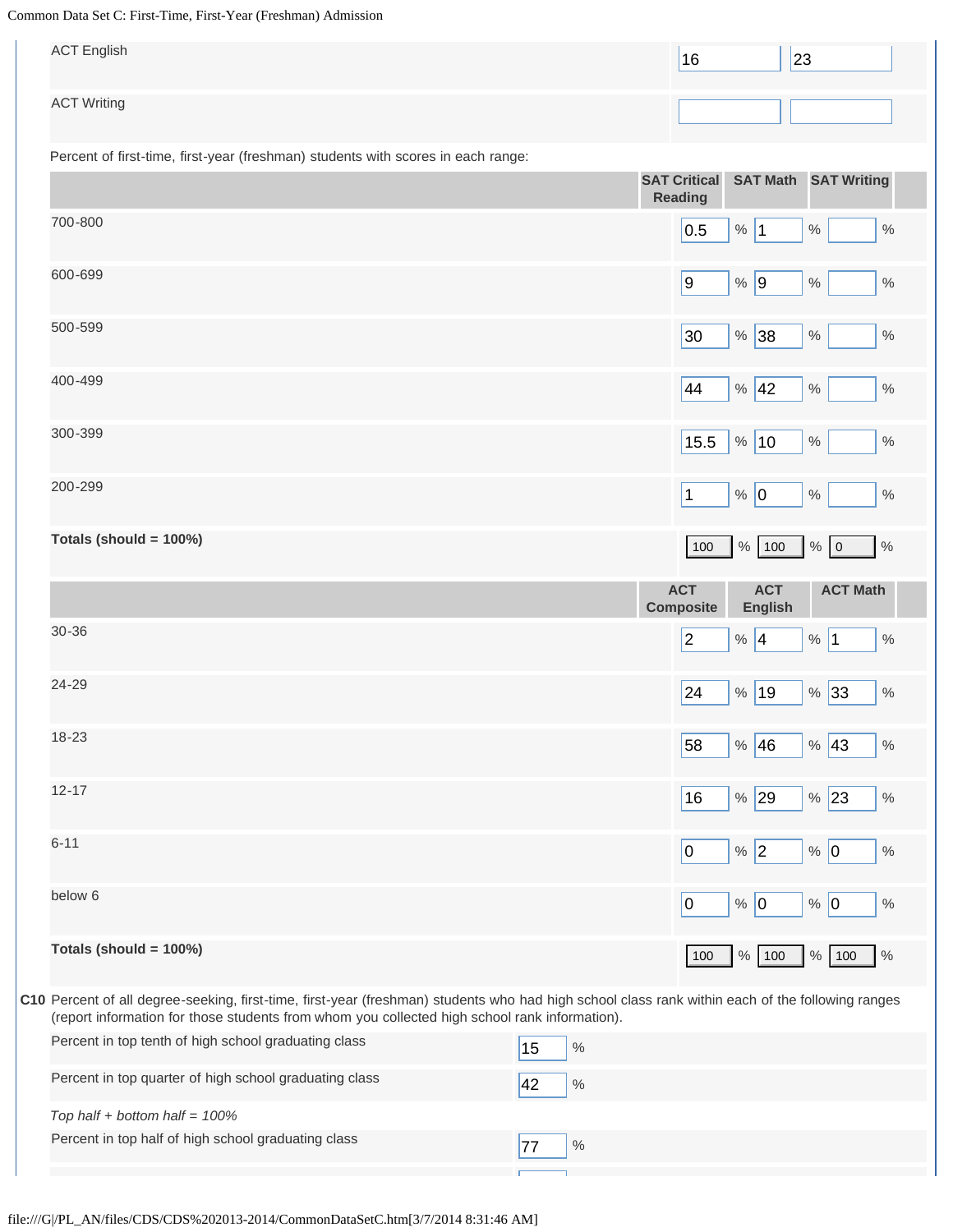| Percent in bottom half of high school graduating class                                               | $\%$                 |
|------------------------------------------------------------------------------------------------------|----------------------|
| Totals (should = $100\%$ )                                                                           | $\%$<br>100          |
| Percent in bottom quarter of high school graduating class                                            | $\%$                 |
| Percent of total first-time, first-year (freshman) students who submitted<br>high school class rank: | .95<br>$\frac{0}{0}$ |

**C11** Percentage of all enrolled, degree-seeking, first-time, first-year (freshman) students who had high school grade-point averages within each of the following ranges (using 4.0 scale). Report information only for those students from whom you collected high school GPA.

|                 | Percent who had GPA of 3.75 or higher                                                                           | $\frac{0}{0}$ |
|-----------------|-----------------------------------------------------------------------------------------------------------------|---------------|
|                 | Percent who had GPA between 3.50 and 3.74                                                                       | $\%$          |
|                 | Percent who had GPA between 3.25 and 3.49                                                                       | $\%$          |
|                 | Percent who had GPA between 3.0 and 3.24                                                                        | $\%$          |
|                 | Percent who had GPA between 2.50 and 2.99                                                                       | $\%$          |
|                 | Percent who had GPA between 2.0 and 2.49                                                                        | $\%$          |
|                 | Percent who had GPA between 1.0 and 1.99                                                                        | $\frac{0}{0}$ |
|                 | Percent who had GPA below 1.0                                                                                   | $\frac{0}{0}$ |
|                 | Totals (should = 100%)                                                                                          | $\%$<br>0     |
| C <sub>12</sub> |                                                                                                                 |               |
|                 | Average high school GPA of all degree-seeking, first-time, first year<br>(freshman) students who submitted GPA: |               |
|                 | Percent of total first-time, first-year (freshman) students who submitted<br>high school GPA:                   | $\frac{0}{0}$ |
|                 |                                                                                                                 |               |

# **Admission Policies**

### **C13 Application Fee**

| Does your institution have an application fee?       | $O$ Yes $O$ No |
|------------------------------------------------------|----------------|
| Amount of application fee                            |                |
| Can it be waived for applicants with financial need? | $O$ Yes $O$ No |

If you have an application fee and an on-line application option, please indicate policy for students who apply on-line:

| Same fee:                                                                 | $O$ Yes $O$ No         |  |
|---------------------------------------------------------------------------|------------------------|--|
| Free:                                                                     | $O$ Yes $O$ No         |  |
| Reduced:                                                                  | $OYes ONo$             |  |
| Can on-line application fee be waived for applicants with financial need? | $\odot$ Yes $\odot$ No |  |
|                                                                           |                        |  |
| <b>C14 Application Closing Date</b>                                       |                        |  |
| Does your institution have an application closing date?                   | $OYes$ $ONo$           |  |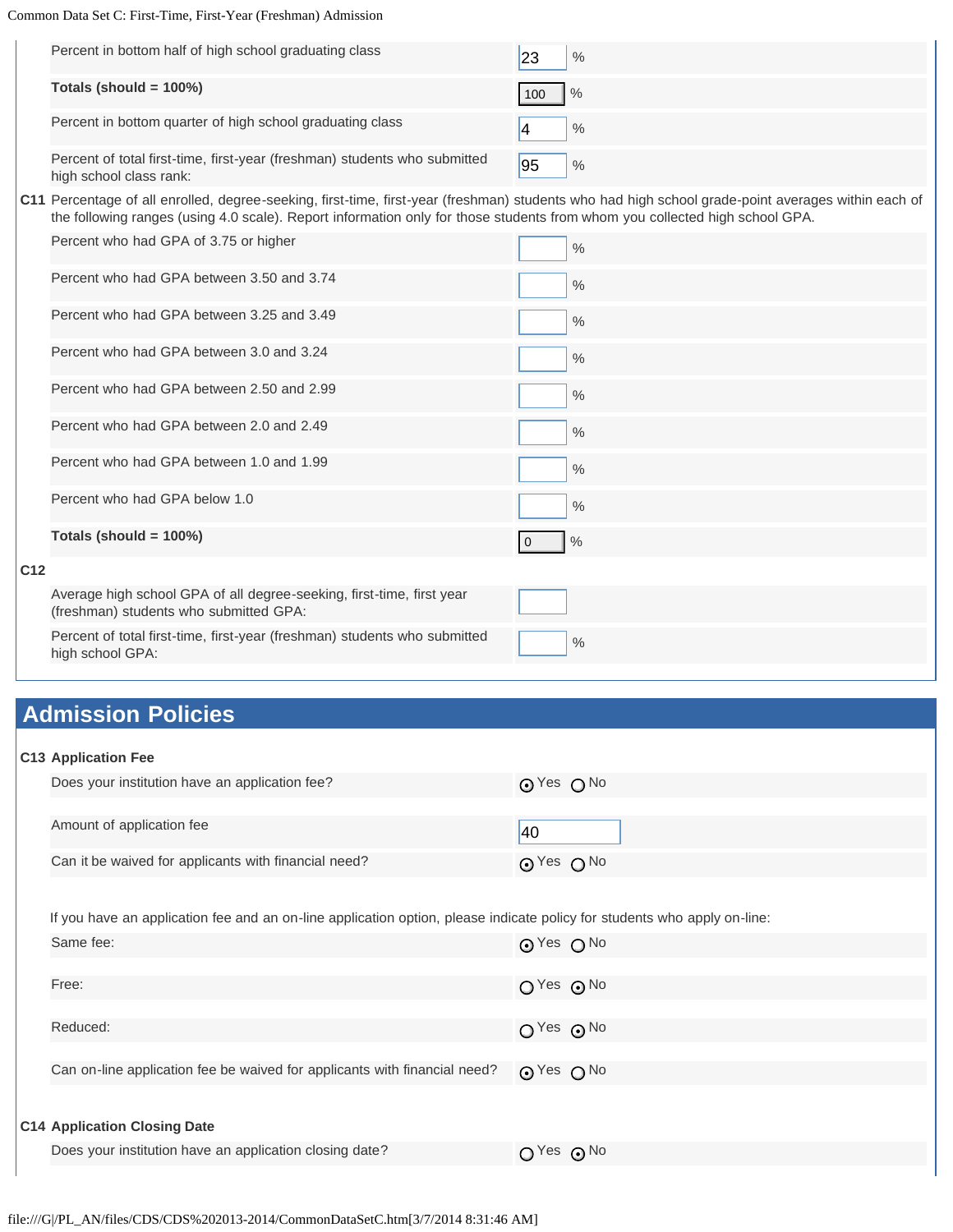|                 | Application closing date (Fall):                                                                                                                                           |                                    |
|-----------------|----------------------------------------------------------------------------------------------------------------------------------------------------------------------------|------------------------------------|
|                 |                                                                                                                                                                            |                                    |
|                 | Priority date:                                                                                                                                                             | $7 - 20$                           |
| C <sub>15</sub> |                                                                                                                                                                            |                                    |
|                 | Are first-time, first-year students accepted for terms other than the fall?                                                                                                | $\odot$ Yes $\odot$ No             |
|                 |                                                                                                                                                                            |                                    |
|                 | C16 Notification to applicants of admission decision sent (fill in one only)                                                                                               |                                    |
|                 | On a rolling basis beginning (date):                                                                                                                                       | $ 9-1 $                            |
|                 | By (date):                                                                                                                                                                 |                                    |
|                 | Other:                                                                                                                                                                     | file is completed                  |
|                 | C17 Reply policy for admitted applicants (fill in one only)                                                                                                                |                                    |
|                 | Must reply by (date):                                                                                                                                                      |                                    |
|                 |                                                                                                                                                                            | <b>D</b> No set date               |
|                 |                                                                                                                                                                            |                                    |
|                 | Must reply by May 1 or within                                                                                                                                              | weeks if notified thereafter       |
|                 | Other:                                                                                                                                                                     | no reply required                  |
|                 | Deadline for housing deposit (MMDD):                                                                                                                                       |                                    |
|                 | Amount of housing deposit:                                                                                                                                                 | \$100.00                           |
|                 | Refundable if student does not enroll?                                                                                                                                     | ⊙ Yes, in full ○ Yes, in part ○ No |
|                 |                                                                                                                                                                            |                                    |
|                 | C18 Deferred admission:                                                                                                                                                    |                                    |
|                 | Does your institution allow students to postpone enrollment after<br>admission?                                                                                            | $O$ Yes $O$ No                     |
|                 |                                                                                                                                                                            |                                    |
|                 | If yes, maximum period of postponement:                                                                                                                                    | 1 term                             |
|                 | C19 Early admission of high school students:                                                                                                                               |                                    |
|                 | Does your institution allow high school students to enroll as full-time, first-<br>time, first-year (freshman) students one year or more before high school<br>graduation? | $O$ Yes $O$ No                     |
|                 |                                                                                                                                                                            |                                    |
|                 |                                                                                                                                                                            |                                    |
|                 | <b>Early Decision and Early Action Plans</b>                                                                                                                               |                                    |

| Does your institution offer an early decision plan (an admission plan that<br>$\bigcirc$ Yes $\bigcirc$ No<br>permits students to apply and be notified of an admission decision well in<br>advance of the regular notification date and that asks students to commit |  |
|-----------------------------------------------------------------------------------------------------------------------------------------------------------------------------------------------------------------------------------------------------------------------|--|
| to attending if accepted) for first-time, first-year (freshman) applicants for<br>Fall enrollment?                                                                                                                                                                    |  |
| If "yes," please complete the following:                                                                                                                                                                                                                              |  |
| First or only early decision plan closing date:                                                                                                                                                                                                                       |  |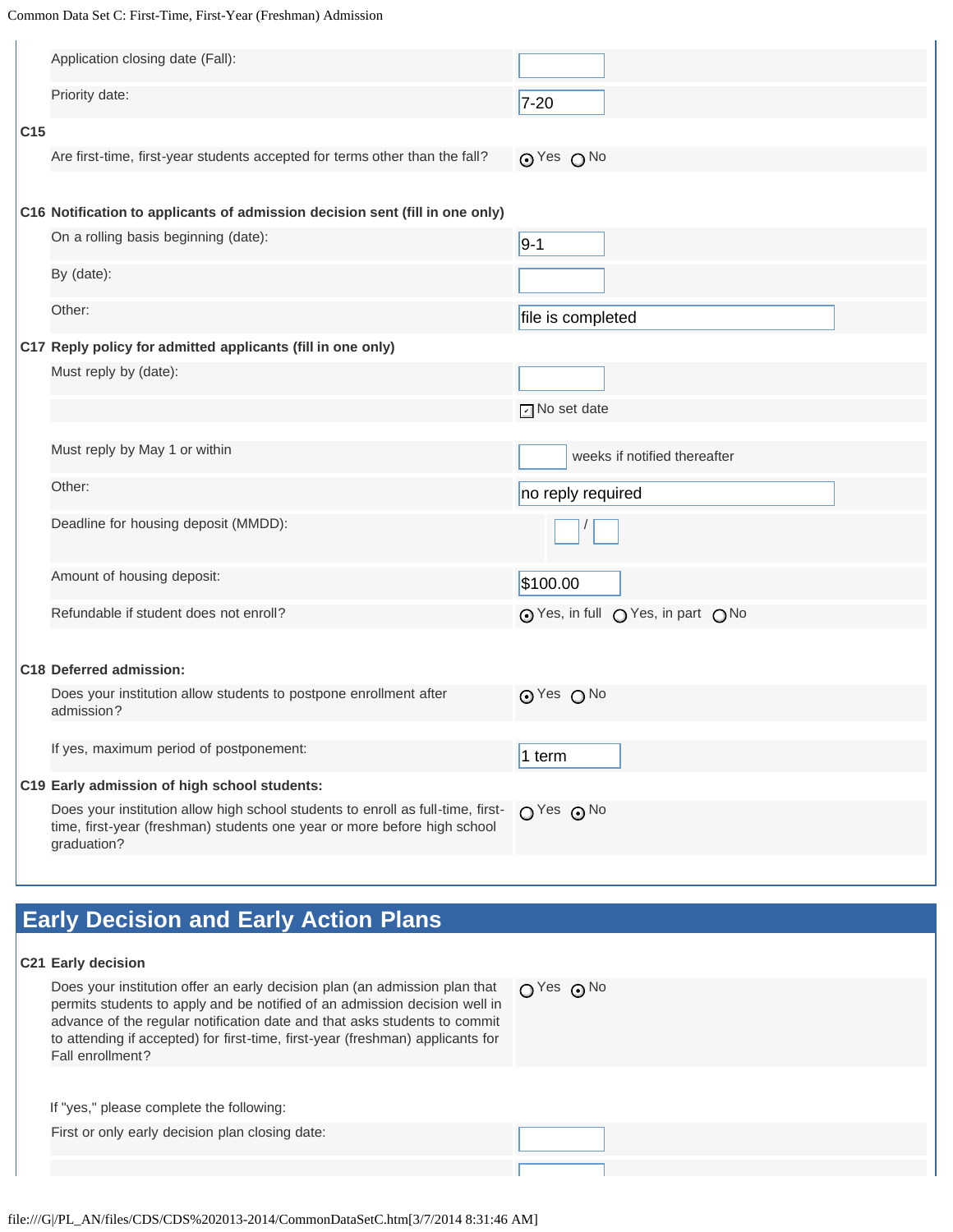| First or only early decision plan notification date:                                                                                                                                                          |                |
|---------------------------------------------------------------------------------------------------------------------------------------------------------------------------------------------------------------|----------------|
| Other early decision plan closing date:                                                                                                                                                                       |                |
| Other early decision plan notification date:                                                                                                                                                                  |                |
| For the Fall 2013 entering class:                                                                                                                                                                             |                |
| Number of early decision applications received by your institution:                                                                                                                                           |                |
| Number of applicants admitted under early decision plan:                                                                                                                                                      |                |
| Please provide significant details about your early decision plan.                                                                                                                                            |                |
| C22 Early action:                                                                                                                                                                                             |                |
| Do you have a nonbinding early action plan whereby students are notified<br>of an admission decision well in advance of the regular notification date<br>but do not have to commit to attending your college? | $OYes$ $ONo$   |
|                                                                                                                                                                                                               |                |
| If "yes," please complete the following:                                                                                                                                                                      |                |
| Early action closing date:                                                                                                                                                                                    |                |
| Early action notification date:                                                                                                                                                                               |                |
| Is your early action plan a "restrictive" plan under which you limit students<br>from applying to other early plans?                                                                                          | $O$ Yes $O$ No |
|                                                                                                                                                                                                               |                |

### **PLEASE NOTE THE FOLLOWING:**

**1) Saving the form does not Lock it. You may return at any time to make changes or update your data.**

**2) Once you have saved all of your forms, you will receive no further email reminders for the active data collection campaign.**

**I certify that the data contained in this form are accurate, correct, and up-to-date.**

| Name:  |  |
|--------|--|
| Title: |  |
| Phone: |  |
| Email: |  |

**If you have questions or would like to contact our Technical Support staff, you can e-mail them at [surveysupport@review.com](mailto:surveysupport@review.com)**

Next Page Cancel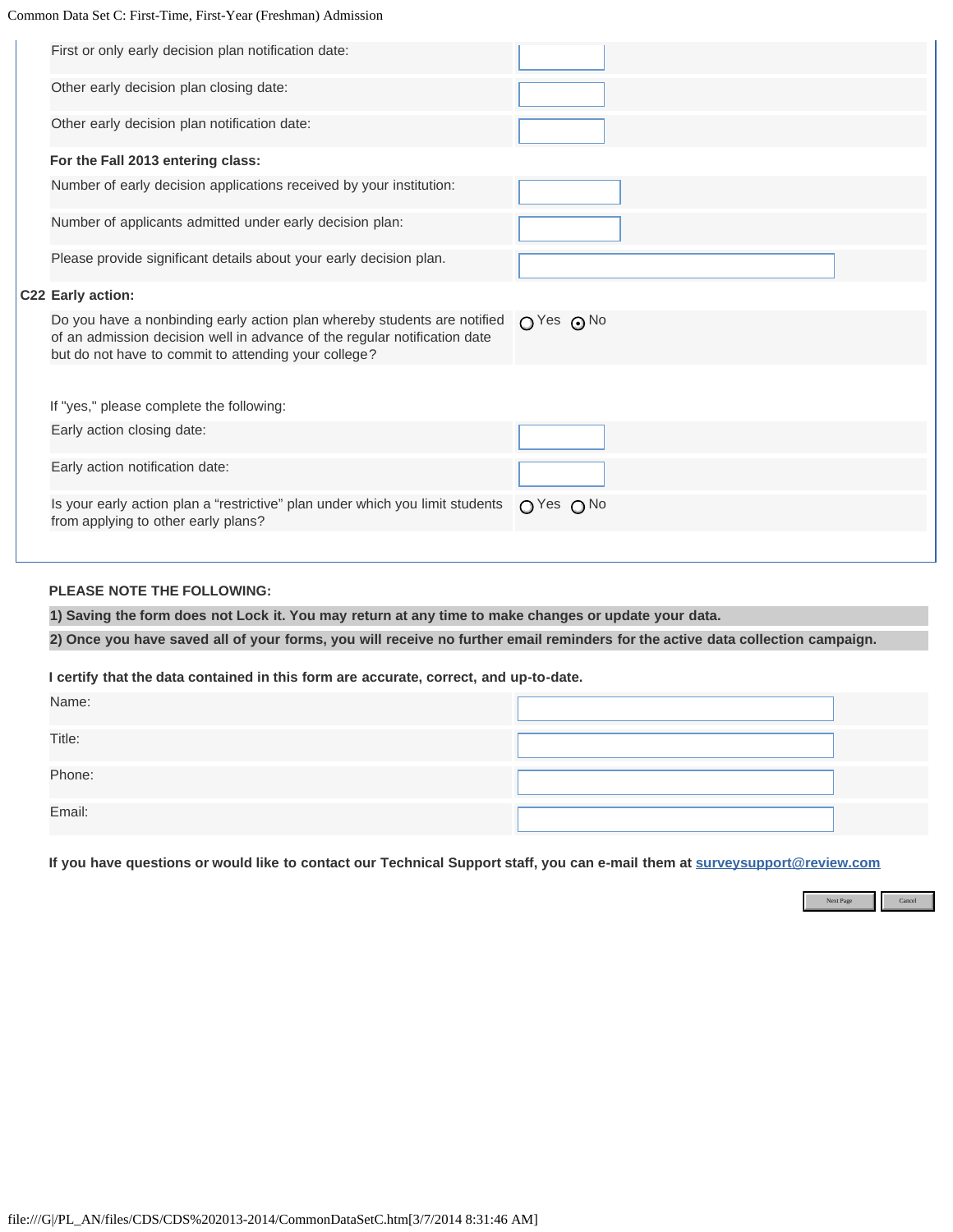Women

## **Common Data Set D: Transfer Admission (2013-2014) (2013-2014)**

|                | Instructions and Help                                                                                                                                                                 | <b>Glossary of Terms</b> |                   |                                      |                                      |
|----------------|---------------------------------------------------------------------------------------------------------------------------------------------------------------------------------------|--------------------------|-------------------|--------------------------------------|--------------------------------------|
|                | <b>Fall Applicants</b>                                                                                                                                                                |                          |                   |                                      |                                      |
| D <sub>1</sub> |                                                                                                                                                                                       |                          |                   |                                      |                                      |
|                | Does your institution enroll transfer students? (If no, please skip to Section ⊙ Yes ○ No<br>E)                                                                                       |                          |                   |                                      |                                      |
|                | If yes, may transfer students earn advanced standing credit by transferring $\bigcirc$ Yes $\bigcirc$ No<br>credits earned from course work completed at other colleges/universities? |                          |                   |                                      |                                      |
| D <sub>2</sub> | Provide the number of students who applied, were admitted, and enrolled as degree-seeking transfer students in Fall 2013.                                                             |                          |                   |                                      |                                      |
|                |                                                                                                                                                                                       |                          | <b>Applicants</b> | <b>Admitted</b><br><b>Applicants</b> | <b>Enrolled</b><br><b>Applicants</b> |
|                | Men                                                                                                                                                                                   |                          | 650               | 495                                  | 277                                  |

| Women        | 904   | 702   | 391 |
|--------------|-------|-------|-----|
| <b>Total</b> | .,554 | 1,197 | 668 |

# **Application for Admission**

### **D3 Indicate terms for which transfers may enroll:**

|    |                                                                                                                                                  | $\Box$ Fall<br><b>Z</b> Winter<br><b>□</b> Spring<br><b>D</b> Summer |  |
|----|--------------------------------------------------------------------------------------------------------------------------------------------------|----------------------------------------------------------------------|--|
| D4 |                                                                                                                                                  |                                                                      |  |
|    | Must a transfer applicant have a minimum number of credits completed or $\bigcirc$ Yes $\bigcirc$ No<br>else must apply as an entering freshman? |                                                                      |  |
|    | If yes, what is the minimum number of credits and the unit of measure?                                                                           | 12                                                                   |  |

### **D5 Indicate all items required of transfer students to apply for admission:**

|                             | <b>Required of All</b> | <b>Recommended of</b><br>All | <b>Recommended of</b><br><b>Some</b> | <b>Required of</b><br><b>Some</b> | <b>Not Required</b> |
|-----------------------------|------------------------|------------------------------|--------------------------------------|-----------------------------------|---------------------|
| High school transcript      | O                      | $\circ$                      | O                                    | $\odot$                           |                     |
| College transcript(s)       | $\odot$                | $\circ$                      |                                      | $\circ$                           | O                   |
| Essay or personal statement | O                      | $\circ$                      |                                      | $\circ$                           | $\odot$             |
| Interview                   | O                      | $\circ$                      |                                      | $\circ$                           | $\odot$             |
| Standardized test score     | O                      | O                            |                                      | $\odot$                           | O                   |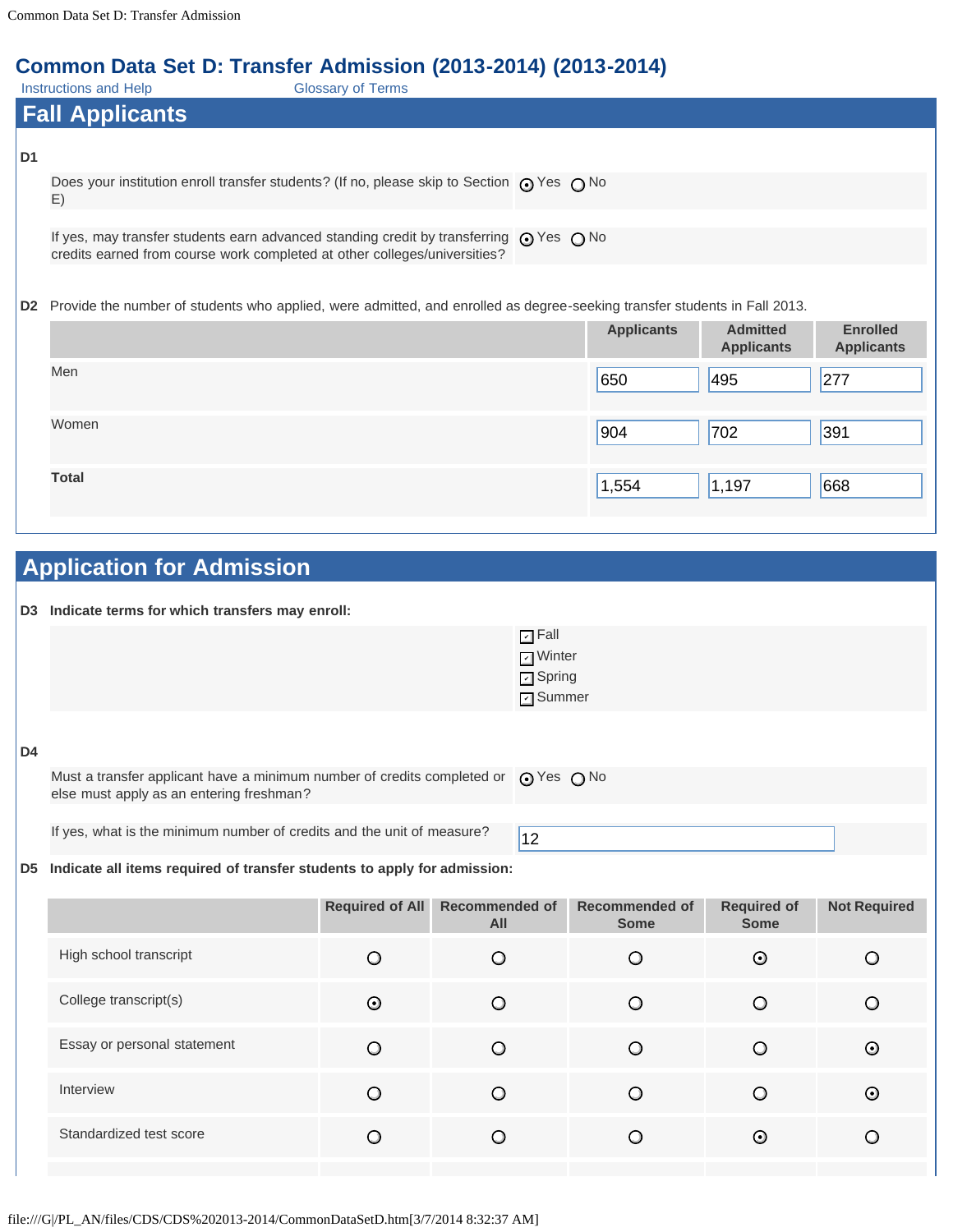#### Common Data Set D: Transfer Admission

|                 | Statement of good standing from prior<br>institution(s)                                                                                                                                                                    | $\circ$ | $\odot$                        | $\circ$                                                                                             | $\circ$              | $\circ$ |
|-----------------|----------------------------------------------------------------------------------------------------------------------------------------------------------------------------------------------------------------------------|---------|--------------------------------|-----------------------------------------------------------------------------------------------------|----------------------|---------|
| D <sub>6</sub>  |                                                                                                                                                                                                                            |         |                                |                                                                                                     |                      |         |
|                 | If a minimum high school grade point average is required of transfer<br>applicants, specify (on a 4.0 scale):                                                                                                              |         |                                |                                                                                                     |                      |         |
| D7              | If a minimum college grade point average is required of transfer<br>applicants, specify (on a 4.0 scale):                                                                                                                  |         | 2.0                            |                                                                                                     |                      |         |
| D <sub>8</sub>  |                                                                                                                                                                                                                            |         |                                |                                                                                                     |                      |         |
|                 | List any other application requirements specific to transfer applicants:                                                                                                                                                   |         |                                | Admission to nursing, counseling and<br>education programs may be based on GPA<br>of transfer work. |                      |         |
| D9              | List application priority, closing, notification, and candidate reply dates for transfer students. If applications are reviewed on a continuous or<br>rolling basis, place a check mark in the "Rolling admission" column. |         |                                |                                                                                                     |                      |         |
|                 |                                                                                                                                                                                                                            |         | <b>Priority</b><br><b>Date</b> | <b>Closing</b><br>Notifi-<br><b>Date</b><br>cation<br><b>Date</b>                                   | <b>Reply</b><br>date |         |
|                 | Fall                                                                                                                                                                                                                       |         |                                |                                                                                                     |                      |         |
|                 |                                                                                                                                                                                                                            |         |                                | Rolling Admission                                                                                   |                      |         |
|                 | Winter                                                                                                                                                                                                                     |         |                                |                                                                                                     |                      |         |
|                 |                                                                                                                                                                                                                            |         |                                | Rolling Admission                                                                                   |                      |         |
|                 | Spring                                                                                                                                                                                                                     |         |                                |                                                                                                     |                      |         |
|                 |                                                                                                                                                                                                                            |         |                                | □ Rolling Admission                                                                                 |                      |         |
|                 | Summer                                                                                                                                                                                                                     |         |                                |                                                                                                     |                      |         |
|                 |                                                                                                                                                                                                                            |         |                                | Rolling Admission                                                                                   |                      |         |
|                 |                                                                                                                                                                                                                            |         |                                |                                                                                                     |                      |         |
| D <sub>10</sub> |                                                                                                                                                                                                                            |         |                                |                                                                                                     |                      |         |
|                 | Does an open admission policy, if reported, apply to transfer students?                                                                                                                                                    |         |                                | OYes ⊙No                                                                                            |                      |         |
| D <sub>11</sub> |                                                                                                                                                                                                                            |         |                                |                                                                                                     |                      |         |
|                 | Describe additional requirements for transfer admission, if applicable:                                                                                                                                                    |         |                                |                                                                                                     |                      |         |
|                 |                                                                                                                                                                                                                            |         |                                |                                                                                                     |                      |         |
|                 | <b>Transfer Credit Policies</b>                                                                                                                                                                                            |         |                                |                                                                                                     |                      |         |

### **D12**

Report the lowest letter grade earned for any course that may be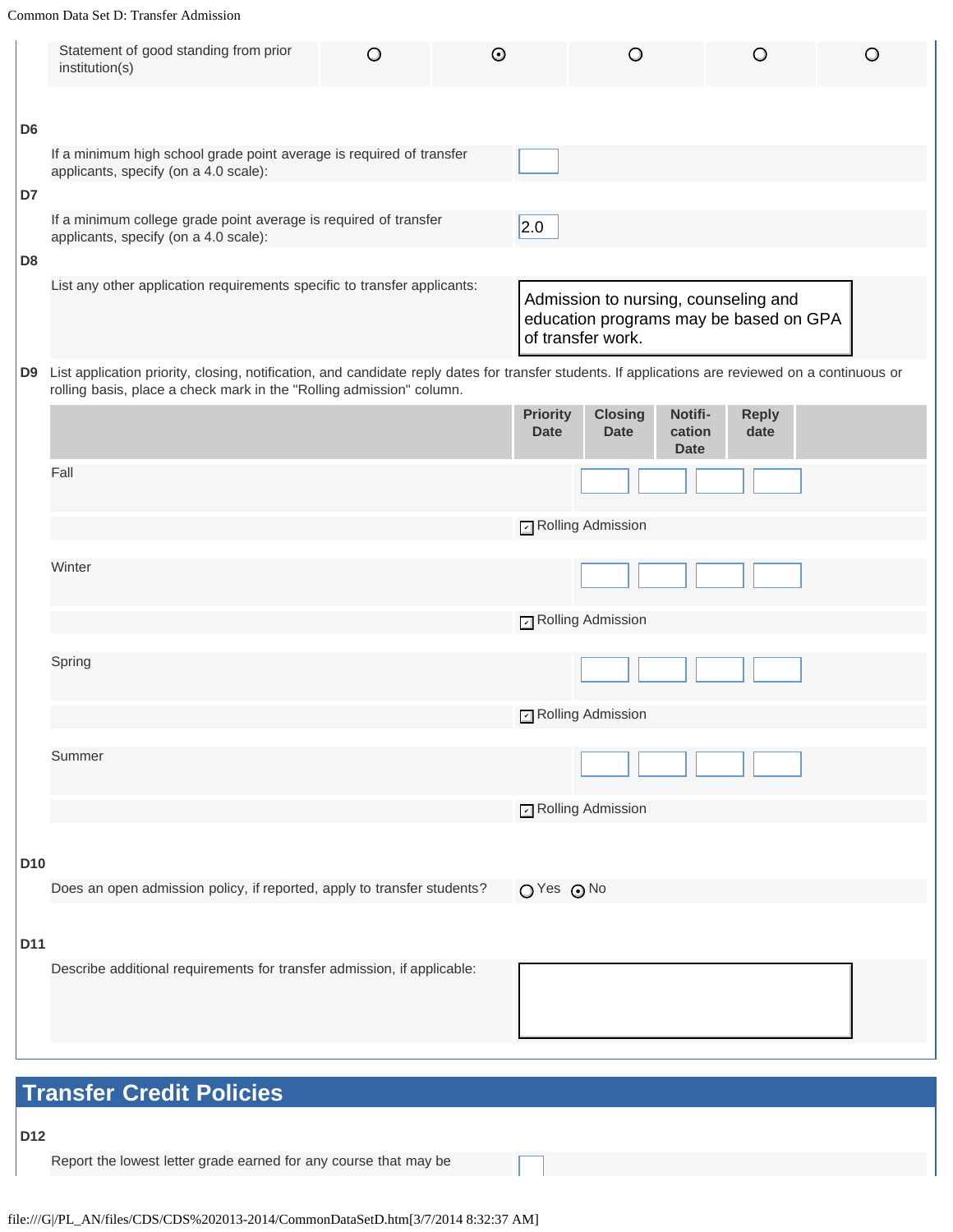#### Common Data Set D: Transfer Admission

|            | transferred for credit:                                                                                    | $\overline{C}$  |                    |                    |
|------------|------------------------------------------------------------------------------------------------------------|-----------------|--------------------|--------------------|
| <b>D13</b> |                                                                                                            |                 |                    |                    |
|            |                                                                                                            |                 | <b>Number</b>      | <b>Unit Type</b>   |
|            | Maximum number of credits or courses that may be transferred from a two-year institution:                  |                 | 66<br>credit hours |                    |
| <b>D14</b> |                                                                                                            |                 |                    |                    |
|            |                                                                                                            |                 | <b>Number</b>      | <b>Unit Type</b>   |
|            | Maximum number of credits or courses that may be transferred from a four-year institution:                 |                 | 91                 | credit hr no limit |
| <b>D15</b> |                                                                                                            |                 |                    |                    |
|            | Minimum number of credits that transfers must complete at your institution<br>to earn an associate degree: |                 |                    |                    |
| <b>D16</b> |                                                                                                            |                 |                    |                    |
|            | Minimum number of credits that transfers must complete at your institution<br>to earn a bachelor's degree: | 30 <sub>o</sub> |                    |                    |
| <b>D17</b> |                                                                                                            |                 |                    |                    |
|            | Describe other transfer credit policies:                                                                   |                 |                    |                    |

### **PLEASE NOTE THE FOLLOWING:**

**1) Saving the form does not Lock it. You may return at any time to make changes or update your data.**

**2) Once you have saved all of your forms, you will receive no further email reminders for the active data collection campaign.**

**I certify that the data contained in this form are accurate, correct, and up-to-date.**

| Name:  |  |
|--------|--|
| Title: |  |
| Phone: |  |
| Email: |  |

**If you have questions or would like to contact our Technical Support staff, you can e-mail them at [surveysupport@review.com](mailto:surveysupport@review.com)**

Next Page Cancel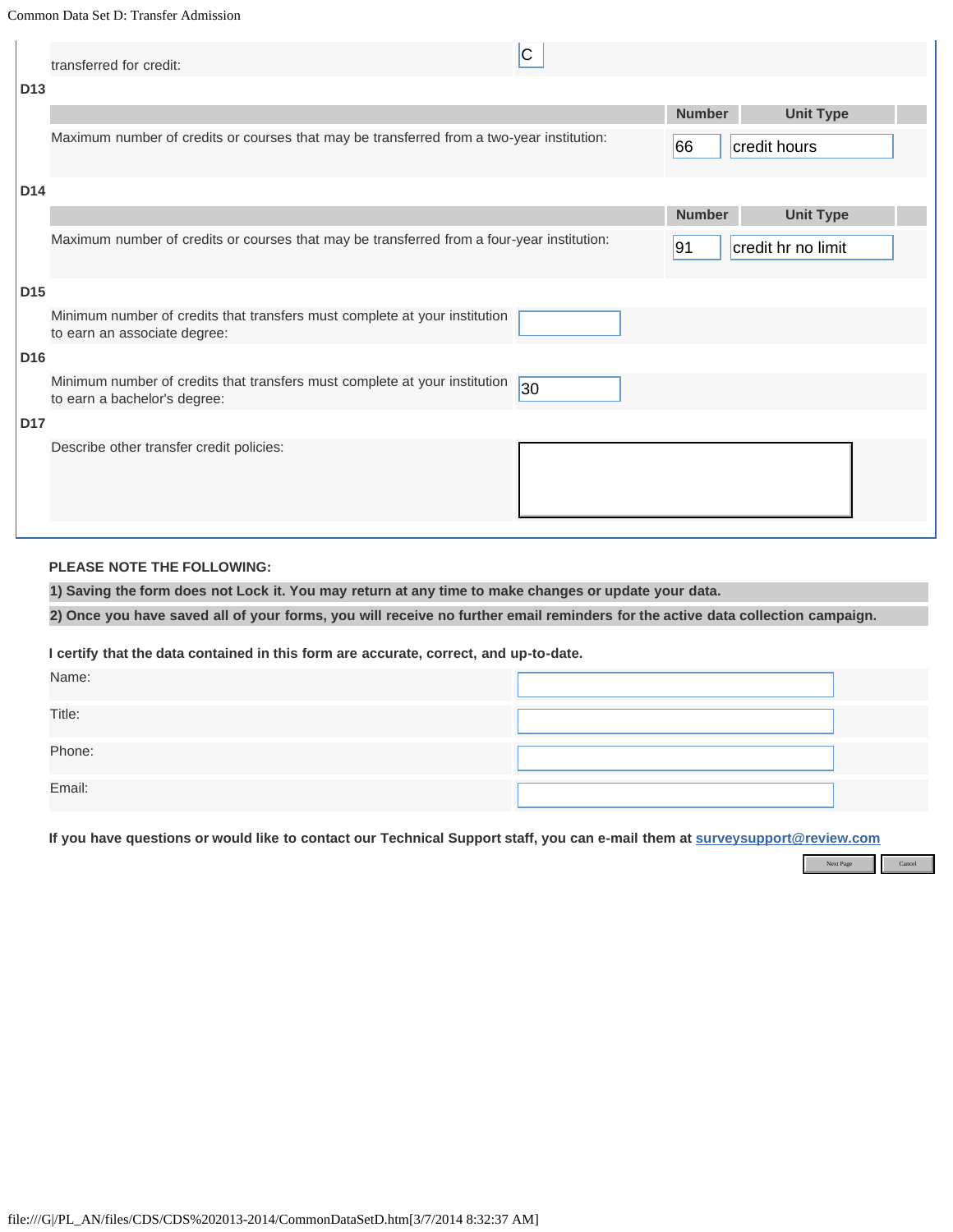# **Common Data Set E: Academic Offerings And Policies (2013-2014) (2013-2014)**

|                | <b>Instructions and Help</b>                                                                     | $5.114$ . $0.10100$ $10.10$ $10.1$ $10.10$ $10.1$ $1$<br><b>Glossary of Terms</b>                                                                                                                                                                                                                                                                                                                                                                                                       |  |  |  |
|----------------|--------------------------------------------------------------------------------------------------|-----------------------------------------------------------------------------------------------------------------------------------------------------------------------------------------------------------------------------------------------------------------------------------------------------------------------------------------------------------------------------------------------------------------------------------------------------------------------------------------|--|--|--|
|                | <b>Special study options:</b>                                                                    |                                                                                                                                                                                                                                                                                                                                                                                                                                                                                         |  |  |  |
|                |                                                                                                  |                                                                                                                                                                                                                                                                                                                                                                                                                                                                                         |  |  |  |
|                | E1 Identify those programs available at your institution. Refer to the glossary for definitions. |                                                                                                                                                                                                                                                                                                                                                                                                                                                                                         |  |  |  |
|                |                                                                                                  | □ Accelerated program<br>Cooperative education program<br>□ Cross-registration<br>Distance learning<br>Double major<br>Dual enrollment<br>7 English as a Second Language (ESL)<br>Exchange student program (domestic)<br>External degree program<br><b>기</b> Honors program<br>Independent study<br>$\Box$ Internships<br>I Liberal arts/career combination<br>Student-designed major<br>Study abroad<br>Teacher certification program<br>□ Weekend college<br>□ Other (please specify) |  |  |  |
|                | If you selected Other please specify:                                                            |                                                                                                                                                                                                                                                                                                                                                                                                                                                                                         |  |  |  |
|                | E2 This question has been removed from the CDS.                                                  |                                                                                                                                                                                                                                                                                                                                                                                                                                                                                         |  |  |  |
|                |                                                                                                  |                                                                                                                                                                                                                                                                                                                                                                                                                                                                                         |  |  |  |
|                |                                                                                                  |                                                                                                                                                                                                                                                                                                                                                                                                                                                                                         |  |  |  |
|                |                                                                                                  | Areas in which all or most students are required to complete some course work                                                                                                                                                                                                                                                                                                                                                                                                           |  |  |  |
| E <sub>3</sub> |                                                                                                  |                                                                                                                                                                                                                                                                                                                                                                                                                                                                                         |  |  |  |
|                |                                                                                                  |                                                                                                                                                                                                                                                                                                                                                                                                                                                                                         |  |  |  |
|                |                                                                                                  | $\Box$ Arts/fine arts<br>Computer literacy                                                                                                                                                                                                                                                                                                                                                                                                                                              |  |  |  |
|                |                                                                                                  | Figlish (including composition)                                                                                                                                                                                                                                                                                                                                                                                                                                                         |  |  |  |

| Foreign languages |  |
|-------------------|--|
|-------------------|--|

- **기** History
- Humanities ✔
- Mathematics ✔
- **Philosophy**
- 7 Sciences (biological or physical)
- Social science ✔
- **ource** (please specify)

BA degree requires Foreign Languages

### **PLEASE NOTE THE FOLLOWING:**

If you selected Other please specify: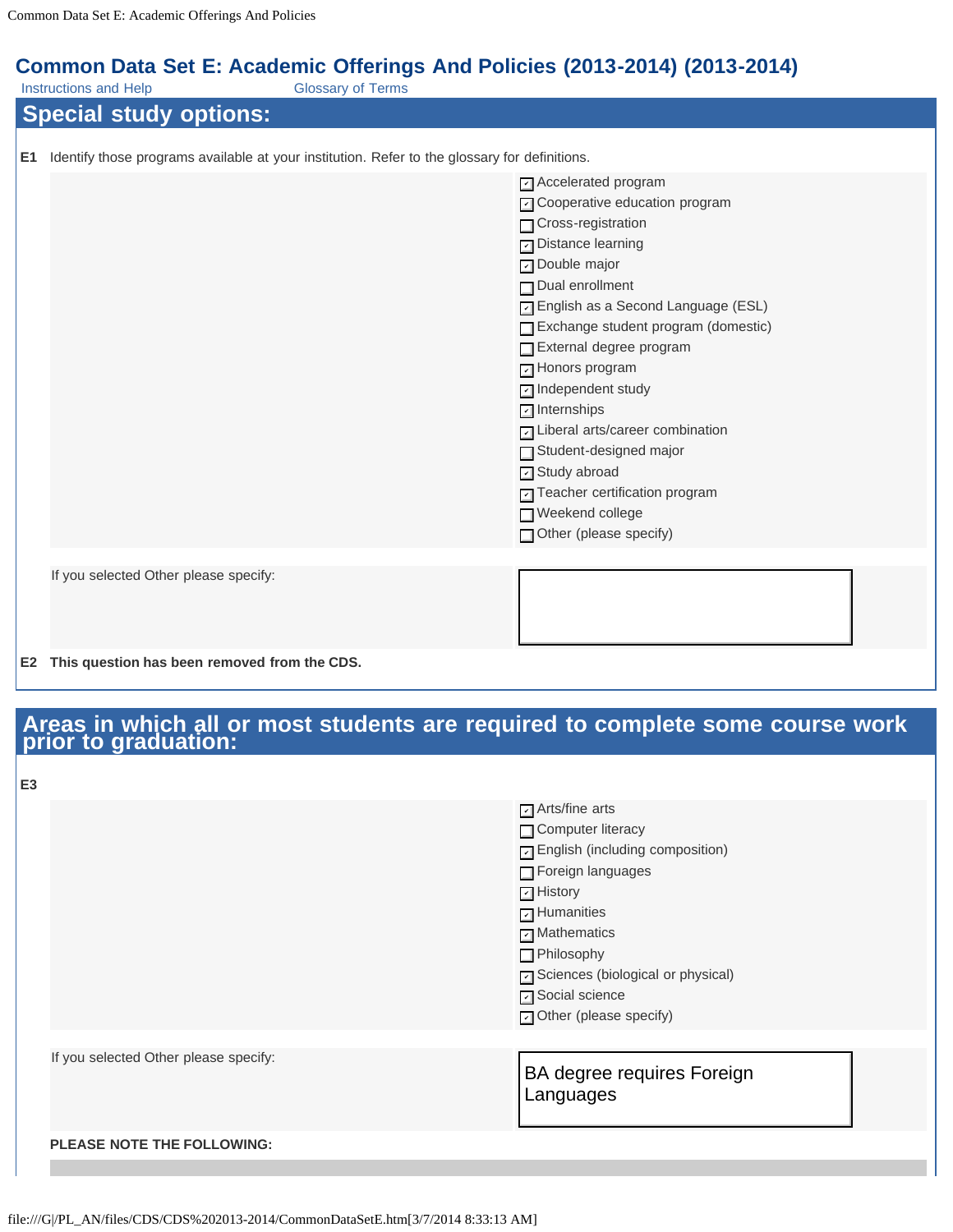| 1) Saving the form does not Lock it. You may return at any time to make changes or update your data.                           |  |  |  |  |
|--------------------------------------------------------------------------------------------------------------------------------|--|--|--|--|
| 2) Once you have saved all of your forms, you will receive no further email reminders for the active data collection campaign. |  |  |  |  |
| I certify that the data contained in this form are accurate, correct, and up-to-date.                                          |  |  |  |  |
| Name:                                                                                                                          |  |  |  |  |
| Title:                                                                                                                         |  |  |  |  |
| Phone:                                                                                                                         |  |  |  |  |
| Email:                                                                                                                         |  |  |  |  |
| If you have questions or would like to contact our Technical Support staff, you can e-mail them at survey support @review.com  |  |  |  |  |

Next Page Cancel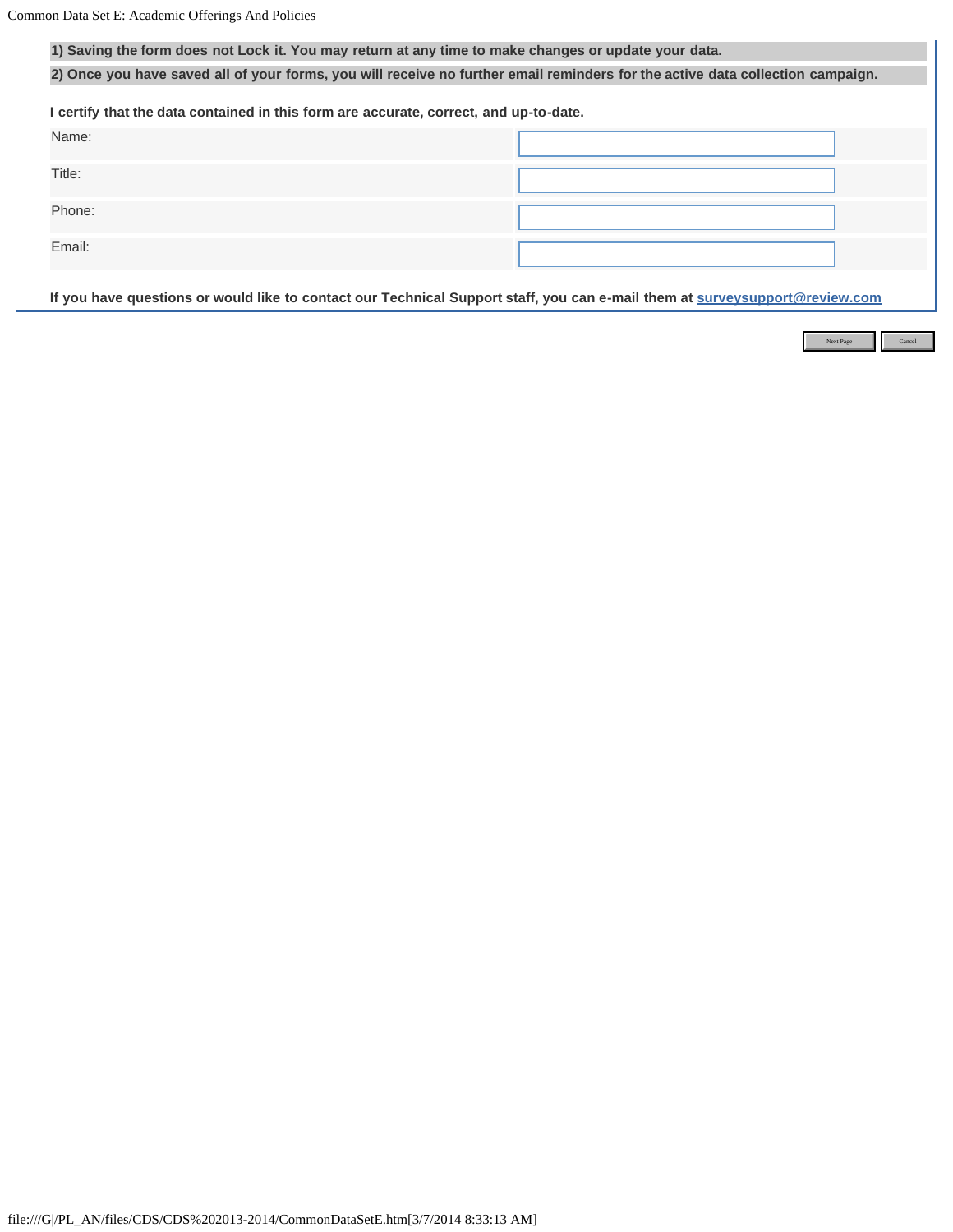# **Common Data Set F: Student Life (2013-2014) (2013-2014)**<br> **Clossary of Terms**

[Instructions and Help](javascript:;)

**F1** Percentages of first-times, first-year (freshman) degree-seeking students and all degree-seeking undergraduates enrolled in Fall 2013 who fit the following categories:

|                                                                                                                    | First-time,<br><b>Under-</b><br>first-year<br>graduates<br>(freshman)<br><b>students</b> |
|--------------------------------------------------------------------------------------------------------------------|------------------------------------------------------------------------------------------|
|                                                                                                                    |                                                                                          |
| Percent who are from out of state (exclude international/nonresident aliens from the numerator and<br>denominator) | $\%$<br>$\frac{0}{0}$<br>11<br>10                                                        |
| Percent of men who join fraternities                                                                               | $\overline{7}$<br>% 6<br>$\%$                                                            |
| Percent of women who join sororities                                                                               | $\%$<br>$\%$<br>$\overline{7}$<br>12 <sub>2</sub>                                        |
| Percent who live in college-owned, -operated, or -affiliated housing                                               | $\%$<br>%<br>28<br>81                                                                    |
| Percent who live off campus or commute                                                                             | 72<br>$\frac{0}{0}$<br>19<br>%                                                           |
| Percent of students age 25 and older                                                                               | $\%$<br>%<br>23<br>$\overline{0}$                                                        |
| Average age of full-time students                                                                                  | 22<br>18                                                                                 |
| Average age of all students (full- and part-time)                                                                  | 23<br>18                                                                                 |

# **Activities offered**

**F2** Identify those programs available at your institution

| <b>□</b> Campus Ministries         |
|------------------------------------|
| <b>□</b> Choral groups             |
| □ Concert band                     |
| 口Dance                             |
| <b>□</b> Drama/theater             |
| International Student Organization |
| <b>जि</b> Jazz band                |
| □ Literary magazine                |
| <b>जि</b> Marching band            |
| $\Box$ Model UN                    |
| □ Music ensembles                  |
| □ Musical theater                  |
| <b>口</b> Opera                     |
| □ Pep band                         |
| □ Radio station                    |
| <b>□</b> Student government        |
| □ Student newspaper                |
| Student-run film society           |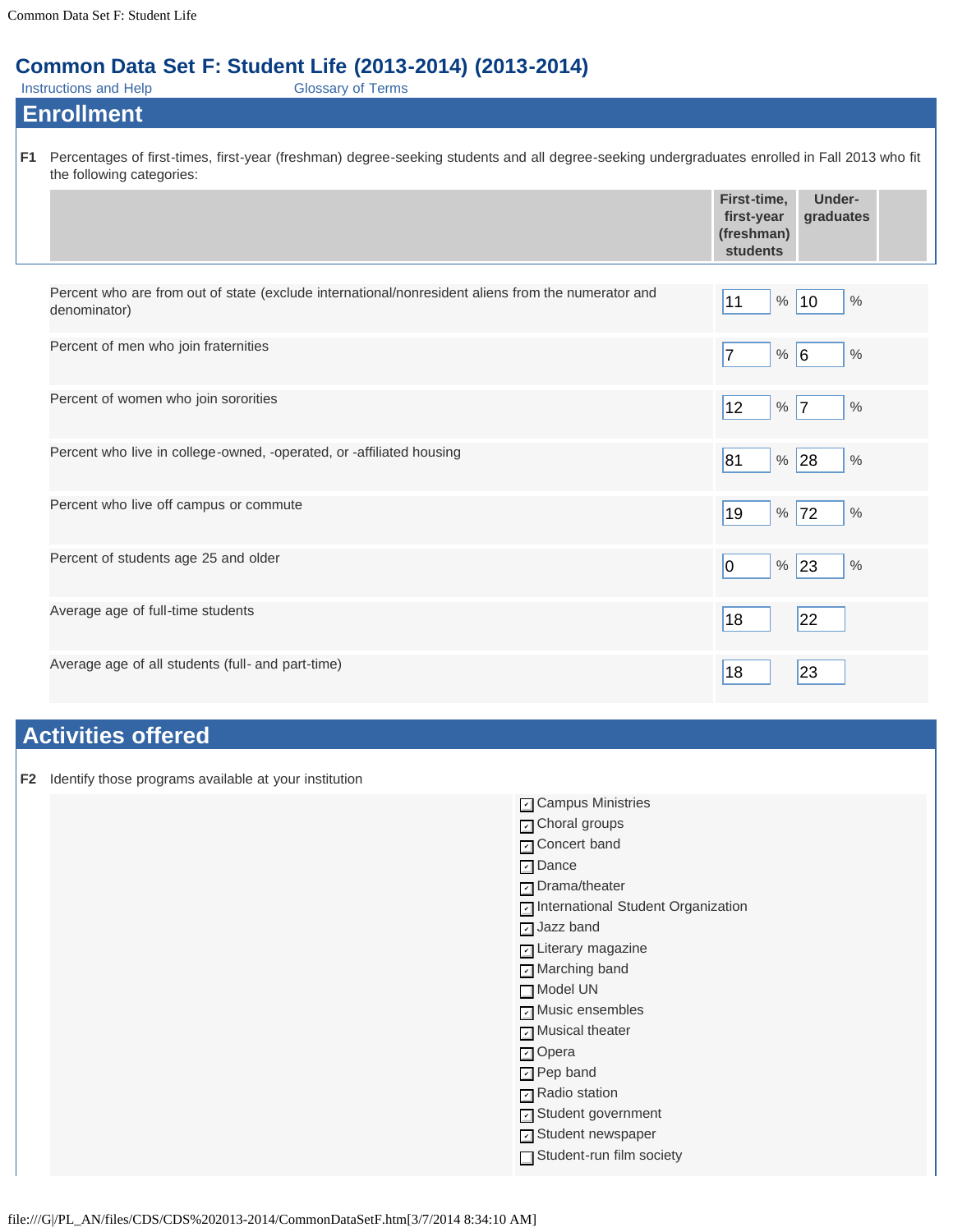| □ Symphony orchestra      |  |
|---------------------------|--|
| $\Box$ Television station |  |
| $\Box$ Yearbook           |  |

# **ROTC**

| F <sub>3</sub> | (program offered in cooperation with Reserve Officer's Training Corps) |                                                         |  |  |  |
|----------------|------------------------------------------------------------------------|---------------------------------------------------------|--|--|--|
|                | Army ROTC is offered:                                                  | $\Box$ On campus<br>At cooperating institutions (name): |  |  |  |
|                |                                                                        |                                                         |  |  |  |
|                | Navy ROTC is offered:                                                  | $\Box$ On campus<br>At cooperating institutions (name): |  |  |  |
|                |                                                                        |                                                         |  |  |  |
|                | Air Force ROTC is offered:                                             | $\Box$ On campus<br>At cooperating institutions (name): |  |  |  |
|                |                                                                        |                                                         |  |  |  |

# **Housing**

**F4** Check all types of college-owned, -operated, or -affiliated housing available for undergraduates at your institution

|                                       | □ Coed dorms                               |
|---------------------------------------|--------------------------------------------|
|                                       | Special housing for disabled student       |
|                                       | <b>□</b> Men's dorms                       |
|                                       | Special housing for international students |
|                                       | □ Women's dorms                            |
|                                       | Fraternity/sorority housing                |
|                                       | Apartments for married students            |
|                                       | □ Cooperative housing                      |
|                                       | Apartments for single students             |
|                                       | □ Wellness housing                         |
|                                       | $\Box$ Theme housing                       |
|                                       | Other (please specify)                     |
|                                       |                                            |
| If you selected Other please specify: | <b>Honors Program</b>                      |
|                                       |                                            |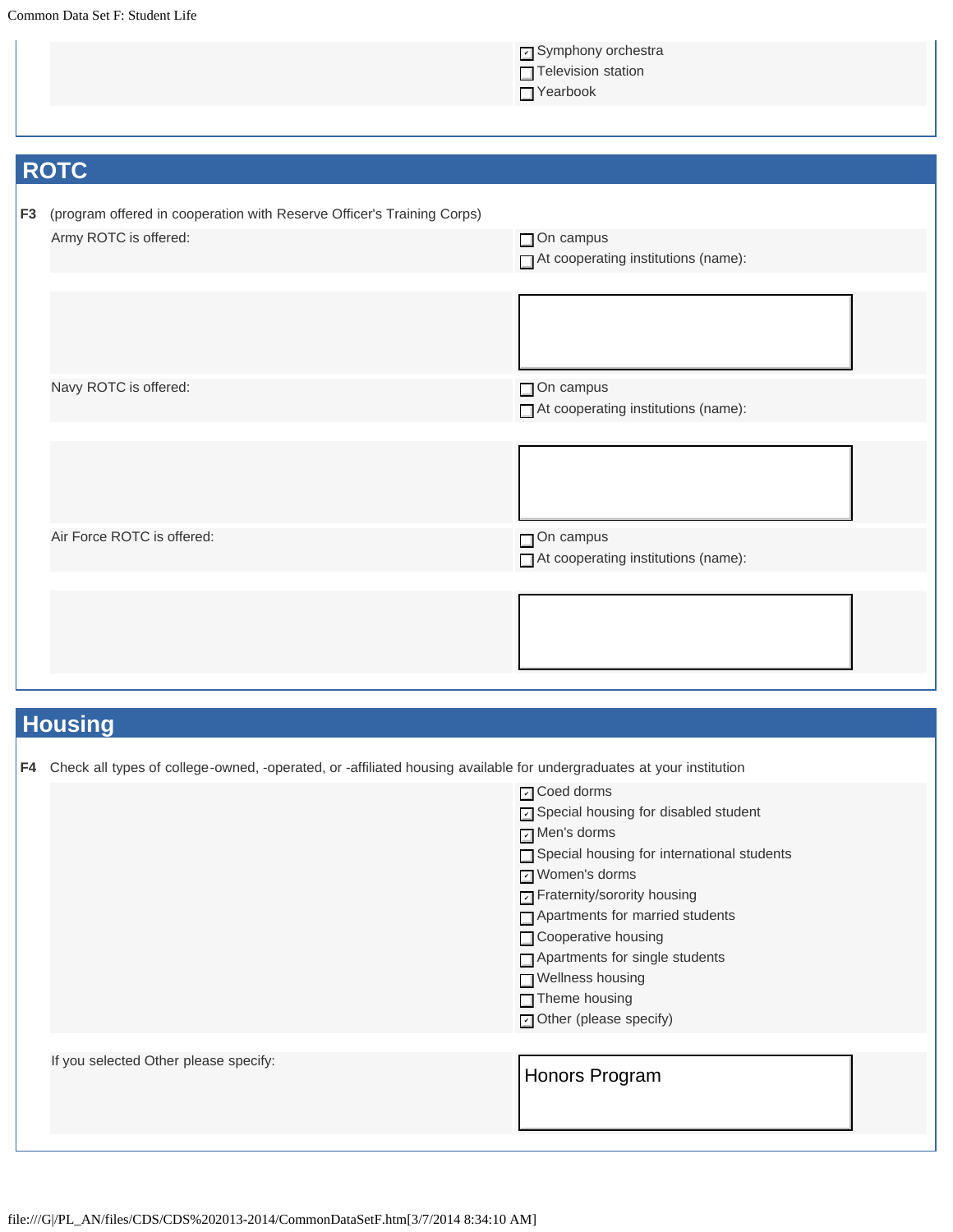### **PLEASE NOTE THE FOLLOWING:**

**1) Saving the form does not Lock it. You may return at any time to make changes or update your data.**

**2) Once you have saved all of your forms, you will receive no further email reminders for the active data collection campaign.**

**I certify that the data contained in this form are accurate, correct, and up-to-date.**

| Name:  |  |
|--------|--|
| Title: |  |
| Phone: |  |
| Email: |  |

**If you have questions or would like to contact our Technical Support staff, you can e-mail them at [surveysupport@review.com](mailto:surveysupport@review.com)**

Next Page Cancel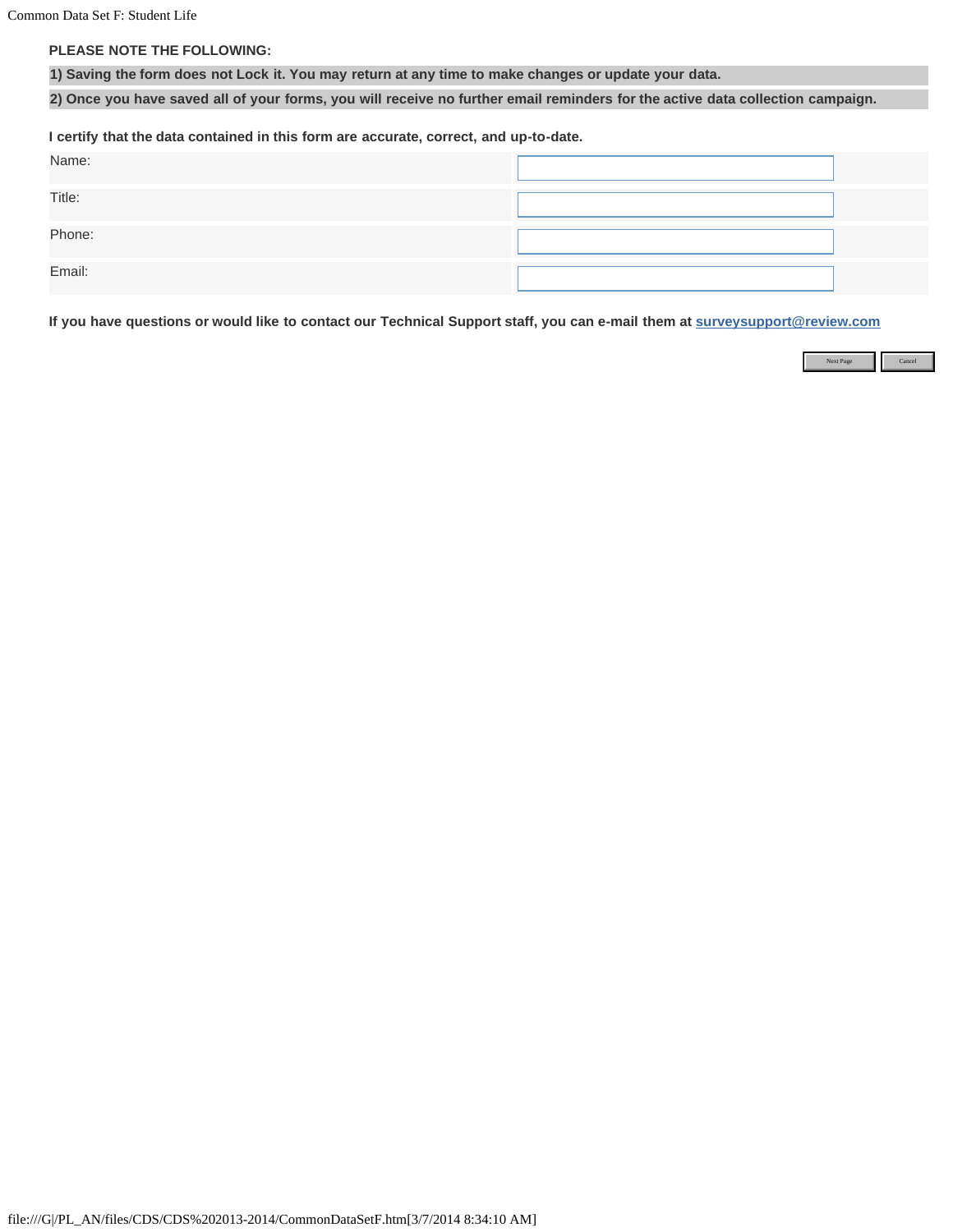## **Common Data Set G: Annual Expenses (2013-2014) (2013-2014)**

| <b>Glossary of Terms</b> |  |  |
|--------------------------|--|--|
|--------------------------|--|--|

| Instructions and Help  | <b>Glossary of Terms</b> |
|------------------------|--------------------------|
| <b>Annual Expenses</b> |                          |
|                        |                          |

Provide 2014-2015 academic year costs for the following categories that are applicable to your institution.

#### **G0**

| Please provide the URL of your institution's net price calculator.                                                                  | http://apps.wtamu.edu/calculator/                                                                                                                                                             |
|-------------------------------------------------------------------------------------------------------------------------------------|-----------------------------------------------------------------------------------------------------------------------------------------------------------------------------------------------|
|                                                                                                                                     | Oheck here if your institution's 2014-2015 academic year costs<br>are not available at this time<br>Oheck here if you are providing 2013-2014 tuition until 2014-<br>2015 costs are available |
| and provide an approximate date (i.e., month/day) when your institution's<br>final 2014-2015 academic year costs will be available: | April 15                                                                                                                                                                                      |

# **Undergraduate full-time tuition, required fees, room and board**

**G1** List the typical tuition, required fees, and room and board for a full-time undergraduate student for the FULL 2014-2015 academic year (30 semester or 45 quarter hours for institutions that derive annual tuition by multiplying credit hour cost by number of credits). A full academic year refers to the period of time generally extending from September to June; usually equated to two semesters or trimesters, three quarters, or the period covered by a four-one-four plan. Room and board is defined as double occupancy and 19 meals per week or the maximum meal plan. Required fees include only charges that all full-time students must pay that are NOT included in tuition (e.g., registration, health, or activity fees.) Do NOT include optional fees (e.g., parking, laboratory use).

|                                                                                                            | <b>First-Year</b> | Under-<br>graduates |  |
|------------------------------------------------------------------------------------------------------------|-------------------|---------------------|--|
| PRIVATE INSTITUTIONS Tuition:                                                                              |                   |                     |  |
| PUBLIC INSTITUTIONS Tuition: (in-district)                                                                 |                   |                     |  |
| In-state: (out-of-district)                                                                                | 6440              | 6440                |  |
| Out-of-state:                                                                                              | 7870              | 7870                |  |
| NONRESIDENT ALIENS Tuition:                                                                                | 15562             | 15562               |  |
| <b>REQUIRED FEES:</b>                                                                                      | incl in tuit      | incl in tuit        |  |
| ROOM AND BOARD: (on-campus)                                                                                | 6864              | 6864                |  |
| ROOM ONLY: (on-campus)                                                                                     |                   |                     |  |
| BOARD ONLY: (on-campus meal plan)                                                                          |                   |                     |  |
| Comprehensive tuition/room/board fee (if your college cannot provide<br>separate tuition/room/board/fees): |                   |                     |  |
| Other:                                                                                                     |                   |                     |  |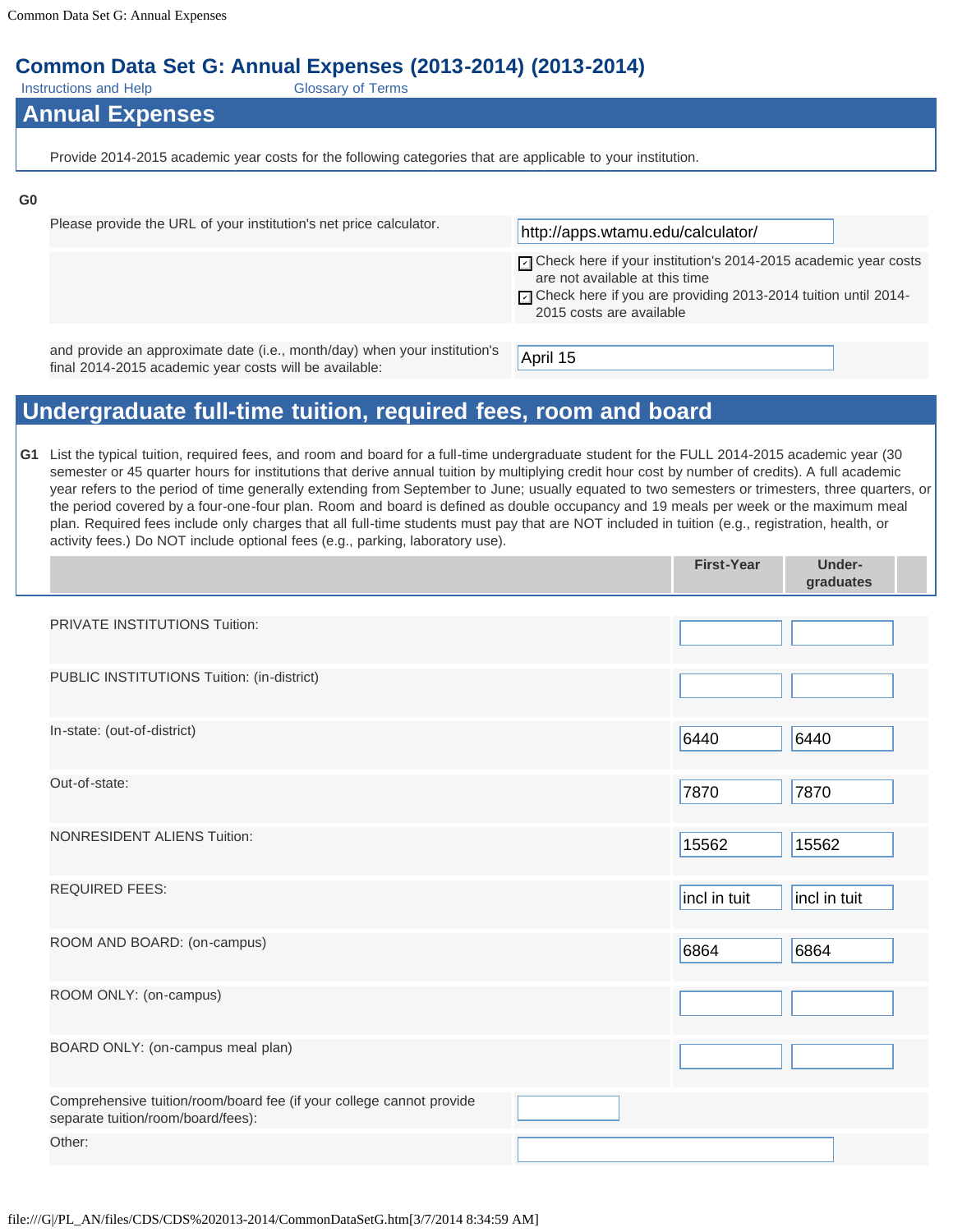#### **G2**

|                | Number of credits per term a student can take for the stated full-time tuition                            |                | $M$ inimum   12 | Maximum | 18 |
|----------------|-----------------------------------------------------------------------------------------------------------|----------------|-----------------|---------|----|
| G <sub>3</sub> |                                                                                                           |                |                 |         |    |
|                | Do tuition and fees vary by year of study (e.g., sophomore, junior, senior)? $\bigcirc$ Yes $\bigcirc$ No |                |                 |         |    |
|                |                                                                                                           |                |                 |         |    |
| G <sub>4</sub> |                                                                                                           |                |                 |         |    |
|                | Do tuition and fees vary by undergraduate instructional program?                                          | $O$ Yes $O$ No |                 |         |    |
|                |                                                                                                           |                |                 |         |    |

If yes, what percentage of full-time undergraduates pay more than the tuition and fees reported in G1? %

# **Provide the estimated expenses for a typical full-time undergraduate student.**

| G <sub>5</sub> |                                                                                                                            |                  |                                      |                                          |
|----------------|----------------------------------------------------------------------------------------------------------------------------|------------------|--------------------------------------|------------------------------------------|
|                |                                                                                                                            | <b>Residents</b> | <b>Commuters</b><br>(living at home) | <b>Commuters (not</b><br>living at home) |
|                | Books and supplies:                                                                                                        | \$1,000.00       | \$1,000.00                           | \$1,000.00                               |
|                | Room only:                                                                                                                 |                  |                                      |                                          |
|                | Board only:                                                                                                                |                  |                                      |                                          |
|                | Room and board total (if your college cannot provide separate room and board figures<br>for commuters not living at home): | 6864             | 6864                                 | 8330                                     |
|                | Transportation:                                                                                                            | 2300             | 2300                                 | 2600                                     |
|                | Other expenses:                                                                                                            | 2070             | 2070                                 | 2070                                     |

### **Undergraduate per-credit-hour charges (tuition only):**

| G <sub>6</sub> |                                    |     |
|----------------|------------------------------------|-----|
|                | <b>PRIVATE INSTITUTIONS:</b>       |     |
|                | PUBLIC INSTITUTIONS: (in-district) | 50  |
|                | In-state: (out-of-district)        | 50  |
|                | Out-of-state:                      | 80  |
|                | NONRESIDENT ALIENS:                | 401 |

### **PLEASE NOTE THE FOLLOWING:**

**1) Saving the form does not Lock it. You may return at any time to make changes or update your data.**

**2) Once you have saved all of your forms, you will receive no further email reminders for the active data collection campaign.**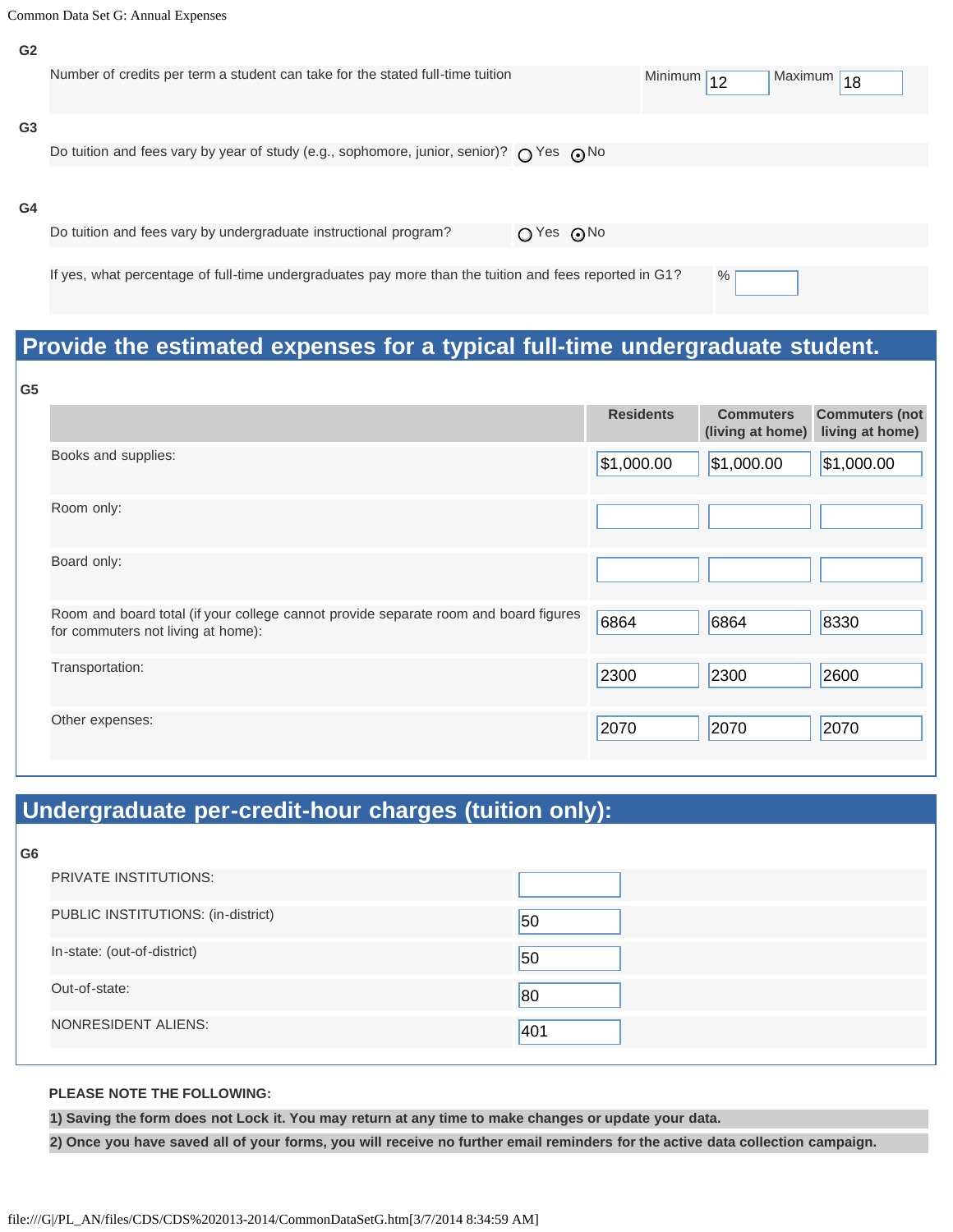#### Common Data Set G: Annual Expenses

### **I certify that the data contained in this form are accurate, correct, and up-to-date.**

| Name:  |  |
|--------|--|
| Title: |  |
| Phone: |  |
| Email: |  |

**If you have questions or would like to contact our Technical Support staff, you can e-mail them at [surveysupport@review.com](mailto:surveysupport@review.com)**

Next Page Cancel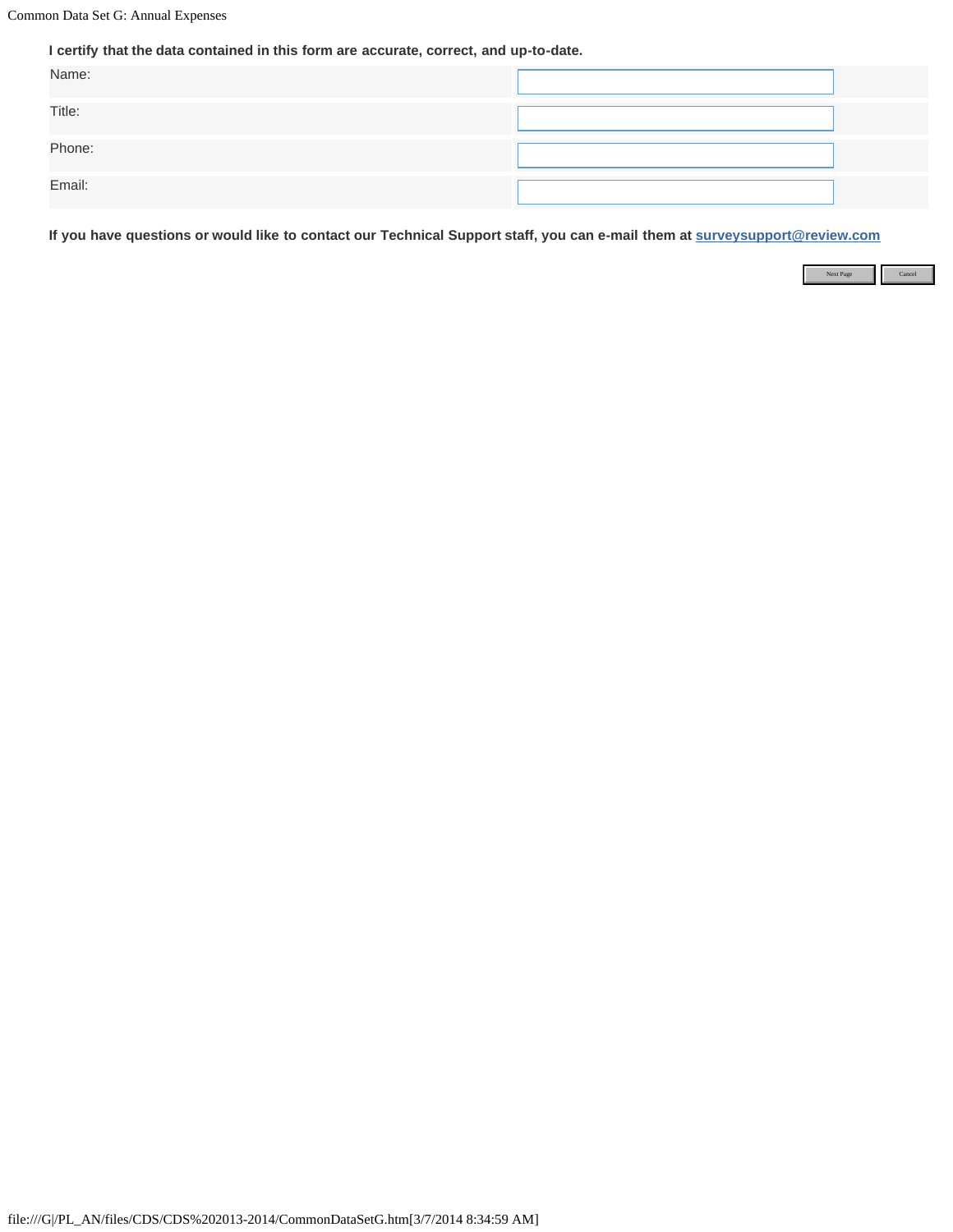### **Common Data Set H: Financial Aid (2013-2014) (2013-2014)**

[Instructions and Help](javascript:;) [Glossary of Terms](javascript:;)

### **Aid Awarded to Enrolled Undergraduates**

**H1** Enter total dollar amounts **awarded** to enrolled full-time and less than full-time degree-seeking undergraduates **(using the same cohort reported in CDS Question B1, "total degree-seeking" undergraduates)** in the following categories. (Note: If the data being reported are final figures for the 2012-2013 academic year (see the next item below), use the 2012-2013 academic year's CDS Question B1 cohort.) Include aid awarded to international students (i.e., those not qualifying for federal aid). **Aid that is non-need-based but that was used to meet need should be reported in the need-based aid column. (For a suggested order of precedence in assigning categories of aid to cover need, see the entry for "non-need-based scholarship or grant aid" on the last page of the definitions section.)**

| Indicate the academic year for which data are reported for items H1, H2, $\bigcirc$ 2013-2014 estimated or $\bigcirc$ 2012-2013 final<br>H2A, and H6 below: |                                                                                    |
|-------------------------------------------------------------------------------------------------------------------------------------------------------------|------------------------------------------------------------------------------------|
| Which needs-analysis methodology does your institution use in awarding<br>institutional aid?                                                                | ⊙ Federal methodology (FM)<br>O Institutional methodology (IM)<br>◯ Both FM and IM |

|                            | Need-based \$    | Non-need-based \$ |
|----------------------------|------------------|-------------------|
|                            | (Include non-    | (Exclude non-     |
|                            | need-based       | need-based        |
|                            | aid used to meet | aid used to meet  |
|                            | need.)           | need.)            |
| <b>Scholarships/Grants</b> |                  |                   |

| Federal                                                                                                                                                                        | 10764568<br>0       |
|--------------------------------------------------------------------------------------------------------------------------------------------------------------------------------|---------------------|
| State (i.e., all states, not only the state in which your institution is located)                                                                                              | 6951086<br>0        |
| Institutional: Endowed scholarships, annual gifts and tuition funded grants, awarded by the<br>college, excluding athletic aid and tuition waivers (which are reported below). | 60821<br>3091556    |
| Scholarships/grants from external sources (e.g., Kiwanis, National Merit) not awarded by the<br>college                                                                        | 2531383             |
| <b>Total Scholarships/Grants</b>                                                                                                                                               | 17776474<br>5622939 |

| <b>Self-Help</b>                                                                                                           |          |                |
|----------------------------------------------------------------------------------------------------------------------------|----------|----------------|
| Student Loans from all sources (excluding parent loans)                                                                    | 16020341 | 21090518       |
| <b>Federal Work Study</b>                                                                                                  | 836266   | $\overline{0}$ |
| State and other (e.g., institutional) workstudy/ employment (Note: Excludes Federal Work-Study<br>captured above.)         | 40013    | 0              |
| <b>Total Self-Help</b>                                                                                                     | 16896621 | 21090518       |
| <b>Other</b>                                                                                                               |          |                |
| <b>Parent Loans</b>                                                                                                        | 10       | 1017007        |
| <b>Tuition Waivers</b><br>Note: Reporting is optional. Report tuition waivers in this row if you choose to report them. Do |          |                |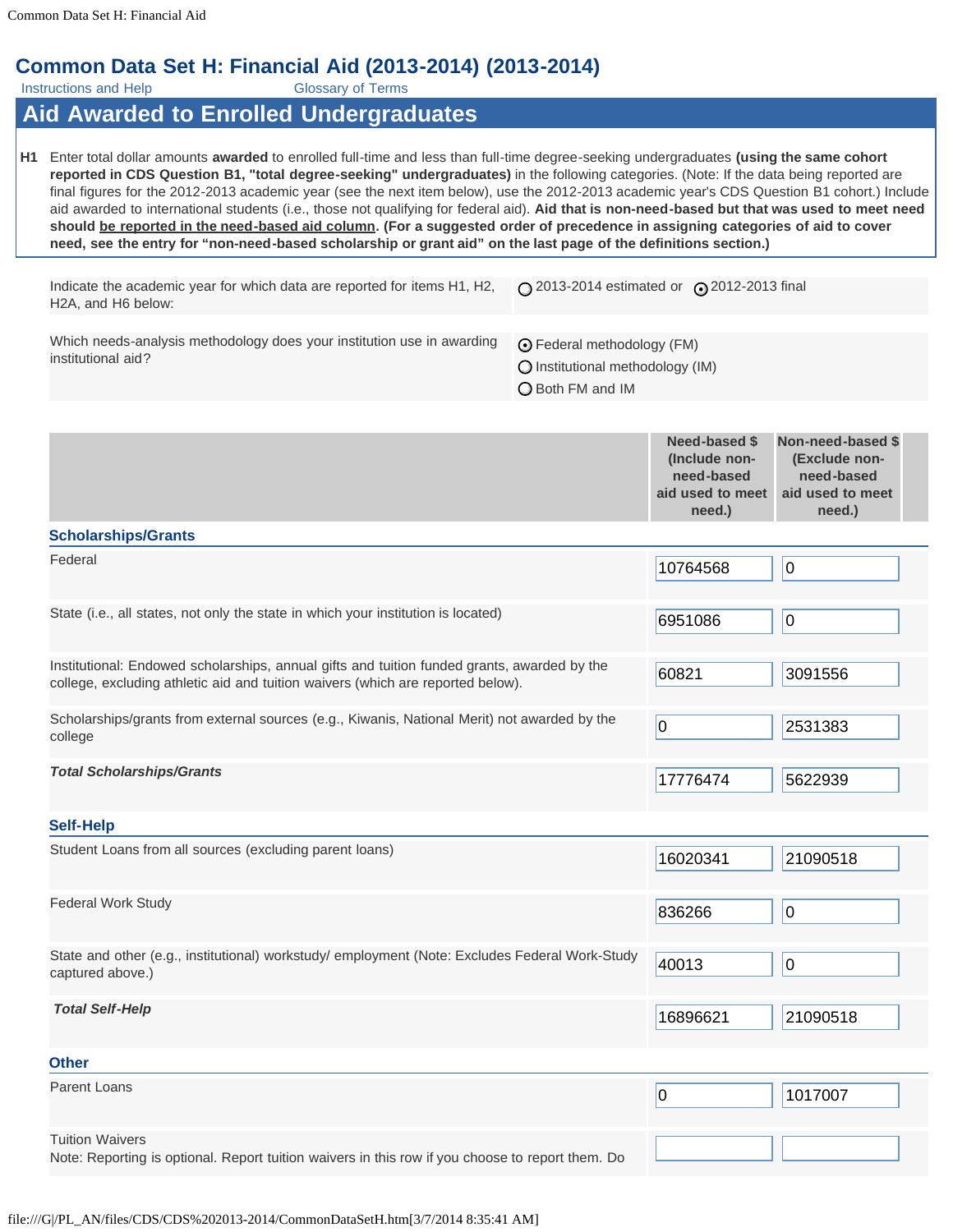Athletic Awards

0 1805462

## **Number of Enrolled Students Awarded Aid**

**H2** List the number of degree-seeking full-time and less-than-full-time undergraduates who applied for and were awarded financial aid from any source. **Aid that is non-need-based but that was used to meet need should be counted as need-based aid.** Numbers should reflect the cohort awarded the dollars reported in H1.

**Note: In the chart below, students may be counted in more than one row, and full-time freshmen should also be counted as full-time undergraduates.**

|                                                                                                                                                                                                                                                                                       | <b>First-time</b><br><b>Full-time</b><br><b>Freshmen</b> | <b>Full-time</b><br><b>Undergrad</b><br>(inc. fresh) | Less than<br><b>Full-time</b><br><b>Undergrad</b> |
|---------------------------------------------------------------------------------------------------------------------------------------------------------------------------------------------------------------------------------------------------------------------------------------|----------------------------------------------------------|------------------------------------------------------|---------------------------------------------------|
| a) Number of degree-seeking undergraduate students (CDS Item B1 if reporting on Fall 2012 cohort)                                                                                                                                                                                     | 1,199                                                    | 5,226                                                | 1,309                                             |
| b) Number of students in line a who applied for need-based financial aid                                                                                                                                                                                                              | 1,036                                                    | 3,978                                                | 779                                               |
| c) Number of students in line <b>b</b> who were determined to have financial need                                                                                                                                                                                                     | 786                                                      | 3,271                                                | 702                                               |
| d) Number of students in line c who were awarded any financial aid                                                                                                                                                                                                                    | 783                                                      | 3,253                                                | 687                                               |
| e) Number of students in line d who were awarded any need-based scholarship or grant aid                                                                                                                                                                                              | 685                                                      | 2,784                                                | 556                                               |
| f) Number of students in line d who were awarded any need-based self-help aid                                                                                                                                                                                                         | 694                                                      | 2,982                                                | 606                                               |
| g) Number of students in line d who were awarded any non-need-based scholarship or grant aid                                                                                                                                                                                          | 427                                                      | 1,330                                                | 110                                               |
| h) Number of students in line d whose need was fully met (exclude PLUS loans, unsubsidized loans<br>and private alternative loans.)                                                                                                                                                   | 155                                                      | 507                                                  | 41                                                |
| i) On average, the percentage of need that was met of students who were awarded any need-based<br>aid. Exclude any aid that was awarded in excess of need as well as any resources that were<br>awarded to replace EFC (PLUS loans, unsubsidized loans and private alternative loans) | 74                                                       | % 65                                                 | $\frac{0}{0}$<br>% 52                             |
| j) The average financial aid package of those in line d. Exclude any resources that were awarded to<br>replace EFC (PLUS loans, unsubsidized loans and private alternative loans.)                                                                                                    | 10698                                                    | 10245                                                | 6992                                              |
| k) Average need-based scholarship and grant aid of those in line e                                                                                                                                                                                                                    | 6508                                                     | 5129                                                 | 3198                                              |
| I) Average need-based self-help award (excluding PLUS loans, unsubsidized loans and private<br>alternative loans) of those in line f                                                                                                                                                  | 3616                                                     | 4938                                                 | 4473                                              |
| m) Average need-based loan (excluding PLUS loans, unsubsidized loans and private alternative<br>loans) of those in line f who were awarded a need-based loan                                                                                                                          | 3331                                                     | 4693                                                 | 4397                                              |
| Number of Enrolled Students Awarded Non-need-based Scholarshins and Grants: List the number of degree-seeking full-time and less.                                                                                                                                                     |                                                          |                                                      |                                                   |

**H2A Number of Enrolled Students Awarded Non-need-based Scholarships and Grants:** List the number of degree-seeking full-time and lessthan-full-time undergraduates who had no financial need and who were awarded institutional--not external--non-need-based scholarship or grant aid. Numbers should reflect the cohort awarded the dollars reported in H1. Note: In the chart below, students may be counted in more than one row, and full-time freshmen should also be counted as full-time undergraduates.

|  | <b>First-time</b><br><b>Full-time</b> | <b>Full-time</b><br><b>Undergrad</b> | <b>Less than</b><br><b>Full-time</b> |  |
|--|---------------------------------------|--------------------------------------|--------------------------------------|--|
|--|---------------------------------------|--------------------------------------|--------------------------------------|--|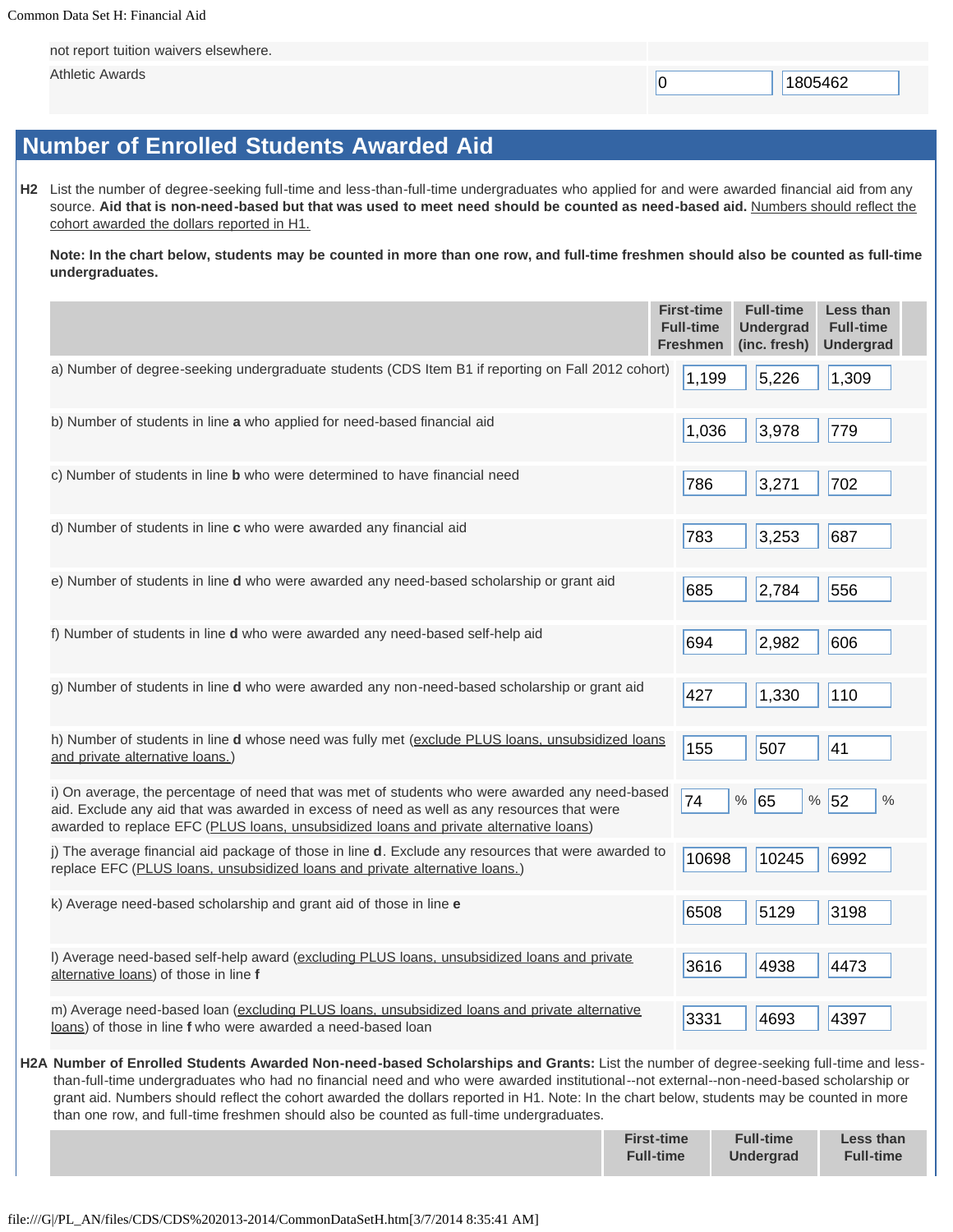| 160   | 278   | 10    |
|-------|-------|-------|
| 2,323 | 1,599 | 835   |
| 78    | 237   |       |
| 4,031 | 4,773 | 2,730 |
|       |       |       |

**Freshmen (inc. fresh) Undergrad**

#### **H3** Incorporated into H1 above.

**Note:** These are the graduates and loan types to include and exclude in order to fill out CDS H4, H4a, H5, and H5a.

Include: \* 2013 undergraduate class who graduated between July 1, 2012 and June 30, 2013 who started at your institution as first- time students and received a bachelor's degree between July 1, 2012 and June 30, 2013. \* only loans made to students who borrowed while enrolled at your institution. \* co-signed loans.

Exclude: \* those who transferred in. \* money borrowed at other institutions.

#### **H4**

|     | Provide the percentage of the class (defined above) who borrowed at any<br>time through any loan programs (institutional, state, Federal Perkins,<br>Federal Stafford Subsidized and Unsubsidized, private loans that were<br>certified by your institution, etc.; exclude parent loans). Include both<br>Federal Direct Student Loans and Federal Family Education Loans.                                        | 63<br>$\frac{0}{0}$ |
|-----|-------------------------------------------------------------------------------------------------------------------------------------------------------------------------------------------------------------------------------------------------------------------------------------------------------------------------------------------------------------------------------------------------------------------|---------------------|
| H4A |                                                                                                                                                                                                                                                                                                                                                                                                                   |                     |
|     | Provide the percentage of the class (defined above) who borrowed at any<br>time through federal loan programs--Federal Perkins, Federal Stafford<br>Subsidized and Unsubsidized. Include both Federal Direct Student Loans<br>and Federal Family Education Loans. NOTE: exclude all institutional,<br>state, private alternative loans and parent loans.                                                          | 61<br>$\frac{0}{0}$ |
| Н5  |                                                                                                                                                                                                                                                                                                                                                                                                                   |                     |
|     | Report the average per-undergraduate-borrower cumulative principal<br>borrowed of those in line H4.                                                                                                                                                                                                                                                                                                               | 19774               |
| H5A |                                                                                                                                                                                                                                                                                                                                                                                                                   |                     |
|     | Report the average per-undergraduate-borrower cumulative principal<br>borrowed, of those in H4a, through federal loan programs--Federal<br>Perkins, Federal Stafford Subsidized and Unsubsidized. Include both<br>Federal Direct Student Loans and Federal Family Education Loans. These<br>are listed in line 4a. NOTE: exclude all institutional, state, private<br>alternative loans and exclude parent loans. | 19248               |
|     |                                                                                                                                                                                                                                                                                                                                                                                                                   |                     |

### **Aid to Undergraduate Degree-seeking Nonresident Aliens**

Note: Report numbers and dollar amounts for the same academic year checked in item H1.

| I H6 | Indicate your institution's policy regarding institutional scholarship and grant aid for undergraduate degree-seeking nonresident aliens:                                                                                       |                                                                       |  |  |  |  |
|------|---------------------------------------------------------------------------------------------------------------------------------------------------------------------------------------------------------------------------------|-----------------------------------------------------------------------|--|--|--|--|
|      |                                                                                                                                                                                                                                 | □ Institutional need-based scholarship or grant aid is available      |  |  |  |  |
|      |                                                                                                                                                                                                                                 | Institutional non-need-based scholarship or grant aid is<br>available |  |  |  |  |
|      |                                                                                                                                                                                                                                 | □ Institutional scholarship or grant aid is not available             |  |  |  |  |
|      |                                                                                                                                                                                                                                 |                                                                       |  |  |  |  |
|      | If institutional financial aid is available for undergraduate degree-seeking<br>nonresident aliens, provide the number of undergraduate degree-seeking<br>nonresident aliens who were awarded need-based or non-need-based aid: |                                                                       |  |  |  |  |
|      | Average dollar amount of institutional financial aid awarded to                                                                                                                                                                 |                                                                       |  |  |  |  |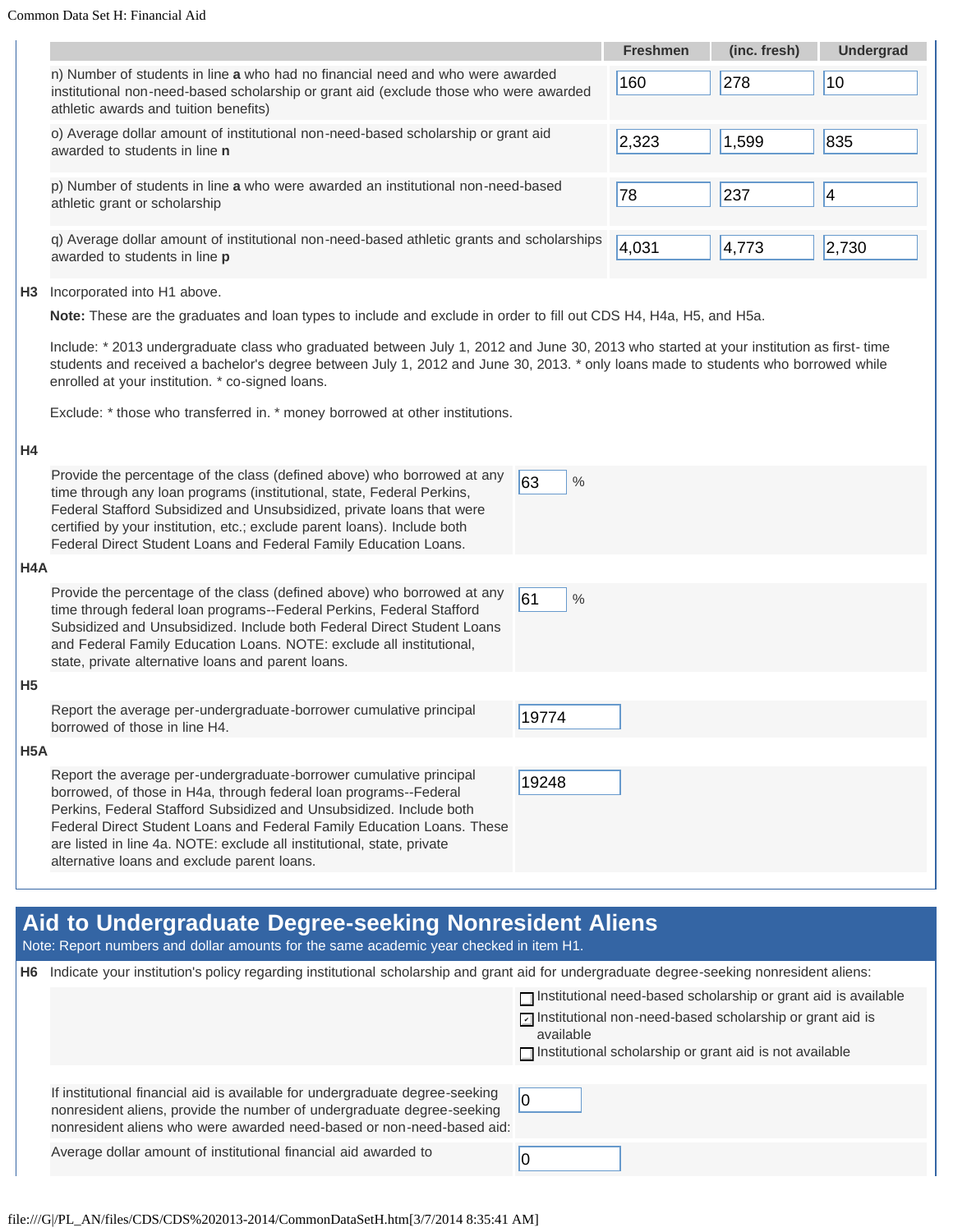#### Common Data Set H: Financial Aid

|           | undergraduate degree-seeking nonresident aliens:                                                                  |                                                                                                                                                                                                                    |
|-----------|-------------------------------------------------------------------------------------------------------------------|--------------------------------------------------------------------------------------------------------------------------------------------------------------------------------------------------------------------|
|           | Total dollar amount of institutional financial aid awarded to undergraduate<br>degree-seeking nonresident aliens: | 0                                                                                                                                                                                                                  |
| <b>H7</b> | Check off all financial aid forms nonresident alien first-year financial aid applicants must submit:              |                                                                                                                                                                                                                    |
|           |                                                                                                                   | Institution's own financial aid form<br>□ CSS/Financial Aid PROFILE<br>□ International Student's Financial Aid Application<br>□ International Student's Certification of Finances<br>$\Box$ Other (please specify) |
|           | If you selected Other please specify:                                                                             |                                                                                                                                                                                                                    |

# **Process for First-Year/Freshman Students**

|  | H8 Check off all financial aid forms domestic first-year (freshman) financial aid applicants must submit: |  |  |  |  |  |  |  |  |  |  |
|--|-----------------------------------------------------------------------------------------------------------|--|--|--|--|--|--|--|--|--|--|
|--|-----------------------------------------------------------------------------------------------------------|--|--|--|--|--|--|--|--|--|--|

|                                                                                     | $\Box$ FAFSA<br>Institution's own financial aid form<br>□ CSS/Financial Aid PROFILE<br>State aid form<br>Noncustodial PROFILE<br>Business/Farm Supplement<br>Other (please specify) |
|-------------------------------------------------------------------------------------|-------------------------------------------------------------------------------------------------------------------------------------------------------------------------------------|
| If you selected Other please specify:                                               |                                                                                                                                                                                     |
| H9 Indicate filing dates for first-year (freshman) students:                        |                                                                                                                                                                                     |
| Priority date for filing required financial aid forms:                              |                                                                                                                                                                                     |
| Deadline for filing required financial aid forms:                                   |                                                                                                                                                                                     |
|                                                                                     | 7 No deadline for filing required forms (applications processed<br>on a rolling basis):                                                                                             |
| H10 Indicate notification dates for first-year (freshman) students: (answer a or b) |                                                                                                                                                                                     |
| a.) Students notified on or about (date):                                           |                                                                                                                                                                                     |
| b.) Students notified on a rolling basis:                                           | $O$ Yes $O$ No                                                                                                                                                                      |
| If yes, starting date:                                                              | $3 - 1$                                                                                                                                                                             |
| H11 Indicate reply dates:                                                           |                                                                                                                                                                                     |
| Students must reply by (date):                                                      |                                                                                                                                                                                     |
| or within                                                                           | $\overline{2}$<br>weeks of notification.                                                                                                                                            |
|                                                                                     |                                                                                                                                                                                     |

# **Types of Aid Available**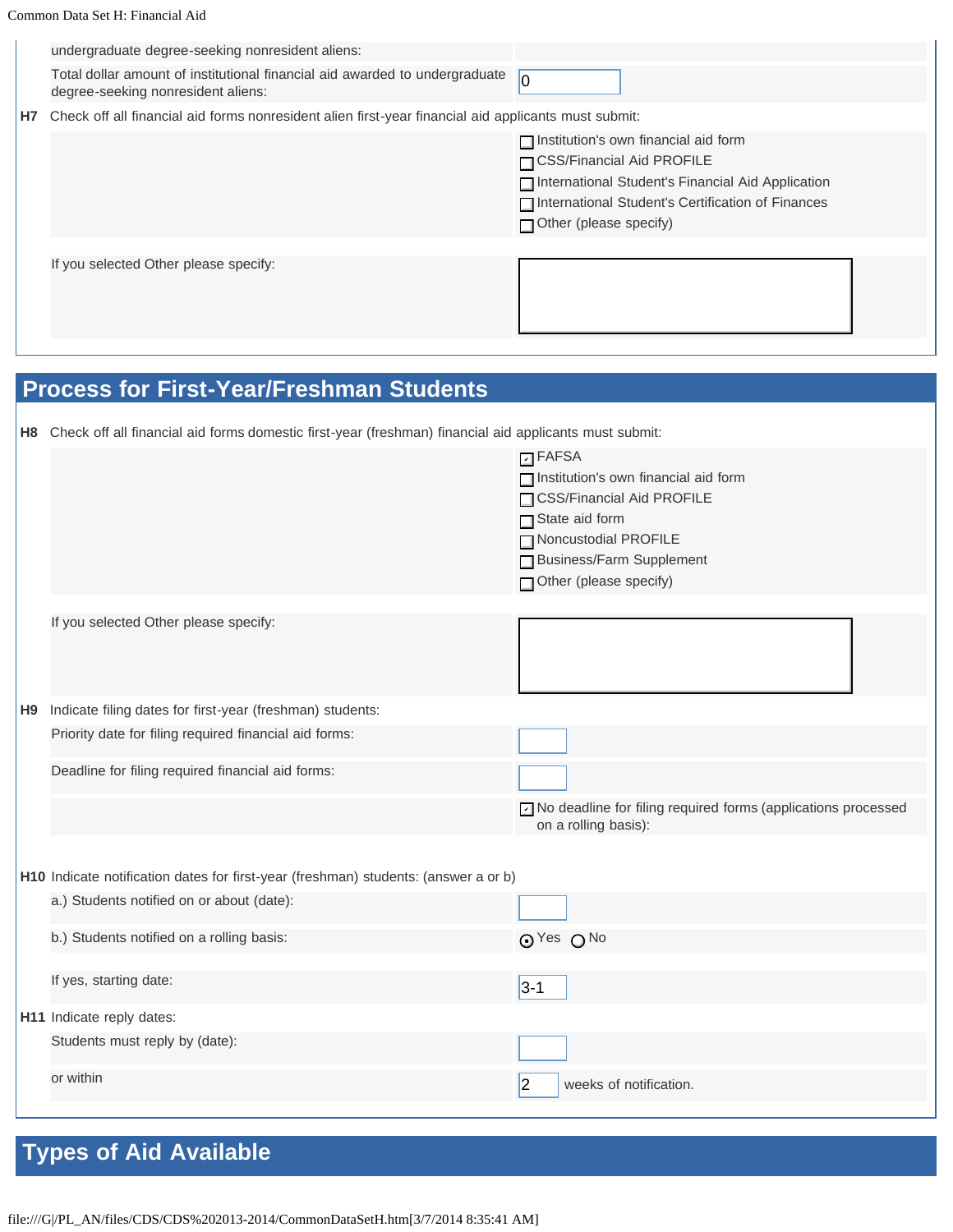| Please check off all types of aid available to undergraduates at your institution: |                                        |                                                                                                                                                                                                           |                       |
|------------------------------------------------------------------------------------|----------------------------------------|-----------------------------------------------------------------------------------------------------------------------------------------------------------------------------------------------------------|-----------------------|
| H12 Loans                                                                          |                                        |                                                                                                                                                                                                           |                       |
| FEDERAL DIRECT STUDENT LOAN PROGRAM (DIRECT LOAN)                                  |                                        | Direct Subsidized Stafford Loans<br>Direct Unsubsidized Stafford Loans<br>Direct PLUS loans                                                                                                               |                       |
|                                                                                    |                                        | Federal Perkins Loans<br>Federal Nursing Loans<br>State Loans<br>□ College/university loans from institutional funds<br>Other (please specify)                                                            |                       |
| If you selected Other please specify:                                              |                                        |                                                                                                                                                                                                           |                       |
| H13 Scholarships and Grants                                                        |                                        |                                                                                                                                                                                                           |                       |
| Need-based:                                                                        | Federal Pell<br><b>D</b> SEOG<br>funds | State scholarships/grants<br>Private scholarships<br>Ollege/university scholarship or grant aid from institutional<br>United Negro College Fund<br>Federal Nursing Scholarships<br>Other (please specify) |                       |
| If you selected Other please specify:                                              |                                        |                                                                                                                                                                                                           |                       |
| H14 Check off criteria used in awarding institutional aid. Check all that apply.   |                                        |                                                                                                                                                                                                           |                       |
|                                                                                    |                                        | Non-need                                                                                                                                                                                                  | Need-based            |
| Academics                                                                          |                                        | $\overline{\mathbb{Z}}$                                                                                                                                                                                   | $\boxed{\mathcal{L}}$ |
| Alumni affiliation                                                                 |                                        | $\Box$                                                                                                                                                                                                    | $\Box$                |
| Art                                                                                |                                        | $\overline{\mathbb{Z}}$                                                                                                                                                                                   | $\Box$                |
| Athletics                                                                          |                                        | $\sqrt{2}$                                                                                                                                                                                                | $\Box$                |
| Job skills                                                                         |                                        | $\Box$                                                                                                                                                                                                    | $\Box$                |
|                                                                                    |                                        |                                                                                                                                                                                                           |                       |
|                                                                                    |                                        |                                                                                                                                                                                                           | Non-need              |
| <b>ROTC</b>                                                                        |                                        |                                                                                                                                                                                                           | $\Box$                |
|                                                                                    |                                        |                                                                                                                                                                                                           |                       |
|                                                                                    |                                        | Non-need                                                                                                                                                                                                  | <b>Need-based</b>     |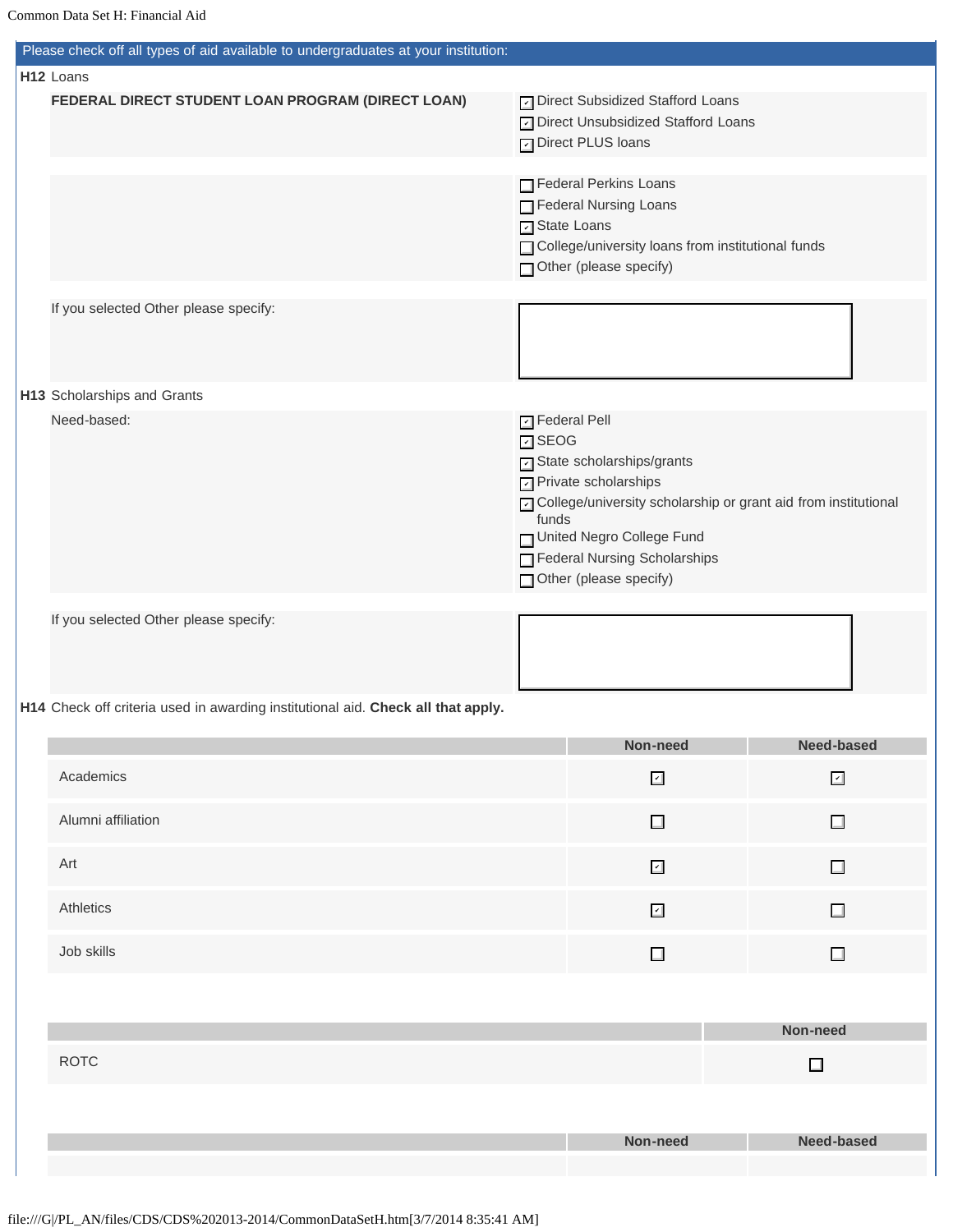#### Common Data Set H: Financial Aid

| Leadership               | ☑      | $\Box$ |
|--------------------------|--------|--------|
| Minority status          | $\Box$ | $\Box$ |
| Music/drama              | ☑      |        |
| Religious affiliation    |        |        |
| State/district residency |        | ☑      |

**H15** If your institution has recently implemented any major financial aid policy, program, or initiative to make your institution more affordable to incoming students such as replacing loans with grants, or waiving costs for families below a certain income level please provide details below:

### **PLEASE NOTE THE FOLLOWING:**

**1) Saving the form does not Lock it. You may return at any time to make changes or update your data.**

**2) Once you have saved all of your forms, you will receive no further email reminders for the active data collection campaign.**

**I certify that the data contained in this form are accurate, correct, and up-to-date.**

| Name:  |  |
|--------|--|
| Title: |  |
| Phone: |  |
| Email: |  |

**If you have questions or would like to contact our Technical Support staff, you can e-mail them at [surveysupport@review.com](mailto:surveysupport@review.com)**

Next Page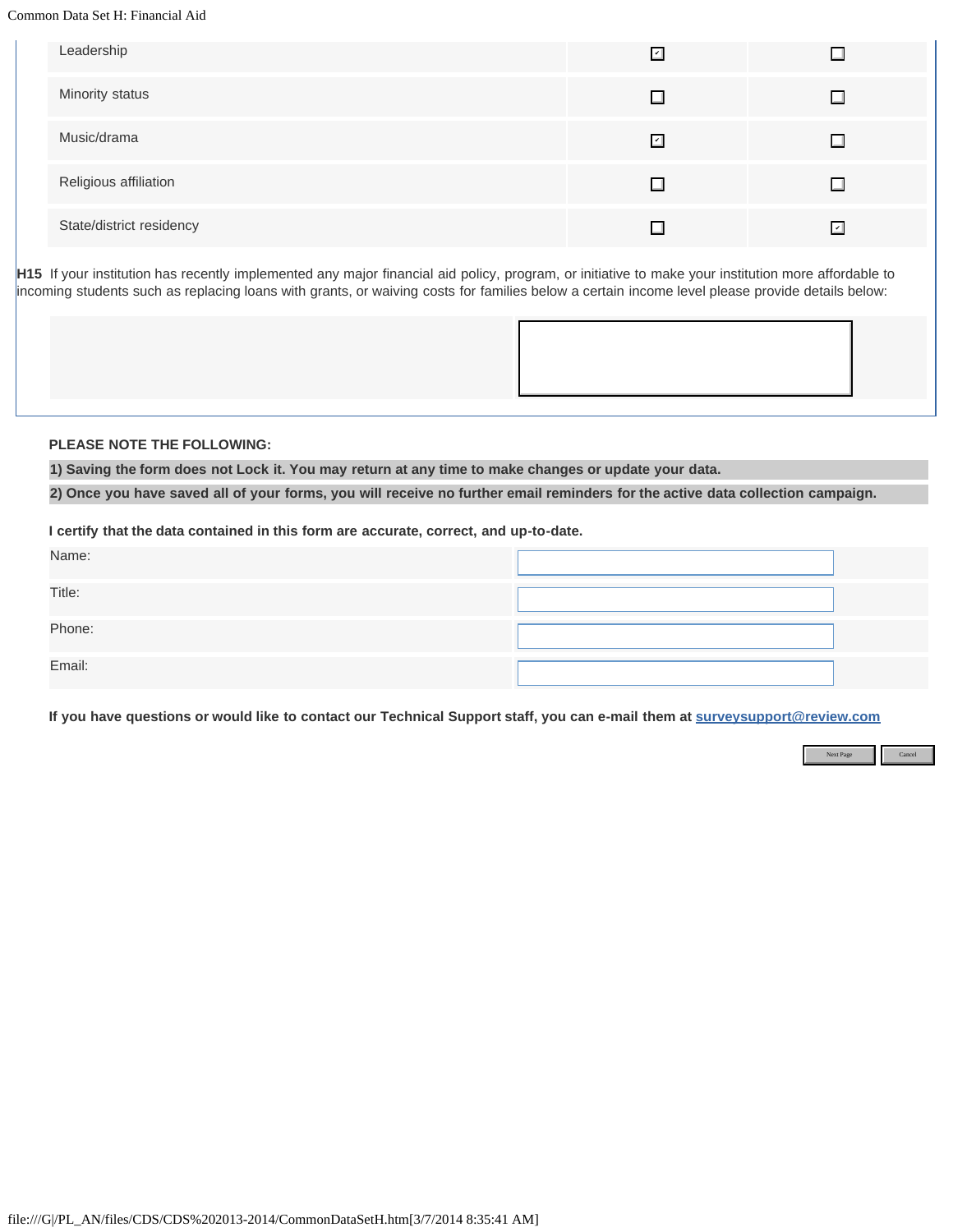Common Data Set H: Financial Aid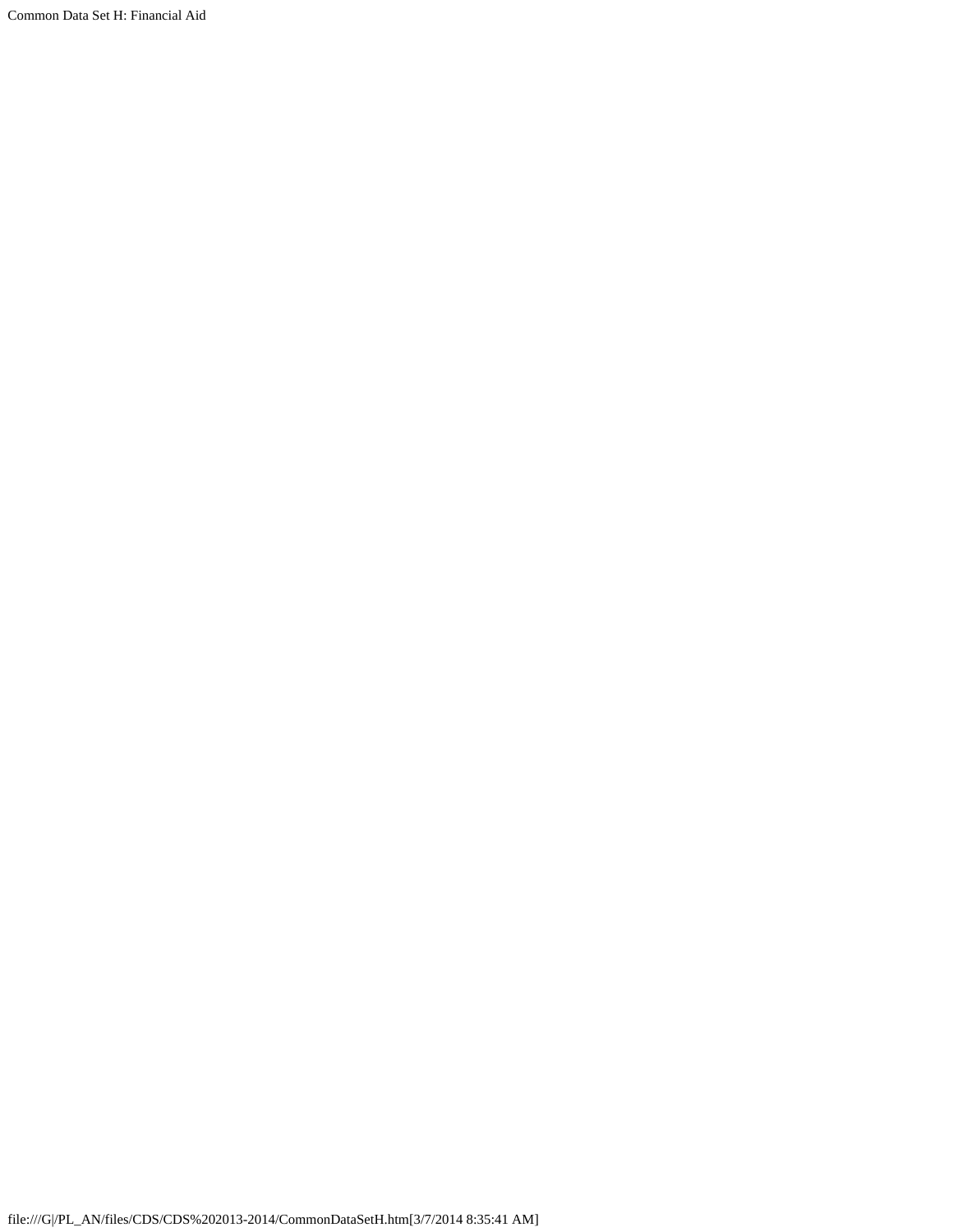## **Common Data Set I: Instructional Faculty And Class Size (2013-2014) (2013-2014)**

[Instructions and Help](javascript:;) [Glossary of Terms](javascript:;)

### **Instructional Faculty**

**Please report number of instructional faculty members in each category for Fall 2013. Include faculty who are on your institution's payroll on the census date your institution uses for IPEDS/AAUP.**

**I-1** The following definition of full-time instructional faculty is used by the American Association of University Professors (AAUP) in its annual Faculty Compensation Survey (the part time definitions are not used by AAUP). Instructional Faculty is defined as those members of the instructional-research staff whose major regular assignment is instruction, including those with released time for research. Use the chart below to determine inclusions and exclusions:

|                                                                                                                                                                                                                                        | <b>Full-time</b> | <b>Part-time</b>                                                            |
|----------------------------------------------------------------------------------------------------------------------------------------------------------------------------------------------------------------------------------------|------------------|-----------------------------------------------------------------------------|
| (a) instructional faculty in preclinical and clinical medicine, faculty who are not paid (e.g.,<br>those who donate their services or are in the military), or research-only faculty, post-doctoral<br>fellows, or predoctoral fellows | <b>Exclude</b>   | Include only if<br>they teach one or<br>more non-clinical<br>credit courses |
| (b) administrative officers with titles such as dean of students, librarian, registrar, coach,<br>and the like, even though they may devote part of their time to classroom instruction and<br>may have faculty status                 | Exclude          | Include only if<br>they teach one or<br>more non-clinical<br>credit courses |
| (c) other administrators/staff who teach one or more non-clinical credit courses even though<br>they do not have faculty status                                                                                                        | <b>Exclude</b>   | <b>Include</b>                                                              |
| (d) undergraduate or graduate students who assist in the instruction of courses, but have<br>titles such as teaching assistant, teaching fellow, and the like                                                                          | <b>Exclude</b>   | <b>Exclude</b>                                                              |
| (e) faculty on sabbatical or leave with pay                                                                                                                                                                                            | <b>Include</b>   | <b>Exclude</b>                                                              |
| (f) faculty on leave without pay                                                                                                                                                                                                       | <b>Exclude</b>   | <b>Exclude</b>                                                              |
| (g) replacement faculty for faculty on sabbatical leave or leave with pay                                                                                                                                                              | <b>Exclude</b>   | <b>Include</b>                                                              |

**Full-time instructional faculty**: faculty employed on a full-time basis for instruction (including those with released time for research) **Part-time instructional faculty**: Adjuncts and other instructors being paid solely for part-time classroom instruction. Also includes full-time faculty teaching less than two semesters, three quarters, two trimesters, or two four-month sessions. Employees who are not considered fulltime instructional faculty but who teach one or more non-clinical credit courses may be counted as part-time faculty.

**Minority faculty**: includes faculty who designate themselves as black, non-Hispanic; American Indian or Alaskan native; Asian, Native Hawaiian or other Pacific Islander; or Hispanic.

**Doctorate**: includes such degrees as Doctor of Philosophy, Doctor of Education, Doctor of Juridical Science, and Doctor of Public Health in any field such as arts, sciences, education, engineering, business, and public administration. Also includes terminal degrees formerly designated as "first professional," including dentistry (DDS or DMD), medicine (MD), optometry (OD), osteopathic medicine (DO), pharmacy (DPharm or BPharm), podiatric medicine (DPM), veterinary medicine (DVM), chiropractic (DC or DCM), or law (JD). **Terminal degree**: the highest degree in a field: example, M. Arch (architecture) and MFA (master of fine arts).

|                                                              | <b>Full time</b> | <b>Part time</b> | <b>Total</b> |
|--------------------------------------------------------------|------------------|------------------|--------------|
| a.) Total number of instructional faculty                    |                  |                  |              |
|                                                              | 278              | 129              | 407          |
| b.) Total number who are members of minority groups          | 35               | 12               | 47           |
| c.) Total number who are women                               | 122              | 65               | 187          |
| d.) Total number who are men                                 | 156              | 63               | 219          |
| e.) Total number who are non-resident aliens (international) | 10               | 10               | 0            |
| f.) Total number with doctorate, or other terminal degree    | 190              | 23               | 213          |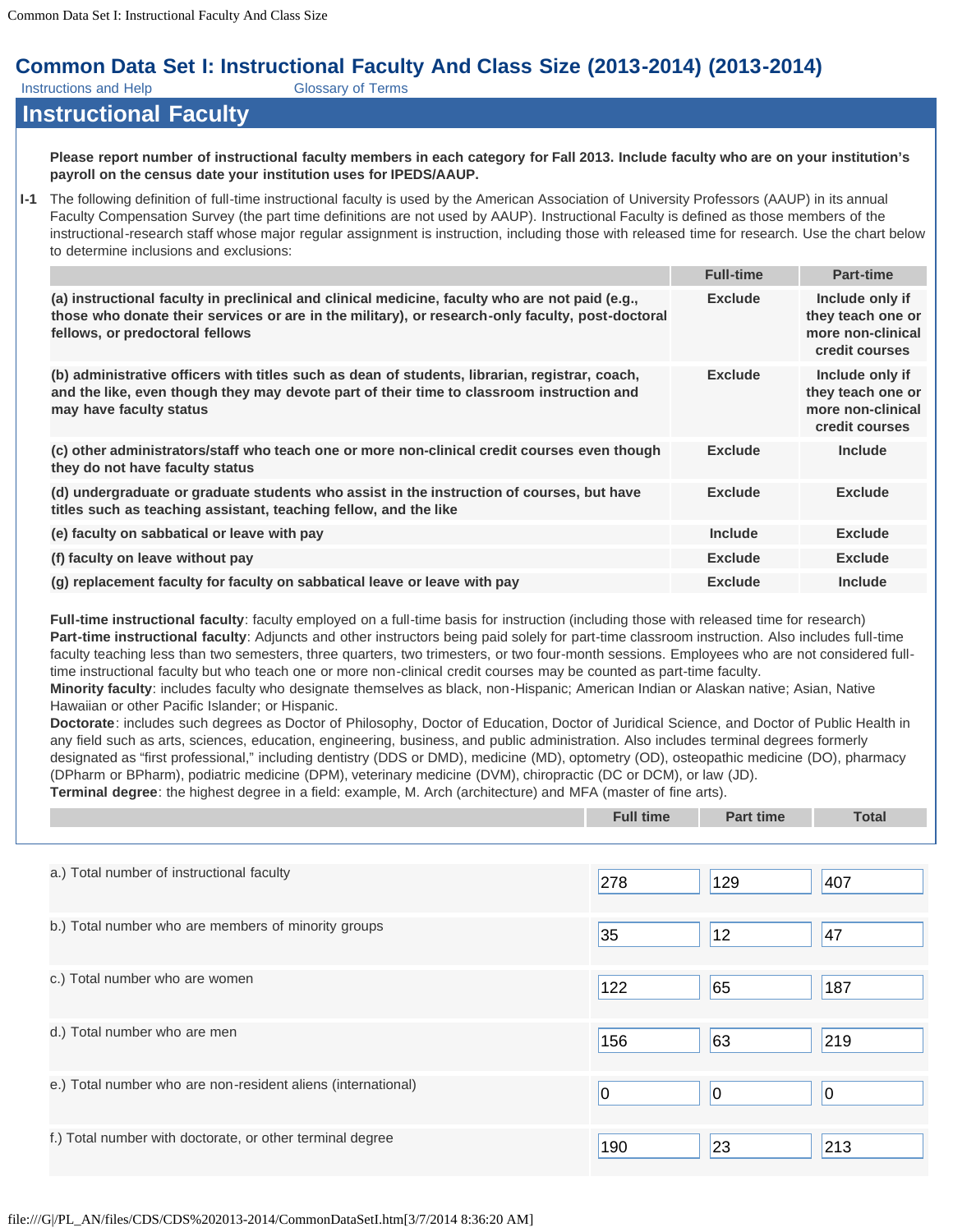| g.) Total number whose highest degree is a master's but not a terminal master's                                                  |   |
|----------------------------------------------------------------------------------------------------------------------------------|---|
| h.) Total number whose highest degree is a bachelor's                                                                            | 0 |
| i.) Total number whose highest degree is unknown or other (Note: Items f, g, h, and i<br>must sum up to item a.)                 |   |
| j.) Total number in stand-alone graduate/ professional programs in which faculty teach<br>virtually only graduate-level students |   |

### **Student to Faculty Ratio**

**I-2** Report the Fall 2013 ratio of full-time equivalent students (full-time plus 1/3 part time) to full-time equivalent instructional faculty (full time plus 1/3 part time). In the ratio calculations, exclude both faculty and students in stand-alone graduate or professional programs such as medicine, law, veterinary, dentistry, social work, business, or public health in which faculty teach virtually only graduate level students. Do not count undergraduate or graduate student teaching assistants as faculty.

to 1 based on  $5,985$ 

Fall 2013 Student to Faculty ratio:  $\sqrt{19}$  to 1 based on  $\sqrt{5.985}$  students and  $\sqrt{321}$  faculty

### **Undergraduate Class Size**

**I-3** In the table below, please use the following definitions to report information about the size of classes and class sections offered in the Fall 2013 term.

**Class Sections**: A class section is an organized course offered for credit, identified by discipline and number, meeting at a stated time or times in a classroom or similar setting, and not a subsection such as a laboratory or discussion session. Undergraduate class sections are defined as any sections in which at least one degree-seeking undergraduate student is enrolled for credit. Exclude distance learning classes and noncredit classes and individual instruction such as dissertation or thesis research, music instruction, or one-to-one readings. Exclude students in independent study, co-operative programs, internships, foreign language taped tutor sessions, practicums, and all students in oneon-one classes. Each class section should be counted only once and should not be duplicated because of course catalog cross-listings.

**Class Subsections**: A class subsection includes any subsection of a course, such as laboratory, recitation, and discussion subsections that are supplementary in nature and are scheduled to meet separately from the lecture portion of the course. Undergraduate subsections are defined as any subsections of courses in which degree-seeking undergraduate students enrolled for credit. As above, exclude noncredit classes and individual instruction such as dissertation or thesis research, music instruction, or one-to-one readings. Each class subsection should be counted only once and should not be duplicated because of course catalog cross-listings.

Using the above definitions, please report for each of the following class-size intervals the number of class sections and class subsections offered in Fall 2013. For example, a lecture class with 800 students who met at another time in 40 separate labs with 20 students should be counted once in the "100+" column in the class section column and 40 times under the "20-29" column of the class subsections table.

#### **Number of Class Sections with Undergraduates Enrolled.**

Undergraduate Class Size (provide numbers)

|                           | $2 - 9$ | $10 - 19$ | $20 - 29$  | $30 - 39$ | $40 - 49$ | 50-99    | $100+$ | <b>Total</b> |
|---------------------------|---------|-----------|------------|-----------|-----------|----------|--------|--------------|
| <b>Class Sections</b>     |         |           | 107<br>262 | 260       | 137       | 44<br>61 | 5      | 876          |
| <b>Class Sub-Sections</b> |         | 11        | 68         | 100       | 7         | и        | 10     | 188          |

#### **PLEASE NOTE THE FOLLOWING:**

**1) Saving the form does not Lock it. You may return at any time to make changes or update your data. 2) Once you have saved all of your forms, you will receive no further email reminders for the active data collection campaign.**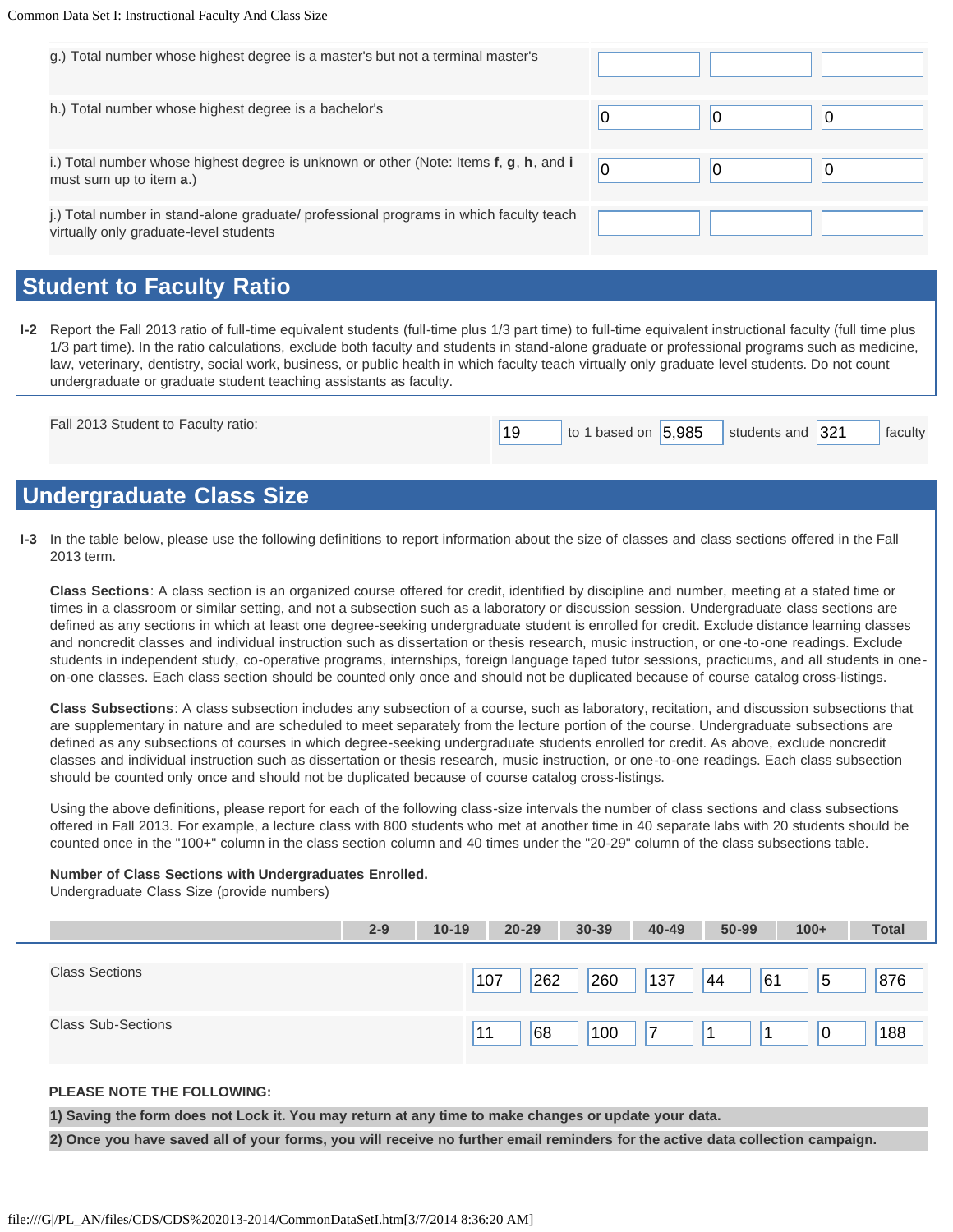Common Data Set I: Instructional Faculty And Class Size

**I certify that the data contained in this form are accurate, correct, and up-to-date.**

| Name:  |  |
|--------|--|
| Title: |  |
| Phone: |  |
| Email: |  |

**If you have questions or would like to contact our Technical Support staff, you can e-mail them at [surveysupport@review.com](mailto:surveysupport@review.com)**

Next Page **Cancel**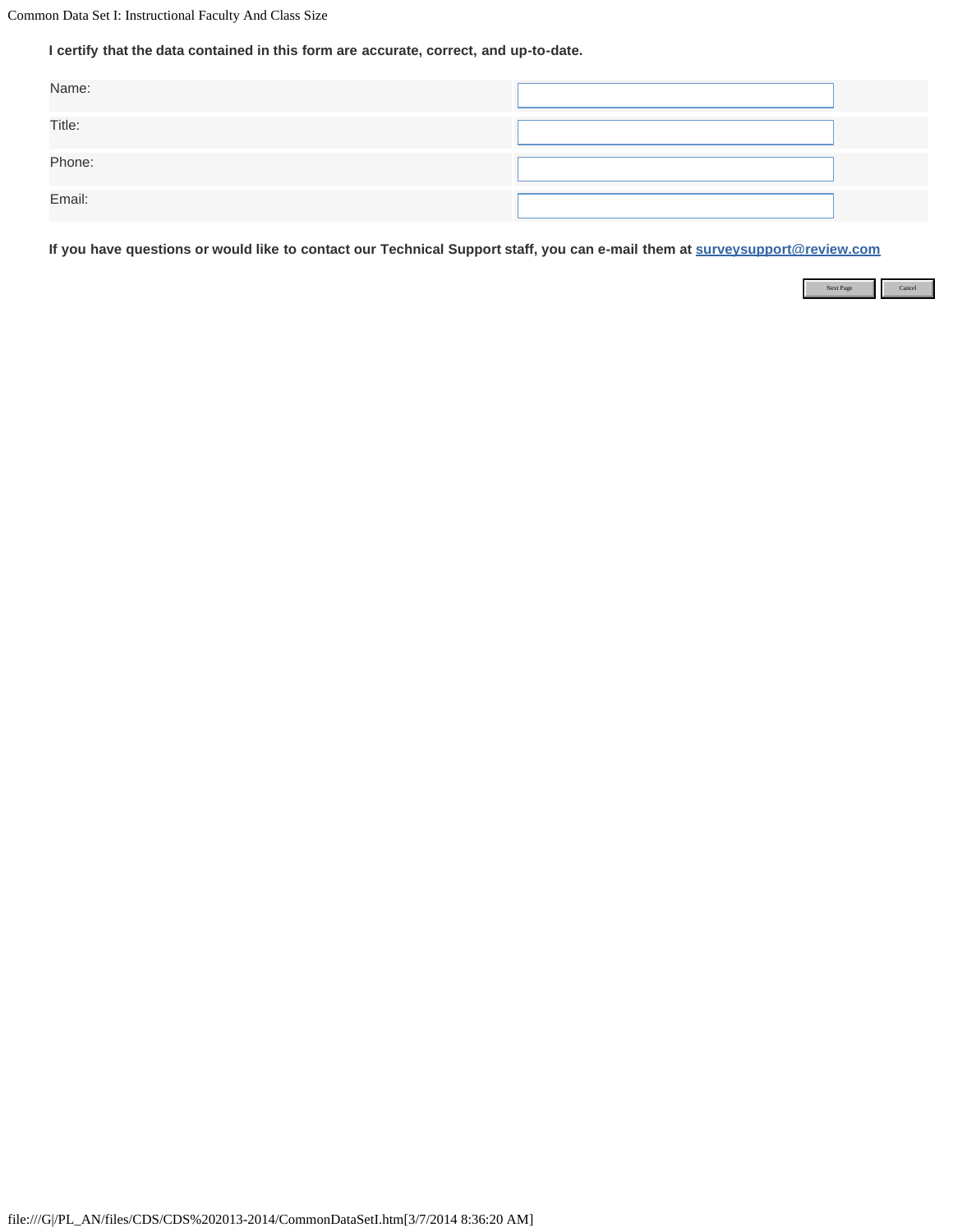### **Common Data Set J: Degrees Conferred (2013-2014) (2013-2014)**

[Instructions and Help](javascript:;) [Glossary of Terms](javascript:;)

### **Degrees conferred between July 1, 2012 and June 30, 2013**

For each of the following discipline areas, provide the percentage of diplomas/certificates, associate, and Bachelor's degrees awarded. To determine the percentage, use majors, not headcount (e.g. students with one degree but a double major will be represented twice). Calculate the percentage from your institution's IPEDS Completions by using the sum of 1st and 2nd majors for each CIP code as the numerator and the sum of the Grand Total by 1st Majors and the Grand Total by 2nd major as the denominator. If you prefer, you can compute the percentages using 1st majors only.

| <b>Category</b>                                 | Diploma/<br><b>Certificates</b> | <b>Associate</b> | <b>Bachelor's</b>       | <b>CIP 2010</b><br><b>Categories to</b><br>Include |
|-------------------------------------------------|---------------------------------|------------------|-------------------------|----------------------------------------------------|
| Agriculture                                     |                                 | $\%$             | % 8.5                   | $\%$<br>$\mathbf{1}$                               |
| Natural resources and conservation              |                                 | $\%$             | $\%$<br>$\vert .1$      | $\%$<br>$\ensuremath{\mathsf{3}}$                  |
| Architecture                                    |                                 | $\%$             | % 5.3                   | $\%$<br>$\overline{4}$                             |
| Area, ethnic, and gender studies                |                                 | $\%$             | $\%$                    | $\%$<br>$\,$ 5 $\,$                                |
| Communications/journalism                       |                                 | $\%$             | % $5.72$                | $\%$<br>$\hbox{9}$                                 |
| Communication technologies                      |                                 | $\%$             | $\%$                    | $\%$<br>$10$                                       |
| Computer and information sciences               |                                 | $\%$             | 0.3 <br>$\%$            | $\%$<br>11                                         |
| Personal and culinary services                  |                                 | $\%$             | $\%$                    | $\%$<br>12                                         |
| Education                                       |                                 | $\%$             | $\%$                    | $\%$<br>13                                         |
| Engineering                                     |                                 | $\%$             | 1.8<br>$\%$             | $\%$<br>14                                         |
| Engineering technologies                        |                                 | $\%$             | $\%$<br> 0.4            | $\%$<br>15                                         |
| Foreign languages, literatures, and linguistics |                                 | $\%$             | $\%$<br>0.61            | $\%$<br>16                                         |
| Family and consumer sciences                    |                                 | $\%$             | $\%$                    | $\frac{1}{2}$<br>19                                |
| Law/legal studies                               |                                 | $\%$             | $\overline{.2}$<br>$\%$ | $\frac{1}{2}$<br>22                                |
| English                                         |                                 | $\%$             | 1.1 <br>$\%$            | $\%$<br>23                                         |
| Liberal arts/general studies                    |                                 | $\%$             | % 11.6                  | $\%$<br>24                                         |
|                                                 |                                 |                  |                         |                                                    |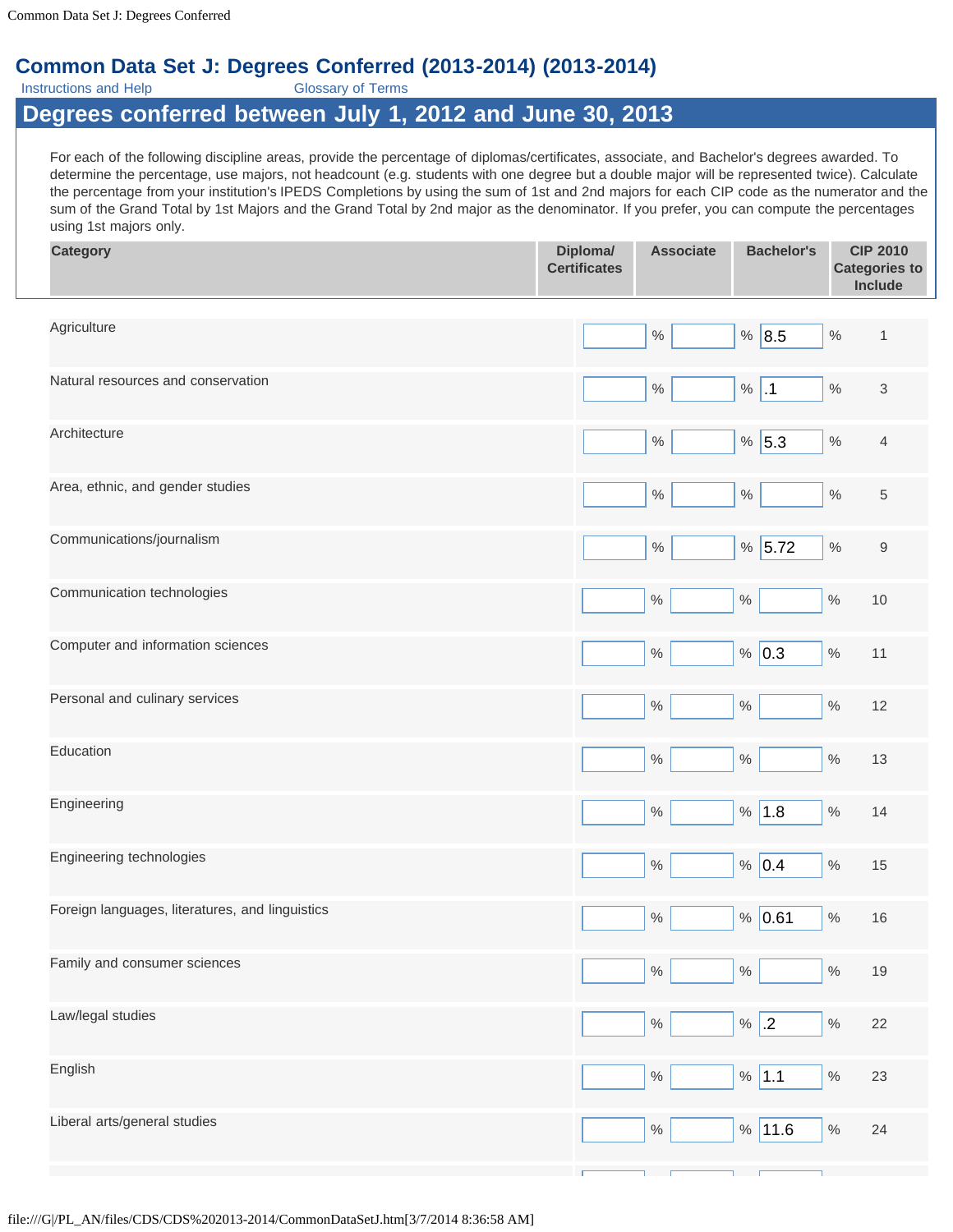### Common Data Set J: Degrees Conferred

| Library science                                                           | $\%$ | $\%$ |         | $\%$          | 25 |
|---------------------------------------------------------------------------|------|------|---------|---------------|----|
| Biological/life sciences                                                  | $\%$ |      | % 2.4   | $\%$          | 26 |
| Mathematics and statistics                                                | $\%$ | $\%$ | 0.1     | $\%$          | 27 |
| Military science and military technologies                                | $\%$ | $\%$ |         | $\%$          | 29 |
| Interdisciplinary studies                                                 | $\%$ |      | % 15.4  | $\%$          | 30 |
| Parks and recreation                                                      | $\%$ | $\%$ | 6.2     | $\%$          | 31 |
| Philosophy and religious studies                                          | $\%$ | $\%$ |         | $\%$          | 38 |
| Theology and religious vocations                                          | $\%$ | $\%$ |         | $\%$          | 39 |
| Physical sciences                                                         | $\%$ |      | % 2.3   | $\%$          | 40 |
| Science technologies                                                      | $\%$ | $\%$ |         | $\%$          | 41 |
| Psychology                                                                | $\%$ |      | % 3.2   | $\%$          | 42 |
| Homeland Security, law enforcement, firefighting, and protective services | $\%$ | $\%$ | 1.4     | $\%$          | 43 |
| Public administration and social services                                 | $\%$ | $\%$ | 0.5     | $\%$          | 44 |
| Social sciences                                                           | $\%$ |      | % 1.2   | $\frac{1}{2}$ | 45 |
| <b>Construction trades</b>                                                | $\%$ | $\%$ |         | $\%$          | 46 |
| Mechanic and repair technologies                                          | $\%$ | $\%$ |         | $\%$          | 47 |
| Precision production                                                      | $\%$ | $\%$ |         | $\%$          | 48 |
| Transportation and materials moving                                       | $\%$ | $\%$ |         | $\%$          | 49 |
| Visual and performing arts                                                | $\%$ |      | % $5.6$ | $\%$          | 50 |
| Health professions and related programs                                   | $\%$ |      | % 10.4  | $\%$          | 51 |
| Business/marketing                                                        | $\%$ | $\%$ | $15.2$  | $\%$          | 52 |
| History                                                                   |      |      |         |               |    |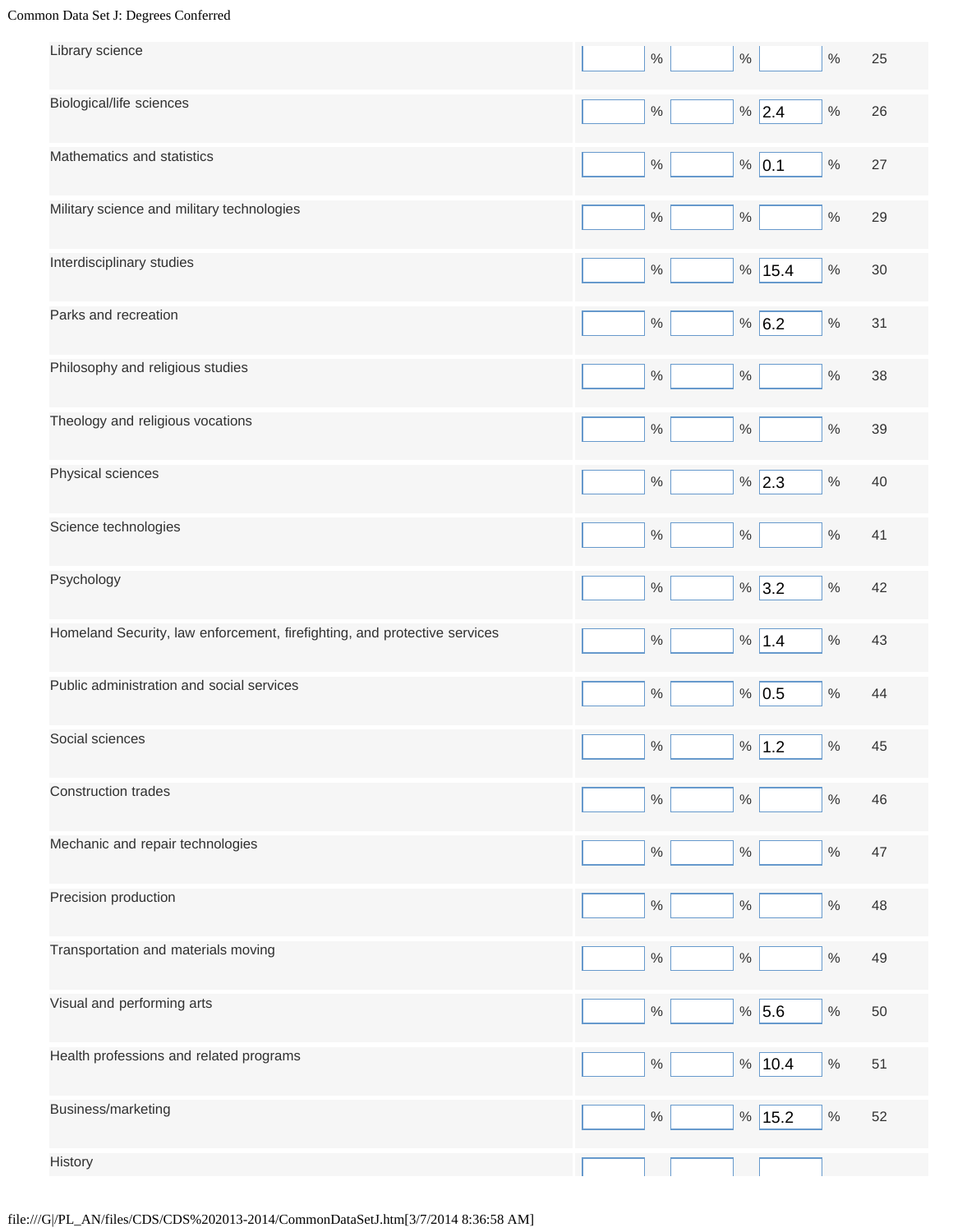|                            | $\%$<br>$\%$<br>$\%$<br>54<br>1.1                      |
|----------------------------|--------------------------------------------------------|
| Other                      | $\%$<br>$\%$<br>$\%$                                   |
| Totals (should = $100\%$ ) | 100.63<br>$\frac{9}{6}$<br>$\%$<br>%<br>$\overline{0}$ |

### **PLEASE NOTE THE FOLLOWING:**

**1) Saving the form does not Lock it. You may return at any time to make changes or update your data.**

**2) Once you have saved all of your forms, you will receive no further email reminders for the active data collection campaign.**

**I certify that the data contained in this form are accurate, correct, and up-to-date.**

| Name:  |  |
|--------|--|
| Title: |  |
| Phone: |  |
| Email: |  |

**Once saved, your data is published directly to our website, usually within 48 hours. No final "Submit" button or procedure is necessary.**

**If you have questions or would like to contact our Technical Support staff, you can e-mail them at [surveysupport@review.com](mailto:surveysupport@review.com)**

Next Page Cancel